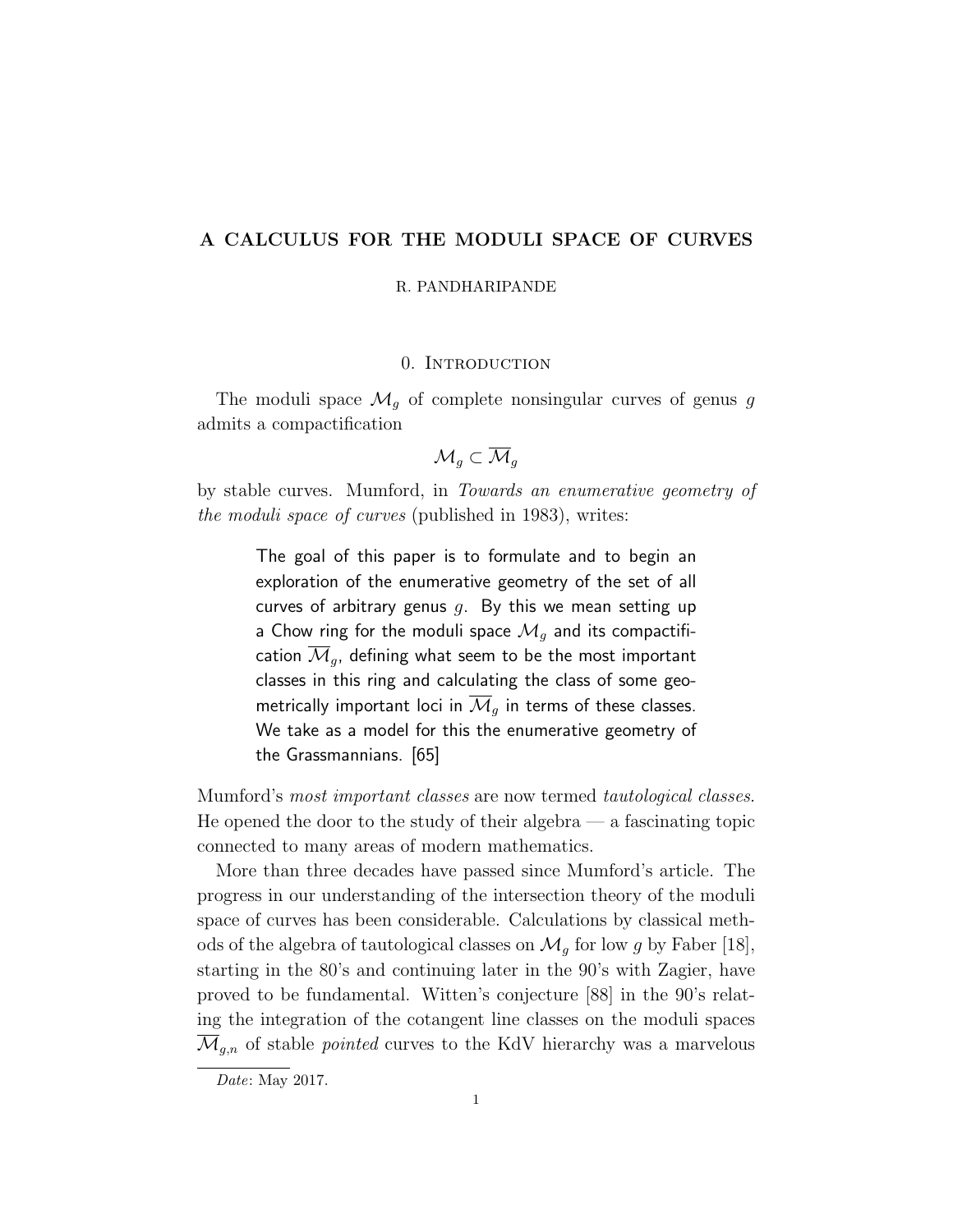surprise: the study of the algebra of tautological classes was linked at a basic level to the theory of integrable hierarchies. The deep role of topology was highlighted in 2007 by the landmark proof of Madsen and Weiss [59] via homotopy theory of Mumford's conjecture on the stable cohomology of  $\mathcal{M}_q$  as  $g \to \infty$ .

Starting in the mid 90's, there was a swift development of Gromov-Witten theory. The moduli space  $\overline{\mathcal{M}}_{q,n}(X)$  of stable maps intertwines the geometry of  $\overline{\mathcal{M}}_{q,n}$  with the geometry of the nonsingular target variety X. Gromov-Witten theory is based upon the virtual fundamental class [2, 3] of the moduli of stable maps,

$$
\left[\overline{\mathcal{M}}_{g,n}(X)\right]^{vir} \ \in \ A_*(\overline{\mathcal{M}}_{g,n}(X)),
$$

a new algebraic cycle<sup>1</sup> whose properties constrain the algebra of tautological classes of  $\overline{\mathcal{M}}_{q,n}$  in remarkable ways.

A systematic study of the constraints imposed by Gromov-Witten theory on the algebra of tautological classes was started<sup>2</sup> in 2009 in [69] and continued in [70, 71]. Recent progress has culminated in a complete proposal by Pixton [79] for a calculus of tautological classes on  $\mathcal{M}_{q,n}$ .

My goal here is to present Pixton's proposal and survey the rapid advances of the past 6 years. Several open questions are discussed. An effort has been made to condense a great deal of mathematics into as few pages as possible with the hope that the reader will follow through to the end.

Acknowledgments. The spirit of my lecture at the 2015 AMS summer institute in algebraic geometry in Salt Lake City has been followed rather closely here. I would like to thank the Clay Mathematics Institute for supporting my visit. Some of the material in Sections 1-3 is based on unpublished notes [68] of a lecture I gave at A celebration of algebraic geometry at Harvard in 2011. Sections 4 and 5 are directly connected to the lecture in Salt Lake City. A discussion of the recent

<sup>&</sup>lt;sup>1</sup>All Chow (and cohomology) groups in the paper will be taken with  $\mathbb{Q}$ coefficients.

<sup>&</sup>lt;sup>2</sup>I have dated Theorems 1-7 presented in the paper (and the surrounding results) by the years in which the proofs were found. Published versions appear later and in mixed order. The dates of publication can be found in the bibliography.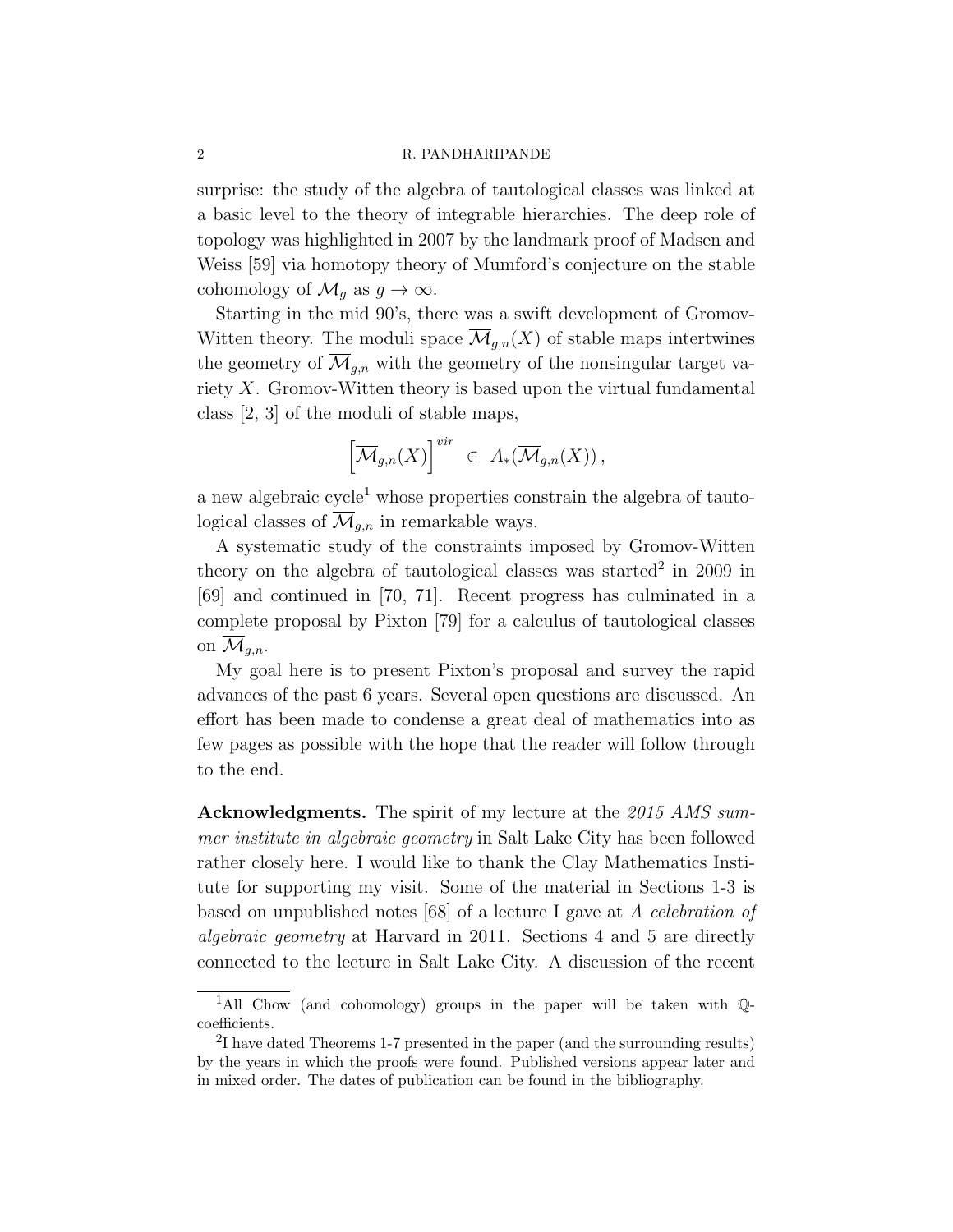formula [61] for the Chern characters of the Verlinde bundle on  $\mathcal{M}_{q,n}$ was presented in the Salt Lake City lecture, but is omitted here.

Much of what I know about the moduli space of curves has been learned through collaborations. Directly relevant to the material presented here is work with P. Belorousski, C. Faber, G. Farkas, E. Getzler, T. Graber, F. Janda, X. Liu, A. Marian, A. Okounkov, D. Oprea, A. Pixton, and D. Zvonkine. Discussions in Zürich with A. Buryak, R. Cavalieri, E. Clader, D. Petersen, O. Randal-Williams, Y. Ruan, I. Setayesh, and Q. Yin have played an important role. I have been very fortunate to have had the opportunity to interact with all of these mathematicians.

I am supported by the grants SNF-200020162928 and ERC-2012- AdG-320368-MCSK, and SwissMAP. I am also supported by the Einstein Stiftung in Berlin.

# 1. TAUTOLOGICAL CLASSES ON  $\mathcal{M}_q$

1.1.  $\kappa$  classes. Let  $\mathcal{M}_q$  be the moduli space of complete nonsingular genus  $g \geq 2$  curves over  $\mathbb{C}$ , and let

$$
\pi : \mathcal{C}_g \to \mathcal{M}_g
$$

be the universal curve. We view  $\mathcal{M}_g$  and  $\mathcal{C}_g$  as nonsingular, quasiprojective, Deligne-Mumford stacks. However, the orbifold perspective is sufficient for most of our purposes.

The cotangent line  $\mathbb L$  to the fibers of the morphism (1) defines a cotangent line class,

$$
\psi = c_1(\mathbb{L}) \in A^1(\mathcal{C}_g) .
$$

The  $\kappa$  classes are defined by push-forward,

$$
\kappa_r = \pi_*(\psi^{r+1}) \in A^r(\mathcal{M}_g) .
$$

The tautological ring

$$
R^*(\mathcal{M}_g) \subset A^*(\mathcal{M}_g)
$$

is the Q-subalgebra generated by all of the  $\kappa$  classes.<sup>3</sup> There is a canonical quotient

$$
\mathbb{Q}[\kappa_1,\kappa_2,\kappa_3,\ldots] \stackrel{q}{\longrightarrow} R^*(\mathcal{M}_g) \longrightarrow 0.
$$

<sup>&</sup>lt;sup>3</sup>Since  $\kappa_0 = 2g - 2 \in \mathbb{Q}$  is a multiple of the fundamental class, we need not take  $\kappa_0$  as a generator.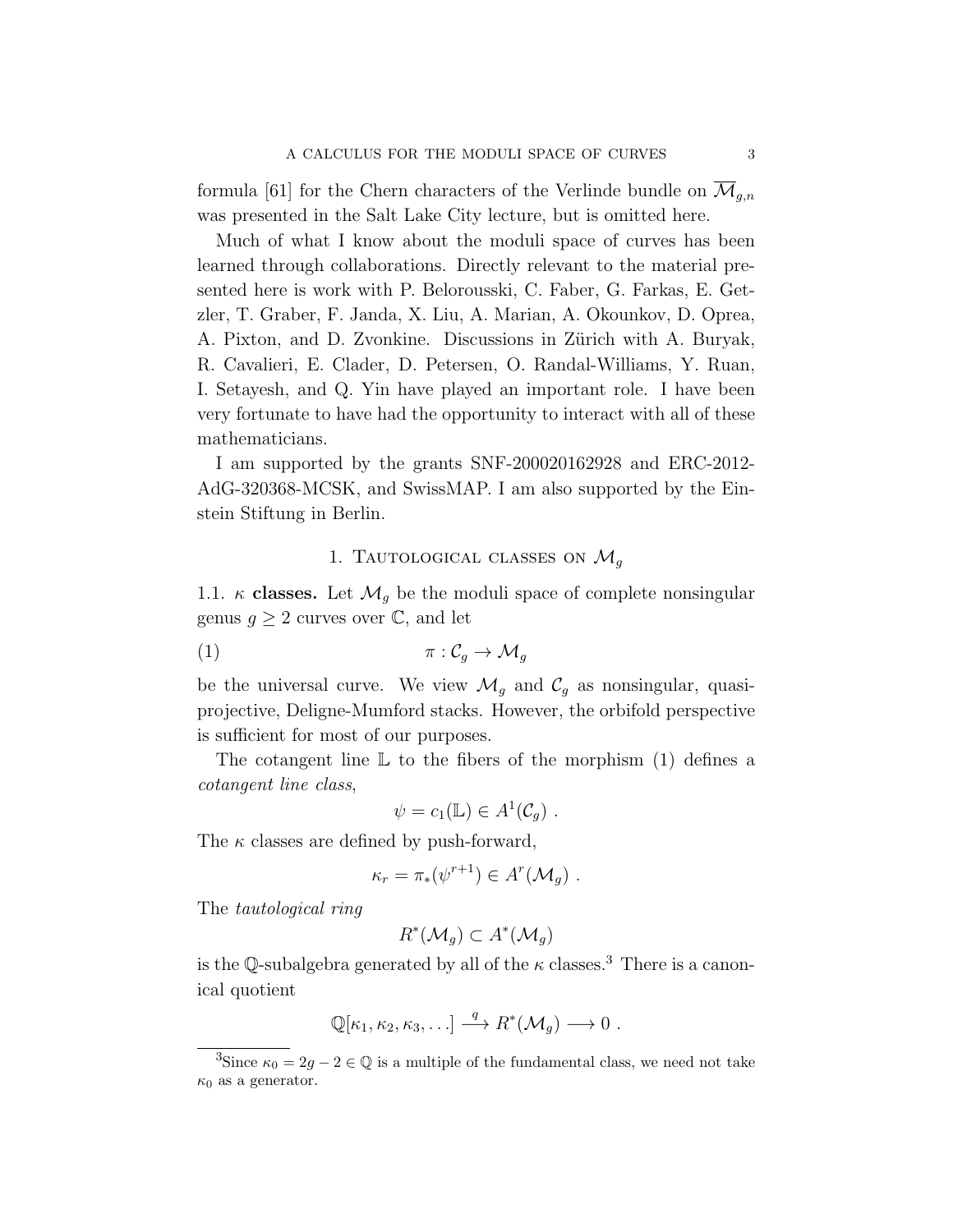The kernel of q is the ideal of relations among the  $\kappa$  classes.

1.2. Motivations. There are two basic motivations for the study of the tautological rings  $R^*(\mathcal{M}_g)$ . The first is Mumford's conjecture proven by Madsen and Weiss [59],

$$
\lim_{g\to\infty} H^*(\mathcal{M}_g) = \mathbb{Q}[\kappa_1, \kappa_2, \kappa_3, \ldots],
$$

determining the stable cohomology of the moduli of curves. While the  $\kappa$  classes do not exhaust  $H^*(\mathcal{M}_g)$ , there are no other stable classes.

The second motivation comes from a large body of classical calculations on  $\mathcal{M}_q$  (often related to Brill-Noether theory). The answers invariably lie in the tautological ring  $R^*(\mathcal{M}_g)$ . The study of tautological classes by Mumford [65] was directly inspired by such algebro-geometric cycle constructions.

1.3. Schubert calculus. The structure of the Chow ring of the Grassmannian  $\mathsf{Gr}(r, n)$  of r-dimensional subspaces of  $\mathbb{C}^n$  is well-known [26] and may be viewed as a model for the study of the tautological classes on  $\mathcal{M}_q$ .

The Chern classes of the universal subbundle

$$
S \to Gr(r, n)
$$

generate the entire Chow ring,

$$
\mathbb{Q}[c_1(\mathsf{S}),\ldots,c_r(\mathsf{S})] \stackrel{q}{\longrightarrow} A^*(\mathsf{Gr}(r,n)) \longrightarrow 0.
$$

The kernel of  $q$  is expressed in term of the Segre classes of the universal subbundle as

$$
\ker(q) = (s_{n-r+1}(S), \ldots, s_n(S)), \quad \frac{1}{c(S)} = s(S).
$$

The Schubert calculus for the Grassmannian yields classical formulas for geometric loci in terms of the generators  $c_i(\mathsf{S})$ . The subject is fundamentally connected to the representation theory of the symmetric group.

A basic goal (expressed in the quotation of Mumford in the Introduction) is to develop a calculus for tautological classes on the moduli space of curves parallel to the Schubert calculus for the Grassmannian.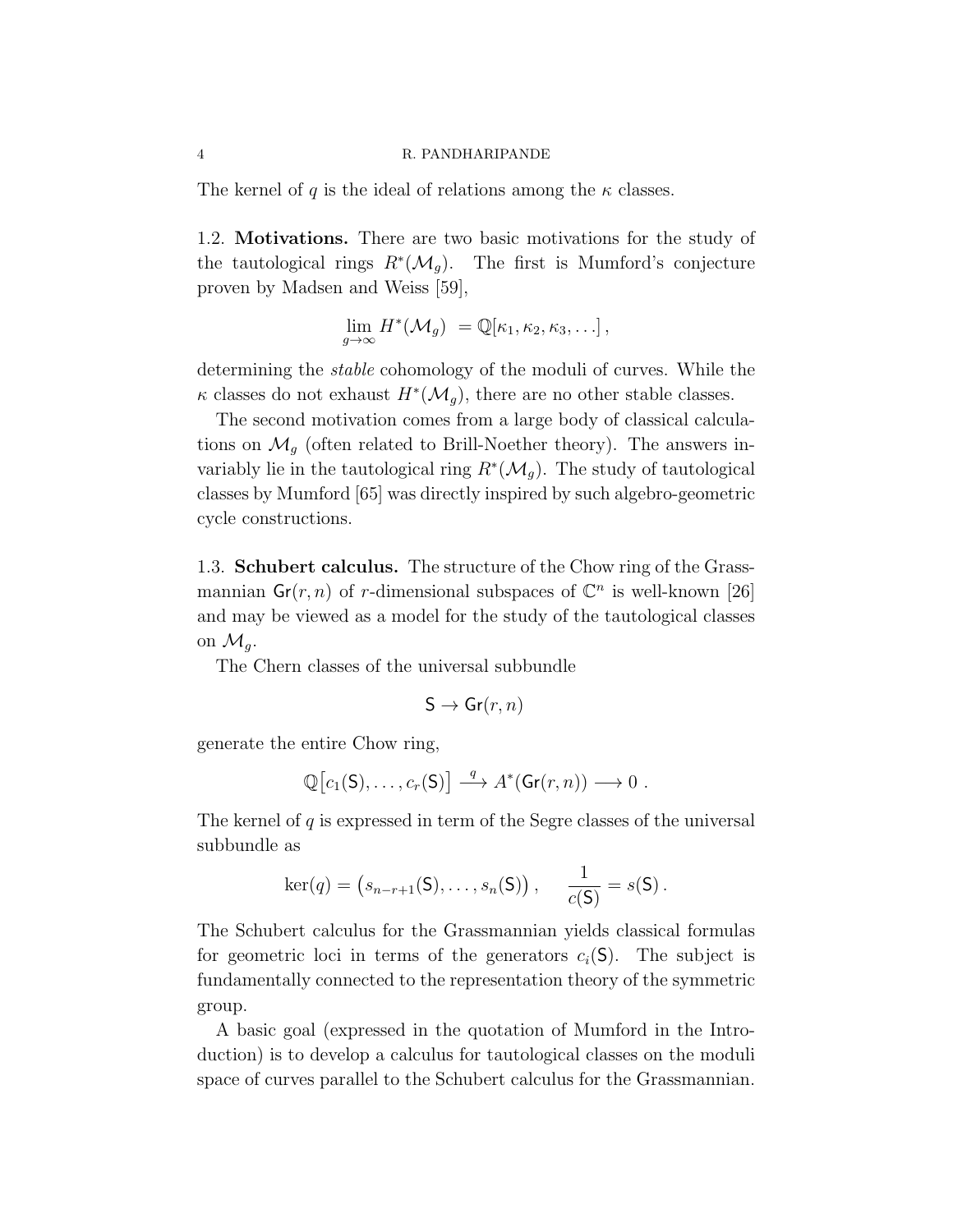1.4. Cohomology. We may also define a tautological ring

$$
RH^*(\mathcal{M}_g) \subset H^*(\mathcal{M}_g)
$$

generated by the  $\kappa$  classes in cohomology. Since there is a natural factoring

$$
\mathbb{Q}[\kappa_1, \kappa_2, \kappa_3, \ldots] \stackrel{q}{\longrightarrow} R^*(\mathcal{M}_g) \stackrel{c}{\longrightarrow} RH^*(\mathcal{M}_g)
$$

via the cycle class map c, algebraic relations among the  $\kappa$  classes are also cohomological relations. Whether or not there exist more cohomological relations is not yet settled.

**Q1.** Is the cycle class map  $R^*(\mathcal{M}_g) \stackrel{c}{\longrightarrow} RH^*(\mathcal{M}_g)$  an isomorphism?

Calculations (discussed in Section 2.3 below) show the answer to question Q1 is affirmative at least for  $q < 24$ .

# 2. FABER-ZAGIER RELATIONS ON  $\mathcal{M}_g$

2.1. Conjecture and proof. Guided by low genus calculations and deep insight, Faber and Zagier conjectured in 2000 a remarkable set of relations among the  $\kappa$  classes in  $R^*(\mathcal{M}_g)$  for all g.

The first proof [70, 71] of the Faber-Zagier conjecture (Theorem 1 of Section 2.2) was given in 2010 via a geometric construction involving the virtual class of the moduli space of stable quotients  $[60]$ <sup>4</sup>. Since then, a proof [72] in  $RH^*(\mathcal{M}_g)$  via Witten's 3-spin class was found in 2013, and a second proof [40, 42] in  $R^*(\mathcal{M}_g)$  via the virtual class of the moduli space of stable maps to  $\mathbb{P}^1$  was found in 2014.

2.2. Formulas. To write the Faber-Zagier relations, we will require the following notation. Let the variable set

$$
\mathbf{p} = \{ p_1, p_3, p_4, p_6, p_7, p_9, p_{10}, \dots \}
$$

<sup>4</sup>The first relations obtained by virtual localization [32] on the moduli space of stable quotients can be found in [60, Section 8]. See also [89] for a study of properties of the relations of [60, Section 8].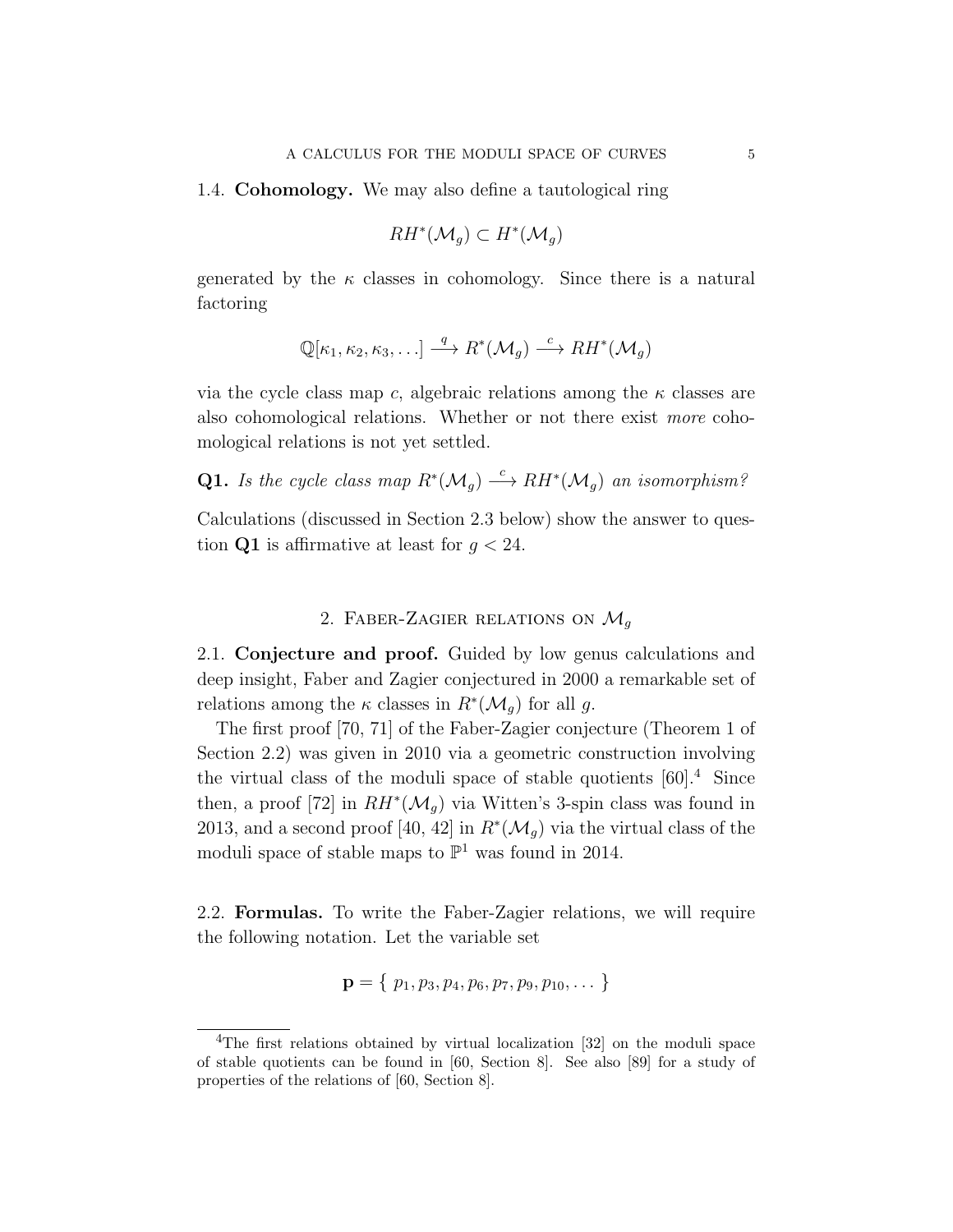be indexed by positive integers not congruent to 2 modulo 3. Define the series

$$
\Psi(t, \mathbf{p}) = (1 + tp_3 + t^2 p_6 + t^3 p_9 + ...) \sum_{i=0}^{\infty} \frac{(6i)!}{(3i)!(2i)!} t^i
$$
  
+  $(p_1 + tp_4 + t^2 p_7 + ...) \sum_{i=0}^{\infty} \frac{(6i)!}{(3i)!(2i)!} \frac{6i+1}{6i-1} t^i$ 

.

Since  $\Psi$  has constant term 1, we may take the logarithm. Define the constants  $C_r^{\textsf{FZ}}(\sigma)$  by the formula

$$
\log(\Psi) = \sum_{\sigma} \sum_{r=0}^{\infty} C_r^{\mathsf{FZ}}(\sigma) \ t^r \mathbf{p}^{\sigma} .
$$

The above sum is over all partitions<sup>5</sup>  $\sigma$  of size  $|\sigma|$  which avoid parts congruent to 2 modulo 3. The empty partition is included in the sum. Following standard conventions, to the partition

$$
\sigma=1^{n_1}3^{n_3}4^{n_4}\cdots,
$$

we associate the monomial  $\mathbf{p}^{\sigma} = p_1^{n_1} p_3^{n_3} p_4^{n_4} \cdots$ . Let

$$
\gamma^{\text{FZ}} = \sum_{\sigma} \sum_{r=0}^{\infty} C_r^{\text{FZ}}(\sigma) \kappa_r t^r \mathbf{p}^{\sigma} .
$$

For a series  $\Theta \in \mathbb{Q}[\kappa][[t, \mathbf{p}]]$  in the variables  $\kappa_i$ , t, and  $p_j$ , let  $[\Theta]_{t^r \mathbf{p}^{\sigma}}$ denote the coefficient of  $t^r \mathbf{p}^{\sigma}$  (which is a polynomial in the  $\kappa_i$ ).

**Theorem 1** (P.-Pixton 2010). In  $R^d(\mathcal{M}_g)$ , the Faber-Zagier relation

$$
\big[\exp(-\gamma^{\text{FZ}})\big]_{t^d\mathbf{p}^\sigma}=0
$$

holds when  $d > \frac{g-1+|\sigma|}{3}$  and  $g \equiv d + |\sigma| + 1 \mod 2$ .

The dependence upon the genus  $g$  in the Faber-Zagier relations of Theorem 1 occurs in the inequality, the modulo 2 restriction, and via  $\kappa_0 = 2g-2$ . For a given genus g and codimension r, Theorem 1 provides only finitely many relations. While not immediately clear from the definition, the Q-linear span of the Faber-Zagier relations determines an ideal in  $\mathbb{Q}[\kappa_1, \kappa_2, \kappa_3, \ldots]$ , see [71, Section 6].

<sup>&</sup>lt;sup>5</sup>All parts of a partition are positive (a condition satisfied by the empty partition).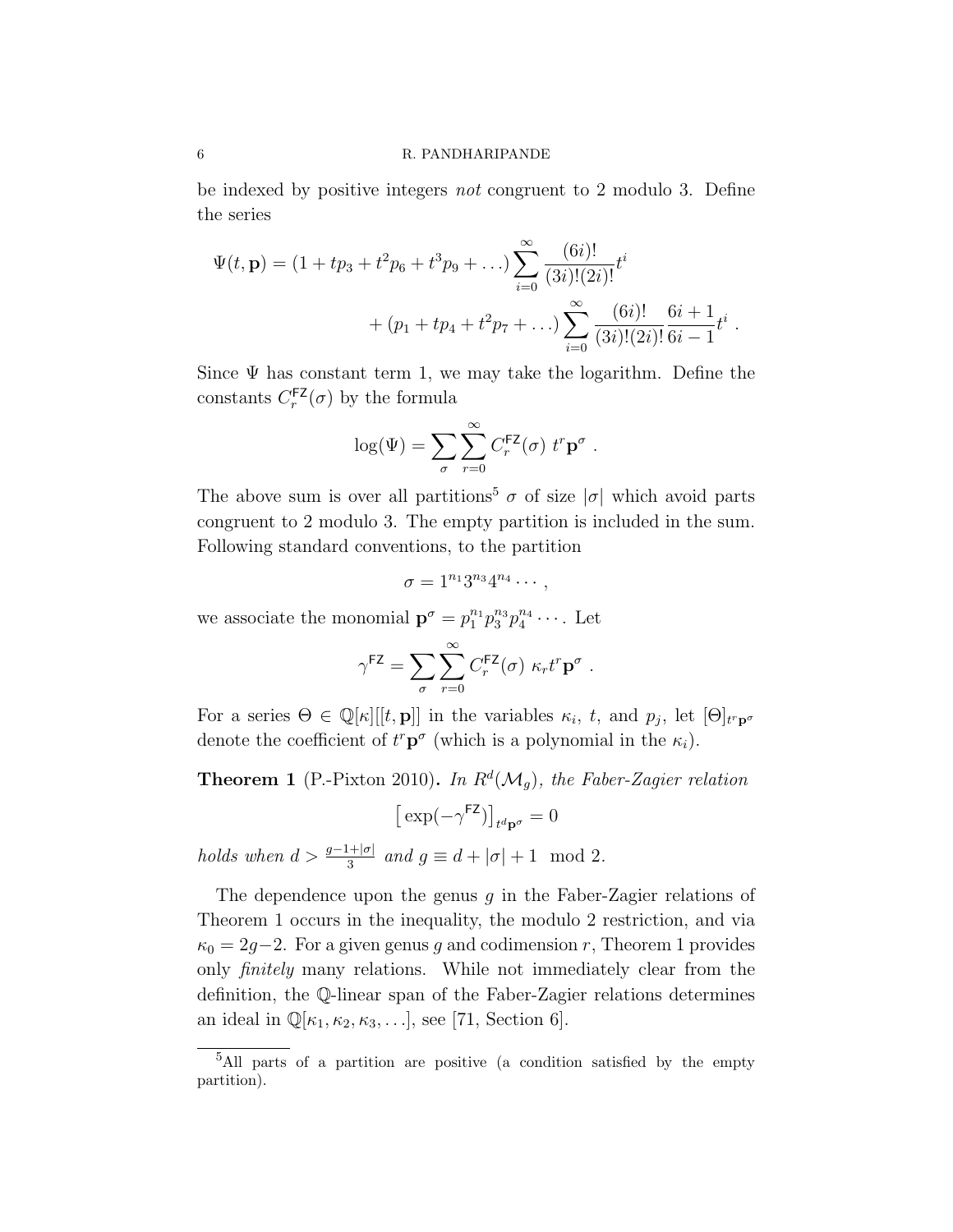2.3. Gorenstein property. The ring  $R^*(\mathcal{M}_g)$  is generated over  $\mathbb Q$  by the classes

$$
\kappa_1, \kappa_2, \ldots, \kappa_{\lfloor \frac{g}{3} \rfloor} \in R^*(\mathcal{M}_g),
$$

as conjectured by Faber [18] and proven by Morita [64] in  $RH^*(\mathcal{M}_g)$ and Ionel [38] in  $R^*(\mathcal{M}_g)$ . By Boldsen's results [7], there are no relations among the  $\kappa$  classes of degree less than or equal to  $\frac{9}{3}$  $\frac{g}{3}$ . Looijenga's results [58] established the following nonvanishing and vanishing conjectures of Faber [18]:

(2) 
$$
R^{g-2}(\mathcal{M}_g) \cong \mathbb{Q}, \quad R^{>g-2}(\mathcal{M}_g) = 0.
$$

The proportionalities in  $R^{g-2}(\mathcal{M}_g)$  of monomials in the  $\kappa$  classes are known via Hodge integral evaluations [18, 19, 31]. The generation, nonvanishing, vanishing, and proportionality results were all conjectured by Faber in 90s and proven by 2005.

For  $g < 24$ , the Faber-Zagier relations yield<sup>6</sup> a Gorenstein ring,

$$
R_{\textsf{FZ}}^*(\mathcal{M}_g) = \frac{\mathbb{Q}[\kappa_1, \kappa_2, \kappa_3, \ldots]}{\textsf{FZ-relations}},
$$

with socle in codimension  $g - 2$ . By the Gorenstein property, the pairing

$$
R_{\text{FZ}}^d(\mathcal{M}_g) \times R_{\text{FZ}}^{g-2-d}(\mathcal{M}_g) \rightarrow R_{\text{FZ}}^{g-2}(\mathcal{M}_g) \cong \mathbb{Q}
$$

is nondegenerate for  $0 \leq d \leq g-2$ . The nondegeneracy of the pairing forbids additional relations, so

$$
R_{\mathsf{FZ}}^*(\mathcal{M}_g) \cong R^*(\mathcal{M}_g).
$$

For  $q < 24$ , the Q-linear span of the Faber-Zagier relations is the kernel of

$$
\mathbb{Q}[\kappa_1,\kappa_2,\kappa_3,\ldots]\stackrel{q}{\longrightarrow}R^*(\mathcal{M}_g)\longrightarrow 0
$$

and the cycle class map  $R^*(\mathcal{M}_g) \stackrel{c}{\longrightarrow} RH^*(\mathcal{M}_g)$  of question Q1 is an isomorphism.

However, the Faber-Zagier relations in genus 24 do not yield a Gorenstein ring with socle in dimension 22 ! There are too few relations in codimension 12,

$$
\dim_{\mathbb{Q}} R_{\text{FZ}}^{12}(\mathcal{M}_{24}) = \dim_{\mathbb{Q}} R_{\text{FZ}}^{10}(\mathcal{M}_{24}) + 1.
$$

<sup>6</sup>All the calculations discussed in Section 2.3 concerning the Faber-Zagier relations are by computer and were undertaken by C. Faber in the period 1991-2011 with continually improving methods. The discovery of the failure of  $R^*_{\text{FZ}}(\mathcal{M}_{24})$  to be Gorenstein came in 2009 during a visit to Lisbon.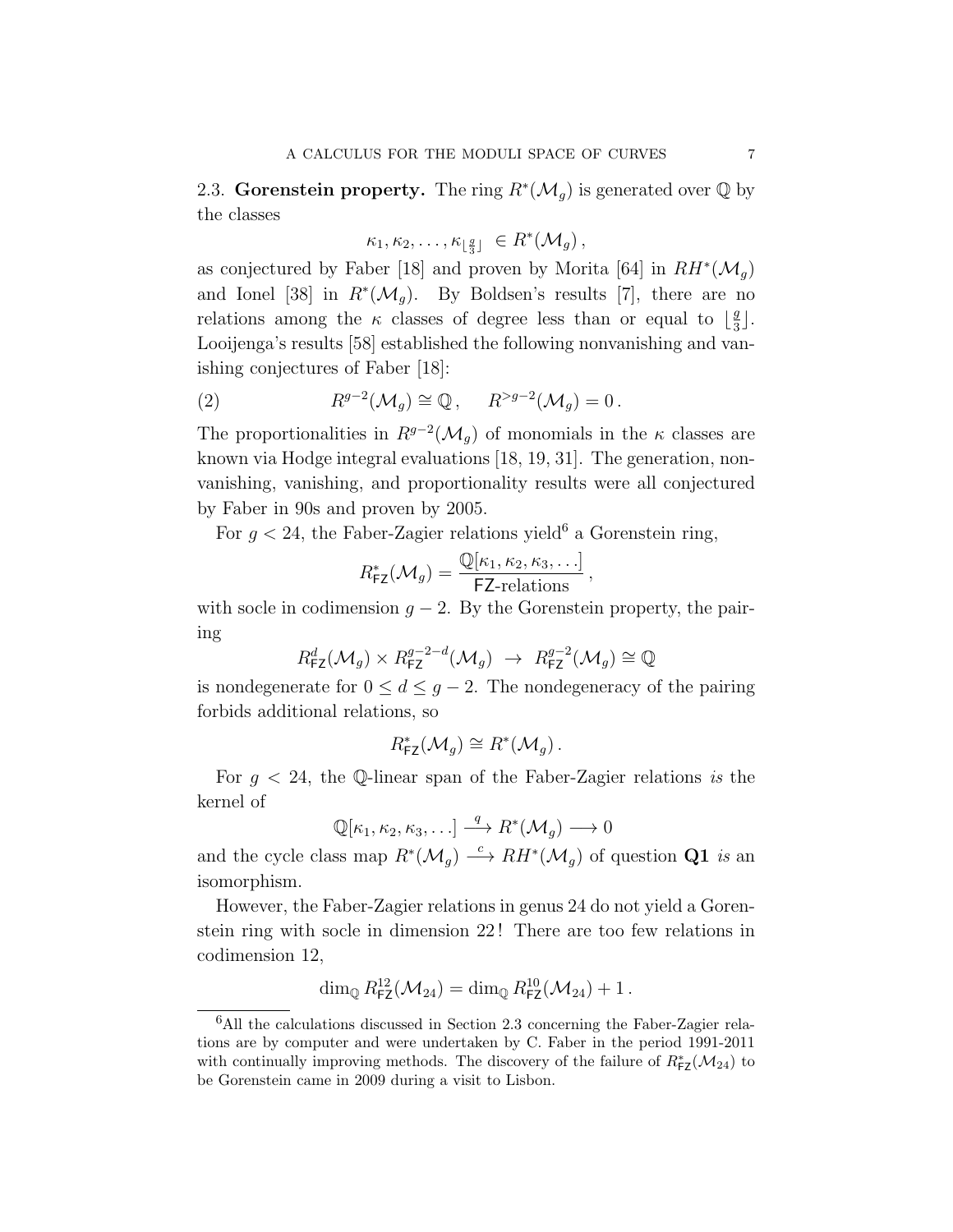Calculations show the Gorenstein property continues to fail (to an increasingly greater extent) as g increases above 24.

Q2. Do the Faber-Zagier relations span the ideal of relations among the  $\kappa$  classes in  $R^*(\mathcal{M}_g)$  for all  $g$ ?

While question  $Q2$  is completely open, a negative answer would be surprising since many different mathematical approaches have failed to find relations outside of the Faber-Zagier span [18, 40, 70, 72, 82, 87]. Moreover, the Gorenstein property for the algebra of tautological classes has been *proven* to fail for the moduli space  $\mathcal{M}_{2,8}^{\text{ct}}$  of curves of compact type and the moduli space  $\mathcal{M}_{2,20}$  of stable curves in [74, 78]. So there appears to be no compelling reason to believe the Gorenstein property holds for  $\mathcal{M}_{24}$ .

2.4. Hypergeometric series. The main actors in the Faber-Zagier relations are the series

$$
A(t) = \sum_{i=0}^{\infty} \frac{(6i)!}{(3i)!(2i)!} t^{i},
$$
  
\n
$$
B(t) = \sum_{i=0}^{\infty} \frac{(6i)!}{(3i)!(2i)!} \frac{6i+1}{6i-1} t^{i}
$$

.

The functions A and B are related by the following fundamental identity observed first by Pixton [79]:

(3) 
$$
A(-t)B(t) + A(t)B(-t) = -2.
$$

The hypergeometric differential equation satisfied by A, written in the variable  $z = 288t$ , is

$$
3z^{2}\frac{d^{2}}{dz^{2}}\mathsf{A} + (6z - 2)\frac{d}{dz}\mathsf{A} + \frac{5}{12}\mathsf{A} = 0.
$$

The function B is determined by A and the differential equation

$$
3z^2 \frac{d\mathsf{A}}{dz} + \left(\frac{z}{2} - 1\right)\mathsf{A} = \mathsf{B}.
$$

In the proofs of the Faber-Zagier relations, geometric sources for the series A and B were found. The two approaches [40, 71] in  $R^*(\mathcal{M}_g)$ both find the series in the Frobenius geometry associated to  $\mathbb{P}^1$ . In the proof of [72] in  $RH^*(\mathcal{M}_g)$ , the functions A and B appear in the R-matrix of the Frobenius manifold associated to 3-spin curves.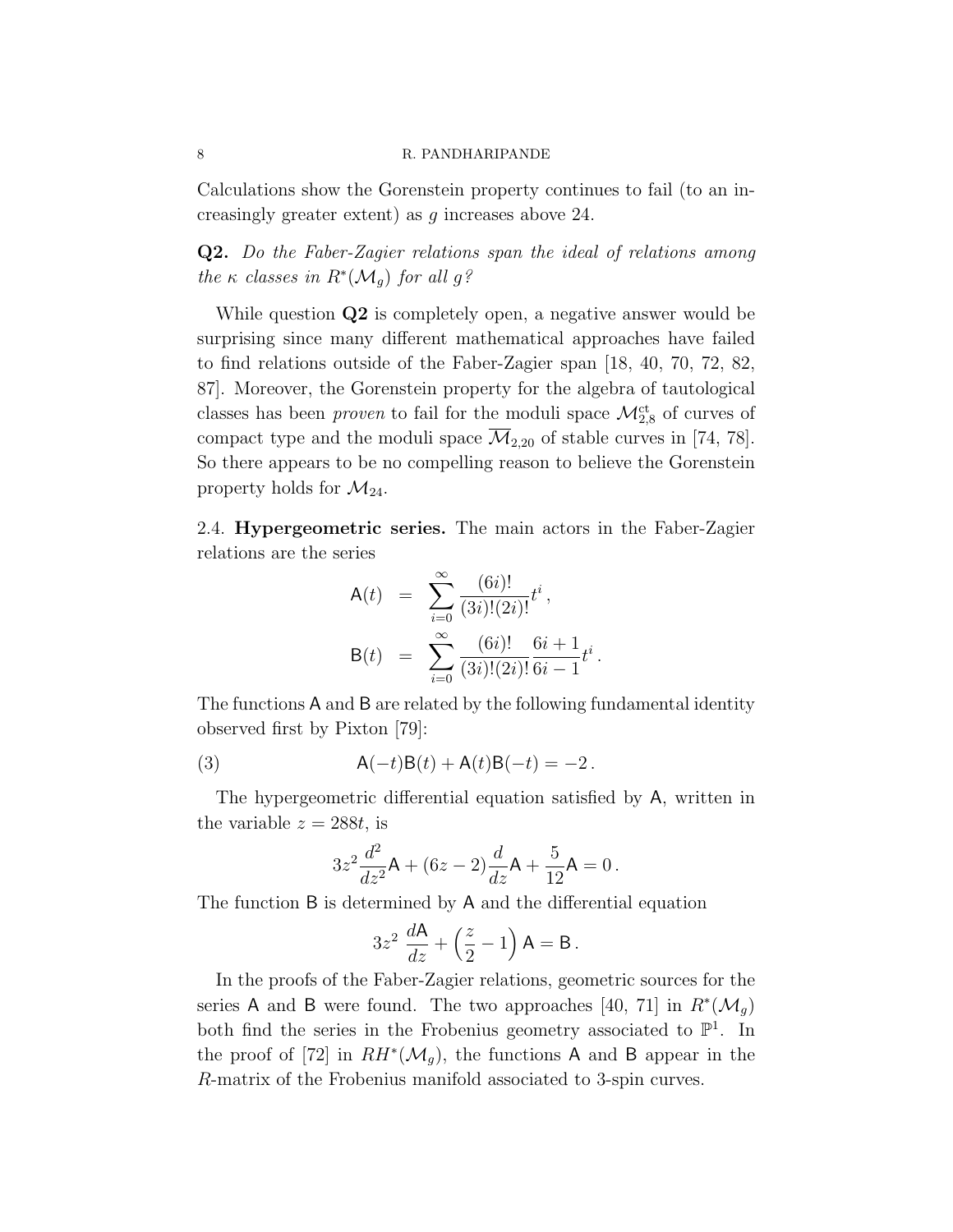2.5. Descendents. The series A appears in the asymptotic expansion of the Airy function related to the Witten-Kontsevich theory of descendent integration over the moduli space of stable curves.

Let  $\overline{\mathcal{M}}_{g,n}$  be the moduli space of stable genus g curves with n marked points. The cotangent line at the  $i<sup>th</sup>$  marking defines a line bundle

$$
\mathbb{L}_i \to \overline{\mathcal{M}}_{g,n}
$$

with first Chern class

$$
\psi_i = c_1(\mathbb{L}_i) \in A^1(\overline{\mathcal{M}}_{g,n}).
$$

The *descendent integrals* are defined by

(4) 
$$
\langle \tau_{k_1} \tau_{k_2} \dots \tau_{k_n} \rangle_g = \int_{\overline{\mathcal{M}}_{g,n}} \psi_1^{k_1} \psi_2^{k_2} \dots \psi_n^{k_n}.
$$

The bracket (4) vanishes unless the dimension constraint

$$
3g - 3 + n = \sum_{i=1}^{n} k_i
$$

is satisfied. The associated generating series in the variables  $\{t_i\}_{i\geq 0}$  is

$$
\mathcal{F}(t_0, t_1, \ldots) = \sum_{\substack{g \geq 0, n \geq 1 \\ 2g - 2 + n > 0}} \frac{1}{n!} \sum_{k_1, \ldots, k_n \geq 0} \langle \tau_{k_1} \tau_{k_2} \ldots \tau_{k_n} \rangle_g t_{k_1} t_{k_2} \ldots t_{k_n}.
$$

Witten [88] conjectured

$$
u = \frac{\partial^2 \mathcal{F}}{\partial t_0^2}
$$

is a solution of the KdV hierarchy. The first equations of the hierarchy are

$$
u_{t_1} = uu_x + \frac{1}{12}u_{xxx},
$$
  
\n
$$
u_{t_2} = \frac{1}{2}u^2u_x + \frac{1}{12}(2u_xu_{xx} + uu_{xxx}) + \frac{1}{240}u_{xxxxx},
$$
  
\n
$$
\vdots
$$

where we have identified x here with  $t_0$ . Together with the (elementary) string equation,

$$
\frac{\partial \mathcal{F}}{\partial t_0} = \sum_{i=0}^{\infty} t_{i+1} \frac{\partial \mathcal{F}}{\partial t_i} + \frac{t_0^2}{2},
$$

Witten's conjecture uniquely determines the series  $\mathcal{F}$ . The conjecture was proven by Kontsevich [50]. See [46, 63, 66] for other proofs.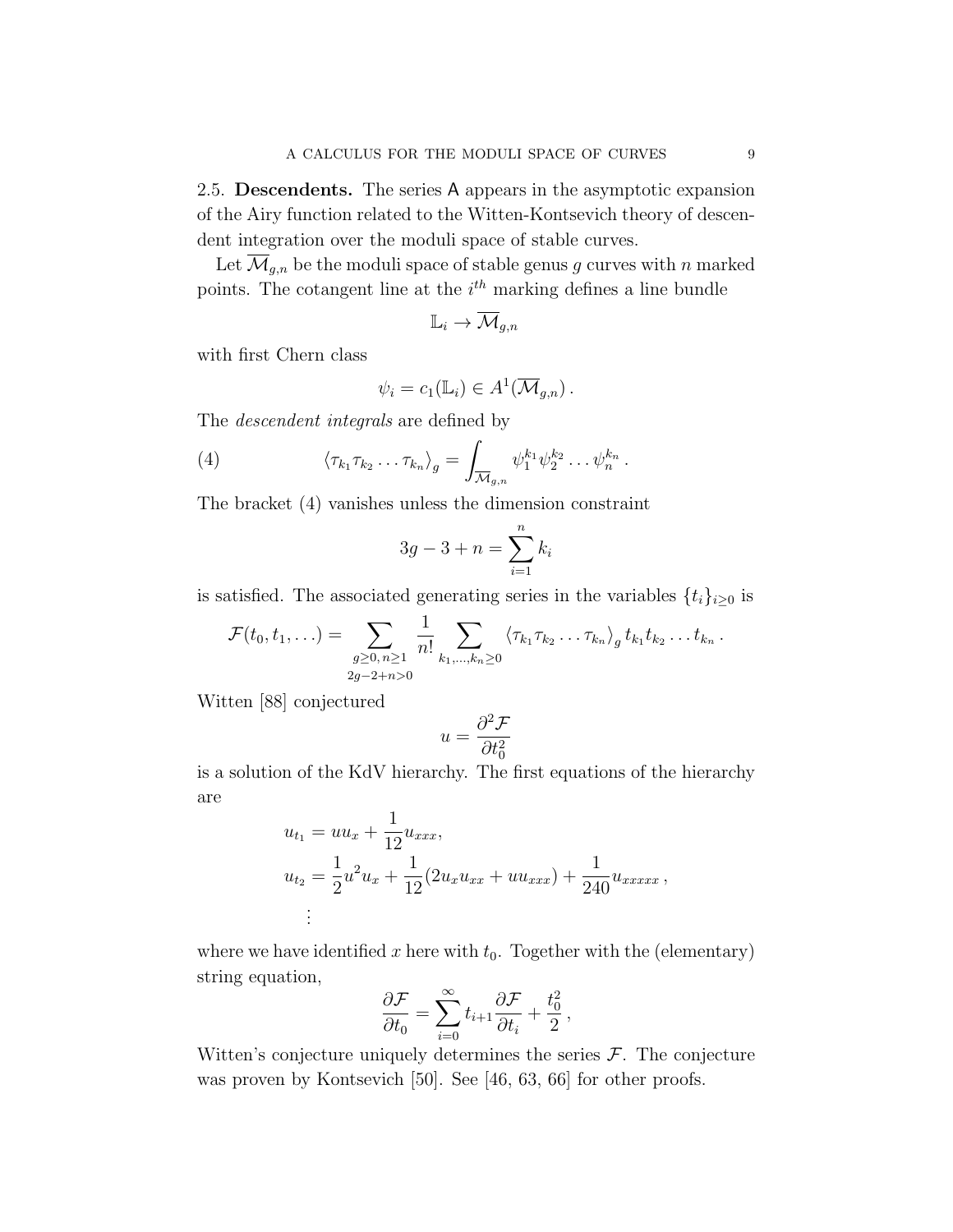A basic relationship between the descendent integrals and the A series is derived via Kontsevich's matrix integral in [8, 50]:

(5) 
$$
\exp(\mathcal{F})|_{t_i = -(2i-1)!!\lambda^{-2i-1}} = A\left(-\frac{\lambda^{-3}}{288}\right).
$$

For example, the terms of  $\exp(\mathcal{F})$  which contribute to the  $\lambda^{-3}$  coefficient are:

$$
\langle \tau_0^3 \rangle_0 \frac{(-\lambda^{-1})^3}{3!} + \langle \tau_1 \rangle_1 (-\lambda^{-3}) = \left(\frac{1}{6} + \frac{1}{24}\right) (-\lambda^{-3})
$$
  
=  $\frac{1440}{24} \left(-\frac{\lambda^{-3}}{288}\right)$   
=  $\frac{6!}{3!2!} \left(-\frac{\lambda^{-3}}{288}\right)$ .

The result is the  $\lambda^{-3}$  term of  $A\left(-\frac{\lambda^{-3}}{288}\right)$ .

Q3. Is the descendent evaluation (5) related to the occurrence of the A series in the relations among tautological classes?

Question Q3 was first raised in [8] where the many appearances of the A and B series related to the moduli spaces of curves are surveyed.

2.6. Markings. The algebra of tautological classes may also be studied on the moduli spaces

$$
\mathcal{M}_{g,n}\,,\ \ \mathcal{M}_{g,n}^{\mathrm{rt}}\,,\ \ \mathcal{C}_g^n
$$

of *pointed* curves lying over  $\mathcal{M}_g$ . Here,  $\mathcal{M}_{g,n}$  is the moduli space of nonsingular curves with distinct markings,  $\mathcal{M}_{g,n}^{\text{rt}}$  is the moduli of curves with rational tails, and  $\mathcal{C}_g^n$  is the  $n^{th}$  fiber product of the universal curve

$$
\pi:\mathcal{C}_g\to \mathcal{M}_g\,.
$$

In addition to the  $\kappa$  classes, there are cotangent line classes  $\psi_i$  at the markings and diagonal classes. The full algebra of tautological classes will be considered in Section 4.8.

3. 
$$
\kappa
$$
 CLASSES ON  $\mathcal{M}_{g,n}^{\mathrm{ct}}$ 

3.1. Compact type. A connected nodal curve  $C$  is of *compact type* if the dual graph of  $C$  is a tree (or, equivalently, if the Jacobian of  $C$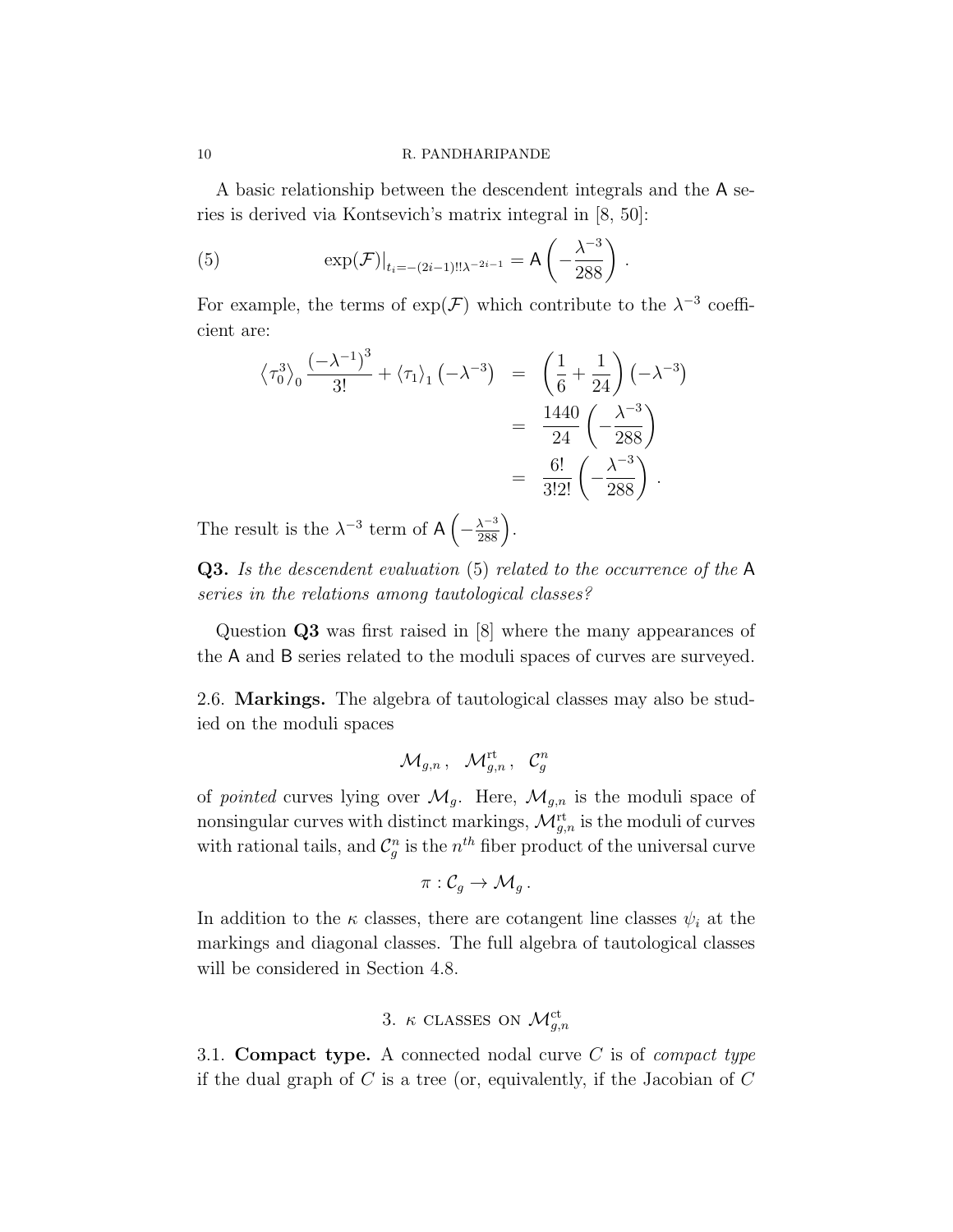is compact). The moduli space  $\mathcal{M}_{g,n}^{\text{ct}}$  of curves of compact type lies in between the moduli spaces of nonsingular and stable curves

$$
\mathcal{M}_{g,n}\, \subset\, \mathcal{M}_{g,n}^{\mathrm{ct}}\, \subset\, \overline{\mathcal{M}}_{g,n}\, .
$$

The algebra of  $\kappa$  classes on  $\mathcal{M}^{\text{ct}}_{g,n}$  is remarkably well-behaved. The structure is simpler and better understood than for  $\mathcal{M}_q$ . Of course, the full algebra of tautological classes on  $\mathcal{M}_{g,n}^{\mathrm{ct}}$  contains more than the  $\kappa$  classes (and will be discussed in Section 4.8).

3.2.  $\kappa$  classes. The definition of the  $\kappa$  classes on  $\mathcal{M}_g$  is easily extended to the moduli of stable curves. Let

$$
\pi:\overline{\mathcal{M}}_{g,n+1}\to\overline{\mathcal{M}}_{g,n}
$$

be the universal curve viewed as the  $(n + 1)$ -pointed space, and let

$$
\psi_{n+1} = c_1(\mathbb{L}_{n+1}) \in A^1(\overline{\mathcal{M}}_{g,n+1})
$$

be the Chern class of the cotangent line at the last marking. The  $\kappa$ classes are

$$
\kappa_r = \pi_*(\psi_{n+1}^{r+1}) \in A^r(\overline{\mathcal{M}}_{g,n}), \quad i \ge 0.
$$

The simplest is  $\kappa_0$  which equals  $2g - 2 + n$  times the unit in  $A^0(\overline{\mathcal{M}}_{g,n}).$ The restriction of  $\kappa_r \in A^r(\overline{\mathcal{M}}_g)$  to  $\mathcal{M}_g$  via the inclusion

$$
\mathcal{M}_g \subset \overline{\mathcal{M}}_g
$$

agrees with the definition of  $\kappa_r \in A^r(\mathcal{M}_g)$  of Section 1.1. The  $\kappa$  classes on  $\mathcal{M}_{g,n}^{\mathrm{ct}}$  are defined via restriction from  $\overline{\mathcal{M}}_{g,n}$ .

Define the  $\kappa$  ring for curves of compact type,

$$
\kappa^*(\mathcal{M}_{g,n}^{\mathrm{ct}}) \, \subset \, A^*(\mathcal{M}_{g,n}^{\mathrm{ct}}) \, ,
$$

to be the Q-subalgebra generated by the  $\kappa$  classes. Of course, the  $\kappa$ rings are graded by degree.

3.3. **Basic results.** The ring  $\kappa^*(\mathcal{M}_{g,n}^{\text{ct}})$  is generated over Q by the classes

$$
\kappa_1, \kappa_2, \ldots, \kappa_{g-1+\lfloor \frac{n}{2} \rfloor} \in \kappa^*({\mathcal{M}}_{g,n}^{\mathrm{ct}}).
$$

If  $n > 0$ , there are no relations of degree less than or equal to  $g - 1 + \lfloor \frac{n}{2} \rfloor$  $\frac{n}{2}$ . In  $\kappa^*(\mathcal{M}_g^{\text{ct}})$ , there are no relations of degree less than  $g-1$  (whether degree  $g-1$  relations can occur is not known). The proofs of the above generation and freeness results can be found in [69].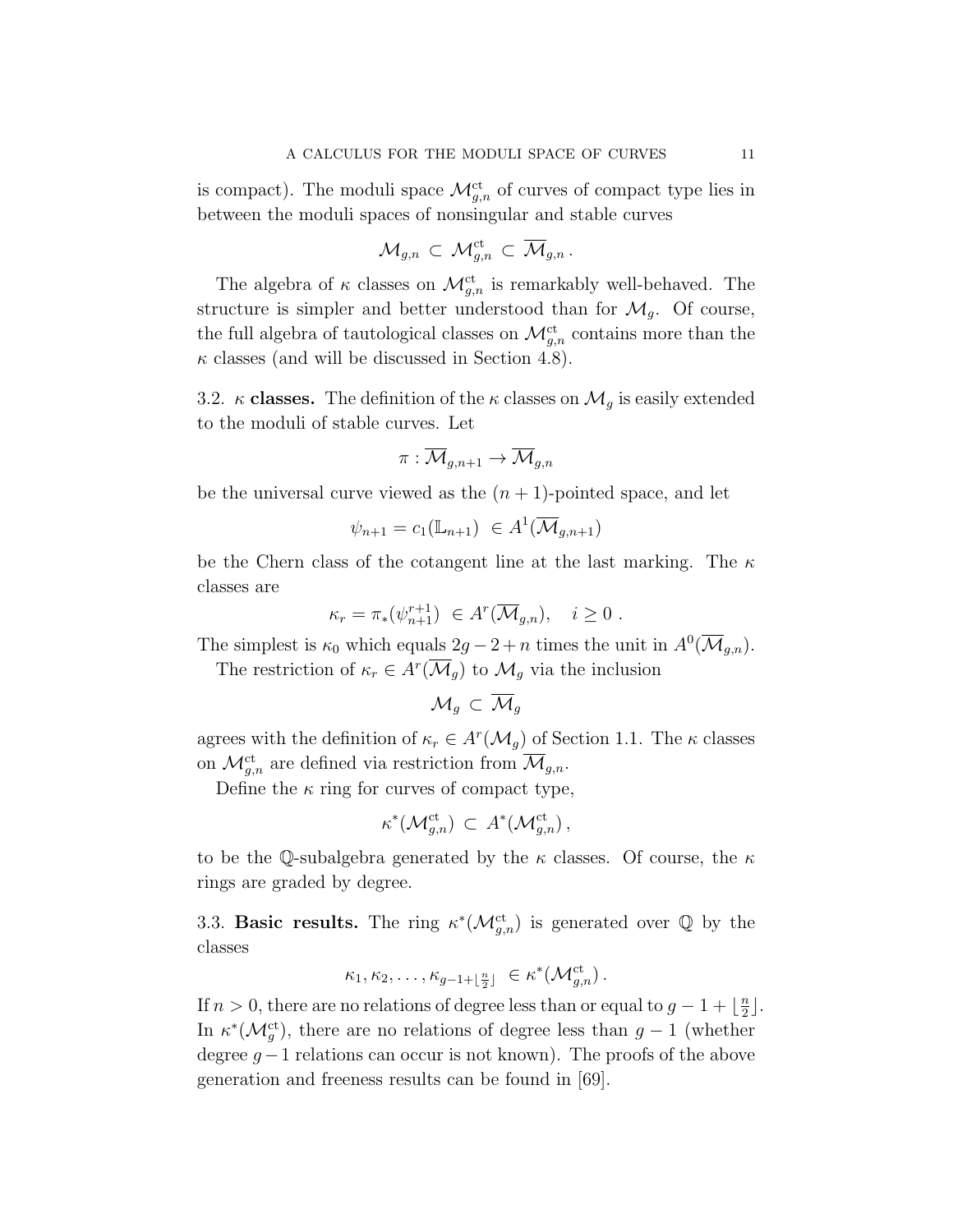The nonvanishing and vanishing results for  $\kappa^*(\mathcal{M}_{g,n}^{\mathrm{ct}})$ ,

$$
\kappa^{2g-3+n}(\mathcal{M}_{g,n}^{\mathrm{ct}}) \cong \mathbb{Q}, \qquad \kappa^{>2g-3+n}(\mathcal{M}_{g,n}^{\mathrm{ct}}) = 0,
$$

parallel to (2) for the  $\kappa$  classes on  $\mathcal{M}_g$ , were proven in [21, 34]. The proportionalities in  $\kappa^{2g-3+n}(\mathcal{M}_{g,n}^{\text{ct}})$  of the monomials in the  $\kappa$  classes are determined by Hodge integral evaluations [19, 20, 31].

3.4. Universality. A new and surprising feature about the  $\kappa$  rings in the compact type case is the following universality result proven in [69]. There appears to be no parallel for  $\mathcal{M}_g$ .

**Theorem 2** (P. 2009). Let  $g > 0$  and  $n > 0$ , then the assignment  $\kappa_i \mapsto \kappa_i$  extends to a ring isomorphism

$$
\iota: \kappa^*({\mathcal{M}}_{g-1,n+2}^{\mathrm{ct}}) \cong \kappa^*({\mathcal{M}}_{g,n}^{\mathrm{ct}}) .
$$

In other words, the relations among the  $\kappa$  classes in the above cases are genus independent! By composing the isomorphisms  $\iota$  of Theorem 2, we obtain isomorphisms

$$
\iota: \kappa^*({\mathcal{M}}_{0,2g+n}^{\mathrm{ct}}) \cong \kappa^*({\mathcal{M}}_{g,n}^{\mathrm{ct}})
$$

so long as  $n > 0$ . Hence, universality reduces all questions about the  $\kappa$  rings to genus 0. Calculations of the relations, bases, and Betti numbers of the ring  $\kappa^*$ ( $\mathcal{M}_{g,n>0}^{\text{ct}}$ ) are obtained in [69] using the genus 0 reduction.

Let  $P(d)$  be the set of partitions of d, and let

$$
P(d,k) \subset P(d)
$$

be the set of partitions of d into at most k parts. Let  $|P(d, k)|$  be the cardinality. To a partition with positive parts  $\mathbf{p} = (p_1, \ldots, p_\ell)$  in  $P(d, k)$ , we associate a  $\kappa$  monomial by

$$
\kappa_{\mathbf{p}} = \kappa_{p_1} \cdots \kappa_{p_\ell} \in \kappa^d(\mathcal{M}_{g,n}^{\mathrm{ct}}) .
$$

**Theorem 3** (P. 2009). For  $n > 0$ , a Q-basis of  $\kappa^d(\mathcal{M}_{g,n}^{ct})$  is given by

$$
\{\kappa_{\mathbf{p}} \mid \mathbf{p} \in P(d, 2g - 2 + n - d) \} .
$$

The Betti number calculation,

$$
\dim_{\mathbb{Q}} \kappa^d(\mathcal{M}_{g,n}^{\mathrm{ct}}) = |P(d, 2g - 2 + n - d)|,
$$

is implied by Theorem 3.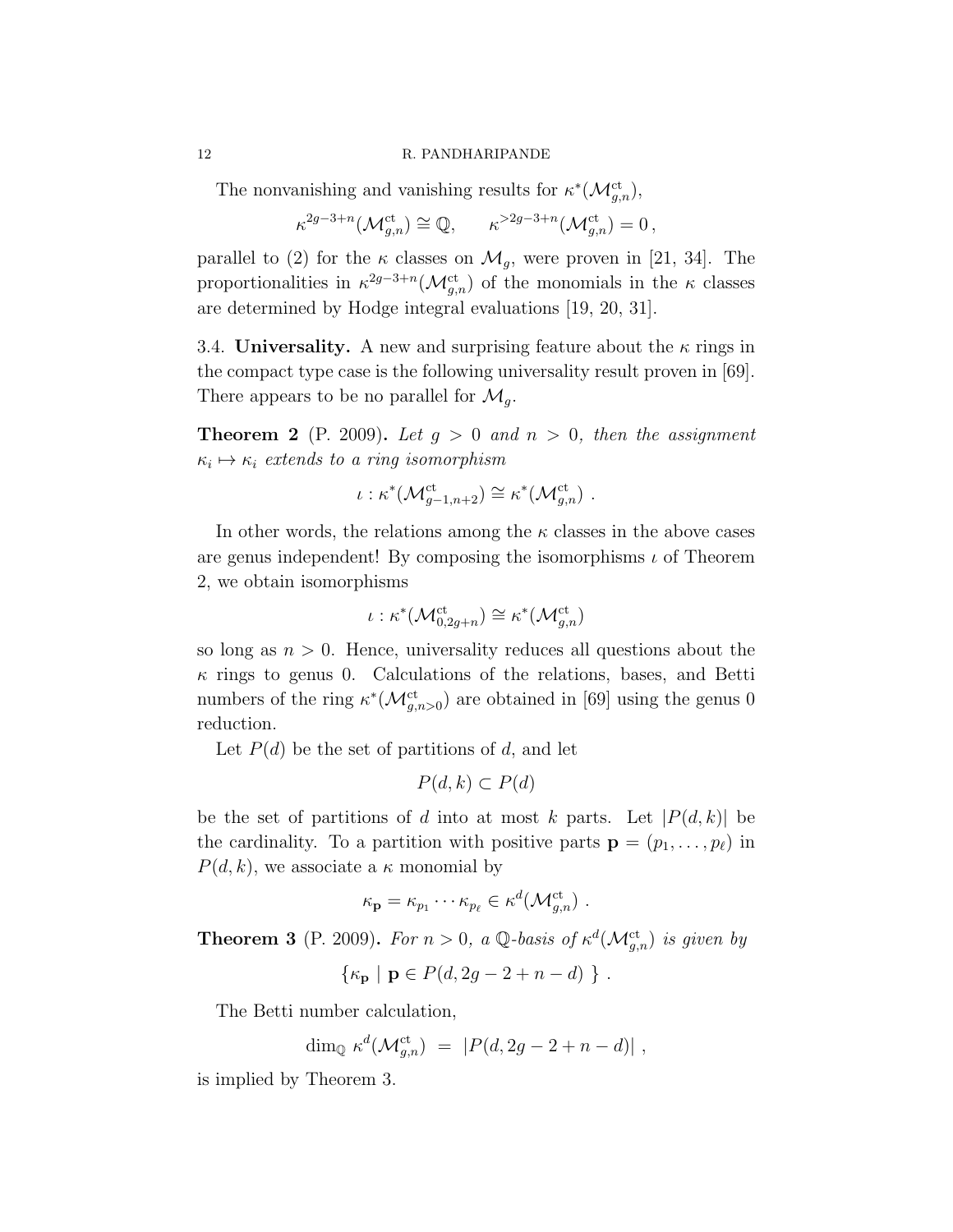Q4. Is there a representation theoretic formula for the multiplication of  $\kappa^*(\mathcal{M}_{g,n}^{\mathrm{ct}})$  in the basis of Theorem 3?

Question Q4 appears directly parallel to questions in the Schubert calculus. Recent progress on Q4 has been made by Setayesh [83] who has found a formula involving the combinatorics of partitions.

Theorems 2 and 3 for the  $\kappa$  rings in the compact type case require at least 1 marked point. In the unmarked case, half of the universality still holds. The assignment  $\kappa_i \mapsto \kappa_i$  extends to a surjection

$$
\iota_g: \kappa^*({\mathcal{M}}_{0,2g}^{\mathrm{ct}}) \to \kappa^*({\mathcal{M}}_{g}^{\mathrm{ct}}) .
$$

However, a nontrivial kernel is possible. The first kernel occurs in genus  $q=5$ .

**Q5.** What is the kernel of  $\kappa^*(\mathcal{M}_{0,2g}^{ct}) \to \kappa^*(\mathcal{M}_g^{ct})$ ?

In genus 5, the kernel of  $\iota_5$  is related to Getzler's relation in  $\overline{\mathcal{M}}_{1,4}$ , see [69] for a discussion. A complete answer to Q5 will likely involve sequences of special relations in the tautological ring.<sup>7</sup>

The proofs of Theorems 2 and 3 were obtained in [69] by studying the virtual class of the moduli space of stable quotients [60]. The results were precursors to the proof [70, 71] of the Faber-Zagier relations via the moduli of stable quotients.

3.5. Relations. A natural question to ask is whether  $\kappa$  relations in the compact type case can be put in a form parallel to Theorem 1. An answer has been found by Pixton [80, Section 3.4].

We define a set of relations as follows. Let

$$
\mathbf{p}=\{p_1,p_2,p_3,\dots\}
$$

be a variable set indexed by all positive integers. Let

$$
\Psi(t, \mathbf{p}) = (1 + tp_2 + t^2p_4 + t^3p_6 + \ldots) \sum_{i=0}^{\infty} (2i - 1)!! \ t^i
$$

$$
+ (p_1 + tp_3 + t^2p_5 + \ldots),
$$

 $7Q5$  is perhaps the narrowest question discussed in the paper, but I am very curious to know the answer.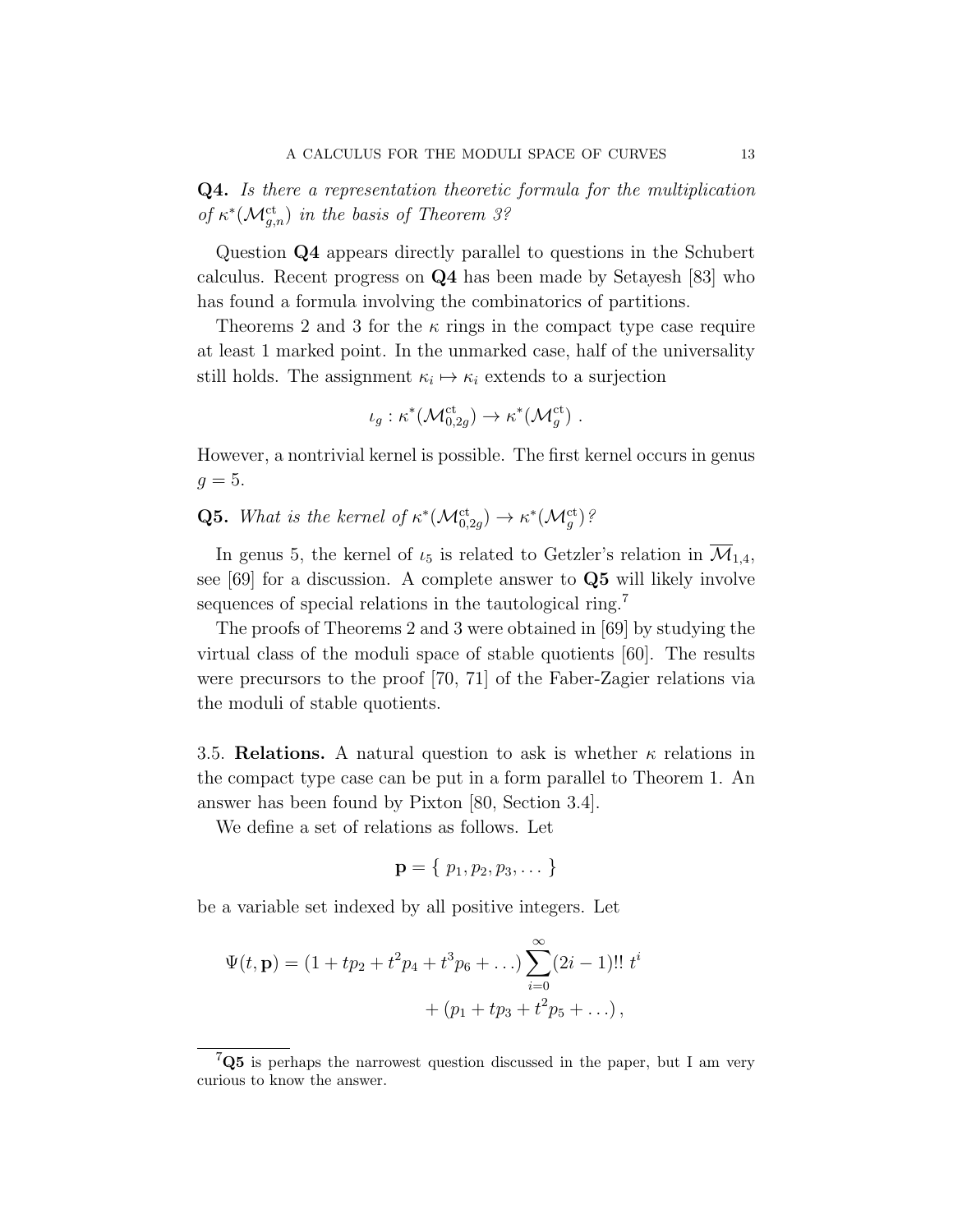where  $(2i - 1)!! = \frac{(2i)!}{2^i i!}$  as usual. Define the constants  $C_r^{\mathsf{P}}(\sigma)$  by the formula

$$
\log(\Psi) = \sum_{\sigma} \sum_{r=0}^{\infty} C_r^{\mathsf{P}}(\sigma) \ t^r \mathbf{p}^{\sigma} .
$$

Here,  $\sigma$  denotes any partition with positive parts. Let

$$
\gamma^{\mathsf{P}} = \sum_{\sigma} \sum_{r=0}^{\infty} C_r^{\mathsf{P}}(\sigma) \kappa_r t^r \mathbf{p}^{\sigma}.
$$

**Theorem 4** (Pixton 2013). In  $\kappa^d(\mathcal{M}_{g,n}^{\mathrm{ct}})$ , the relation

$$
\big[\exp(-\gamma^{\mathsf{P}})\big]_{t^d\mathbf{p}^\sigma}=0
$$

holds when  $d > \frac{2g-2+n+|\sigma|}{2}$ .

Theorems 2 and 3 determine the complete set of relations among the  $\kappa$  classes in the  $n > 0$  case. Using Theorems 2 and 3, Pixton [80] has proven that the Q-linear span of the relations of Theorem 4 is the complete set in the  $n > 0$  case.

# 4. PIXTON'S RELATIONS ON  $\overline{\mathcal{M}}_{q,n}$

4.1. Overview. Tautological classes on the moduli space  $\overline{\mathcal{M}}_{q,n}$  of stable curves are obtained from  $\kappa$  classes,  $\psi$  classes, and the classes of boundary strata (indexed by stable graphs).<sup>8</sup> Decorated stable graphs provide a language for describing all tautological classes. A parallel role is played by the language of partitions in the Schubert calculus of the Grassmannian. After a brief discussion of stable graphs in Section 4.2, the algebra of tautological classes

$$
R^*(\overline{\mathcal{M}}_{g,n}) \subset A^*(\overline{\mathcal{M}}_{g,n})
$$

is defined in Section 4.3.

The main recent advance is the set of relations in  $R^*(\overline{\mathcal{M}}_{g,n})$  found by Pixton. Pixton's relations [79] were conjectured in 2012 and first proven [72] to hold in  $RH^*(\overline{\mathcal{M}}_{g,n})$  in 2013 using Witten's 3-spin class<sup>9</sup> and the Givental-Teleman classification of Cohomological Field Theories [86]. Shortly afterwards (also in 2013), Janda [39] found a proof in  $R^*(\overline{\mathcal{M}}_{g,n})$ 

<sup>&</sup>lt;sup>8</sup>A study of the algebra of  $\kappa$  classes can also be pursued on  $\overline{\mathcal{M}}_{g,n}$ , see [15, 16].

<sup>&</sup>lt;sup>9</sup>Tautological relations obtained from Witten's r-spin class for higher r are studied in [73]. By Janda's result [41], the relations of [73] are contained in Pixton's set.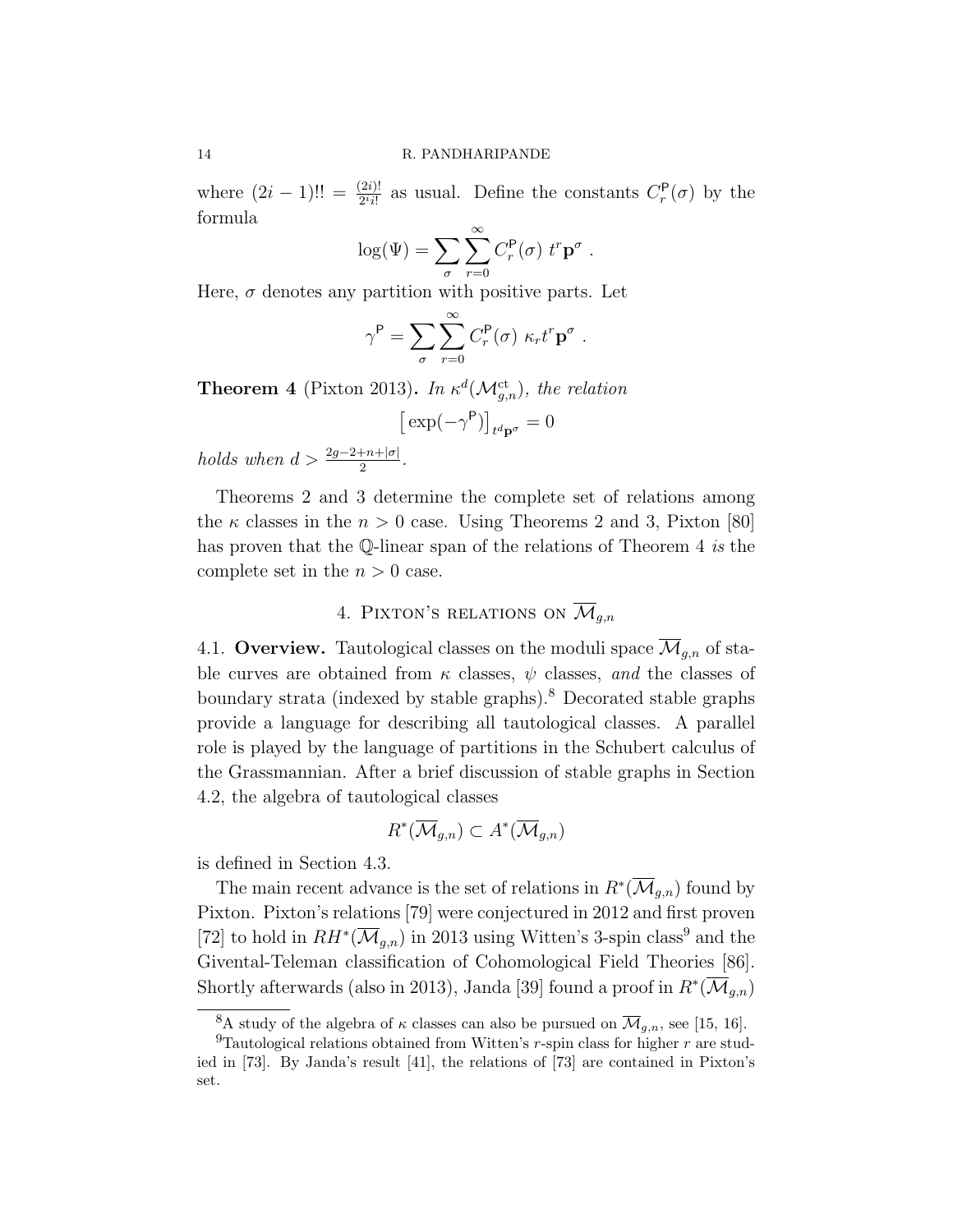using a mix of virtual localization [32] and R-matrix techniques for the equivariant stable quotients theory of  $\mathbb{P}^1$ . His argument combined elements of the Chow results of [70, 71] and the CohFT methods of [72]. A second proof in Chow via the equivariant Gromov-Witten theory of  $\mathbb{P}^1$  was found by Janda [42] in 2015.

Pixton has further conjectured that all relations among tautological classes are obtained from his set. The claim is open and is perhaps the most important question in the subject. Pixton's relations for  $R^*(\overline{\mathcal{M}}_{g,n})$  specialize to the Faber-Zagier relations when restricted to the moduli space  $\mathcal{M}_g$  of nonsingular curves.

4.2. Boundary strata. The boundary strata of the moduli space  $\mathcal{M}_{q,n}$  parameterizing complex structures on curves of fixed topological type correspond to stable graphs. The idea here is simple, but the notation requires some care.

A *stable graph*  $\Gamma$  consists of the data

$$
\Gamma = (\mathbf{V}, \mathbf{H}, \mathbf{L}, \mathbf{g} : \mathbf{V} \to \mathbb{Z}_{\geq 0}, \ v : \mathbf{H} \to \mathbf{V}, \ \iota : \mathbf{H} \to \mathbf{H})
$$

which satisfies the following properties:

- (i) V is a vertex set with a genus function  $g: V \to \mathbb{Z}_{\geq 0}$ ,
- (ii) H is a half-edge set equipped with a vertex assignment

$$
v:\mathcal{H}\to\mathcal{V}
$$

and an involution  $\iota : H \to H$ ,

- (iii) E, the edge set, is defined by the 2-cycles of  $\iota$  in H (self-edges at vertices are permitted),
- (iv) L, the set of legs, is defined by the fixed points of  $\iota$  and is endowed with a bijective correspondence with the set of markings

$$
L \leftrightarrow \{1, \ldots, n\},\
$$

- (v) the pair  $(V, E)$  defines a *connected* graph,
- (vi) for each vertex  $v$ , the stability condition holds:

$$
2g(v) - 2 + n(v) > 0,
$$

where  $n(v)$  is the valence of  $\Gamma$  at v including both edges and legs.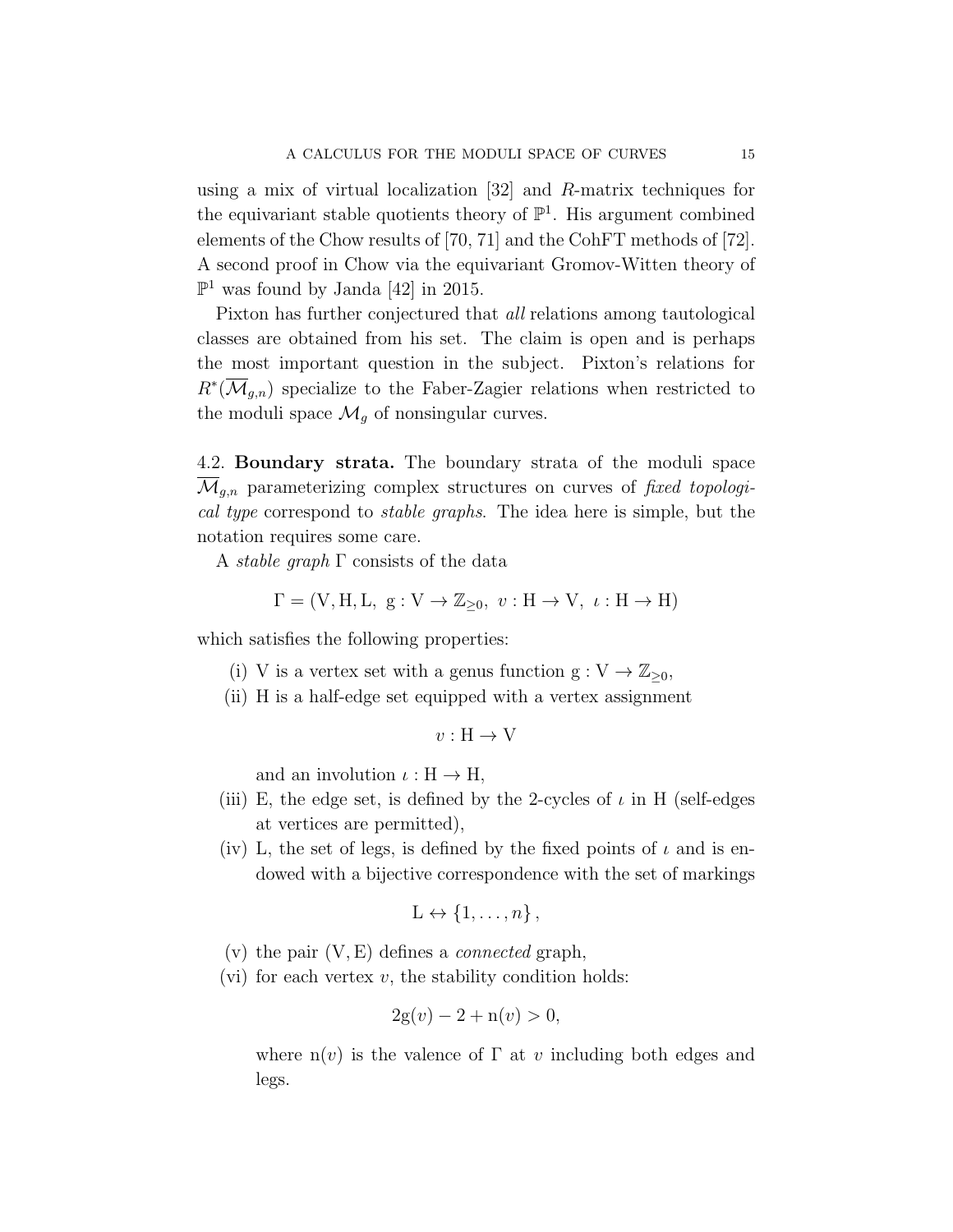An automorphism of Γ consists of automorphisms of the sets V and H which leave invariant the structures g,  $\iota$ , and  $\iota$  (and hence respect E and L). Let  $Aut(\Gamma)$  denote the automorphism group of  $\Gamma$ .

The genus of a stable graph  $\Gamma$  is defined by

$$
g(\Gamma) = \sum_{v \in V} g(v) + h^{1}(\Gamma).
$$

A boundary stratum of the moduli space  $\overline{\mathcal{M}}_{q,n}$  naturally determines a stable graph of genus  $g$  with  $n$  legs by considering the dual graph of a generic pointed curve parameterized by the stratum.

To each stable graph  $\Gamma$ , we associate the moduli space

$$
\overline{\mathcal{M}}_\Gamma=\prod_{v\in \mathrm{V}}\overline{\mathcal{M}}_{\mathrm{g}(v),\mathrm{n}(v)}.
$$

Let  $\pi_v$  denote the projection from  $\overline{\mathcal{M}}_{\Gamma}$  to  $\overline{\mathcal{M}}_{g(v),n(v)}$  associated to the vertex  $v$ . There is a canonical morphism

$$
\xi_{\Gamma} : \overline{\mathcal{M}}_{\Gamma} \to \overline{\mathcal{M}}_{g,n}
$$

with image<sup>10</sup> equal to the closure of the boundary stratum associated to the graph Γ. To construct  $\xi_{\Gamma}$ , a family of stable pointed curves over  $\mathcal{M}_{\Gamma}$  is required. Such a family is easily defined by attaching the pull-backs of the universal families over each of the  $\overline{\mathcal{M}}_{g(v),n(v)}$  along the sections corresponding to half-edges. Let

$$
[\Gamma] \in A^*(\overline{\mathcal{M}}_{g,n})
$$

denote the push-forward under  $\xi_{\Gamma}$  of the fundamental class of  $\overline{\mathcal{M}}_{\Gamma}$ .

Two examples of boundary strata in  $\overline{\mathcal{M}}_{3,3}$  and their associated stable graphs are given in the following diagram.

<sup>&</sup>lt;sup>10</sup>The degree of  $\xi_{\Gamma}$  is  $|Aut(\Gamma)|$ .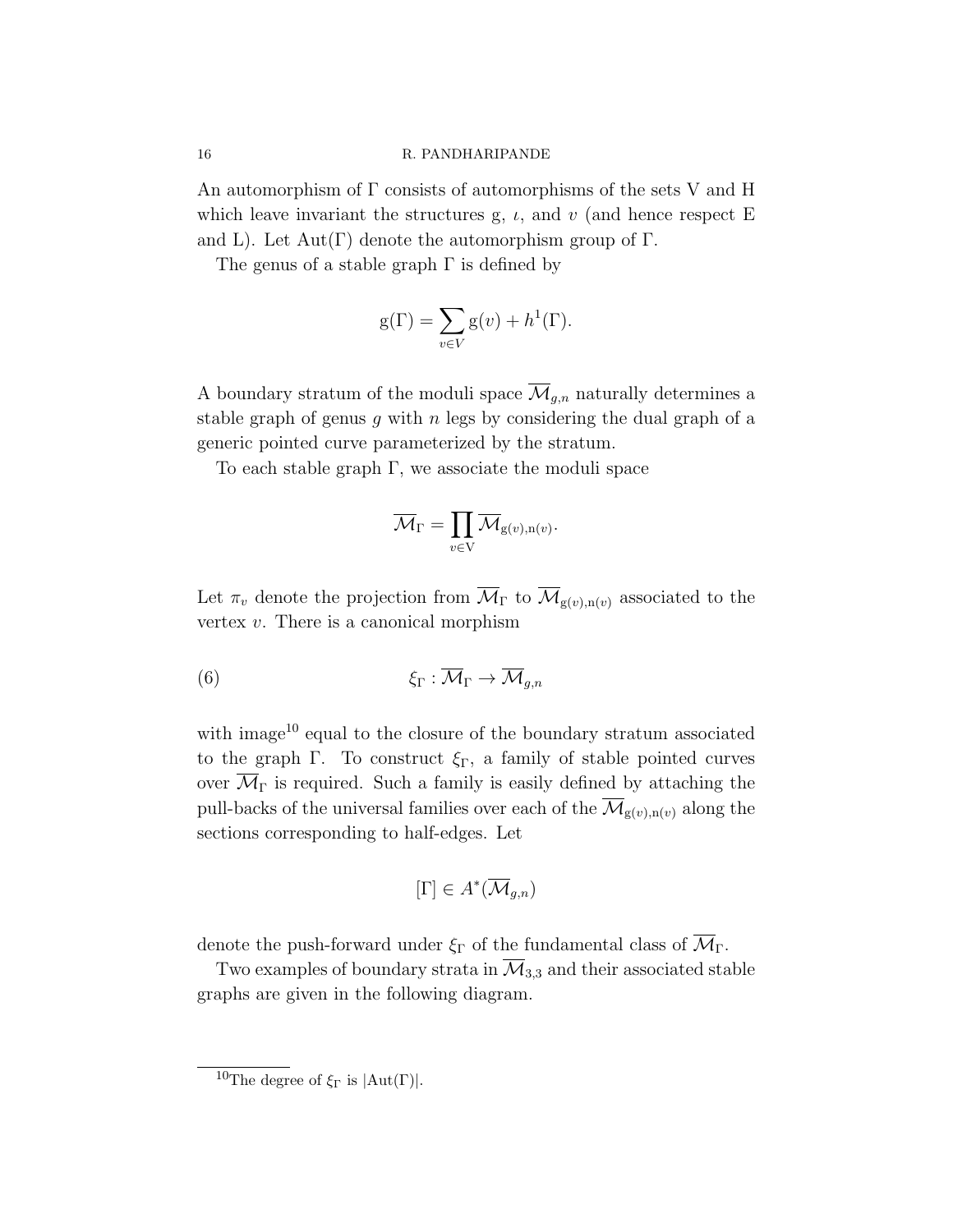

Let  $\Phi$  and  $\widehat{\Phi}$  be the stable graphs in the first and second cases in the diagram. The moduli space  $\overline{\mathcal{M}}_{\Phi}$  in the first case is

$$
\overline{\mathcal{M}}_{0,4}\times \overline{\mathcal{M}}_{2,3}
$$

with  $|\text{Aut}(\Phi)| = 2$ . The nontrivial automorphism arises from switching the edges. The moduli space  $\overline{\mathcal{M}}_{\widehat{\Phi}}$  in the second case is

$$
\overline{\mathcal{M}}_{1,2}\times \overline{\mathcal{M}}_{0,3}\times \overline{\mathcal{M}}_{1,4}
$$

with  $|\text{Aut}(\hat{\Phi})| = 2$ . The nontrivial automorphism arises from switching the half-edges on the self-edge.

4.3. Strata algebra. Let  $S_{g,n}^*$  be the Q-algebra of  $\kappa$  and  $\psi$  classes supported on the strata of  $\overline{\mathcal{M}}_{g,n}$ . A Q-basis of  $\mathcal{S}_{g,n}^*$  is given by isomorphism classes of pairs  $[\Gamma, \gamma]$  where  $\Gamma$  is a stable graph corresponding to a stratum of the moduli space,

$$
\overline{\mathcal M}_\Gamma \to \overline{\mathcal M}_{g,n} \, ,
$$

and  $\gamma$  is a product of  $\kappa$  and  $\psi$  classes on  $\overline{\mathcal{M}}_{\Gamma}$ . The  $\kappa$  classes are associated to the vertices, and the  $\psi$  classes are associated to the halfedges. The only condition imposed is that the degrees of the  $\kappa$  and  $\psi$  classes associated to a vertex  $v \in V(\Gamma)$  together do not exceed the dimension  $3g(v) - 3 + n(v)$  of the moduli space at v.

For the graph  $\Phi$  associated to a stratum of  $\overline{\mathcal{M}}_{3,3}$  in the diagram, let  $v_0$  and  $v_2$  denote the vertices of genus 0 and 2 respectively. Let the left edge consist of the two half edges  $h_0 - h_2$  where  $h_0$  is incident to  $v_0$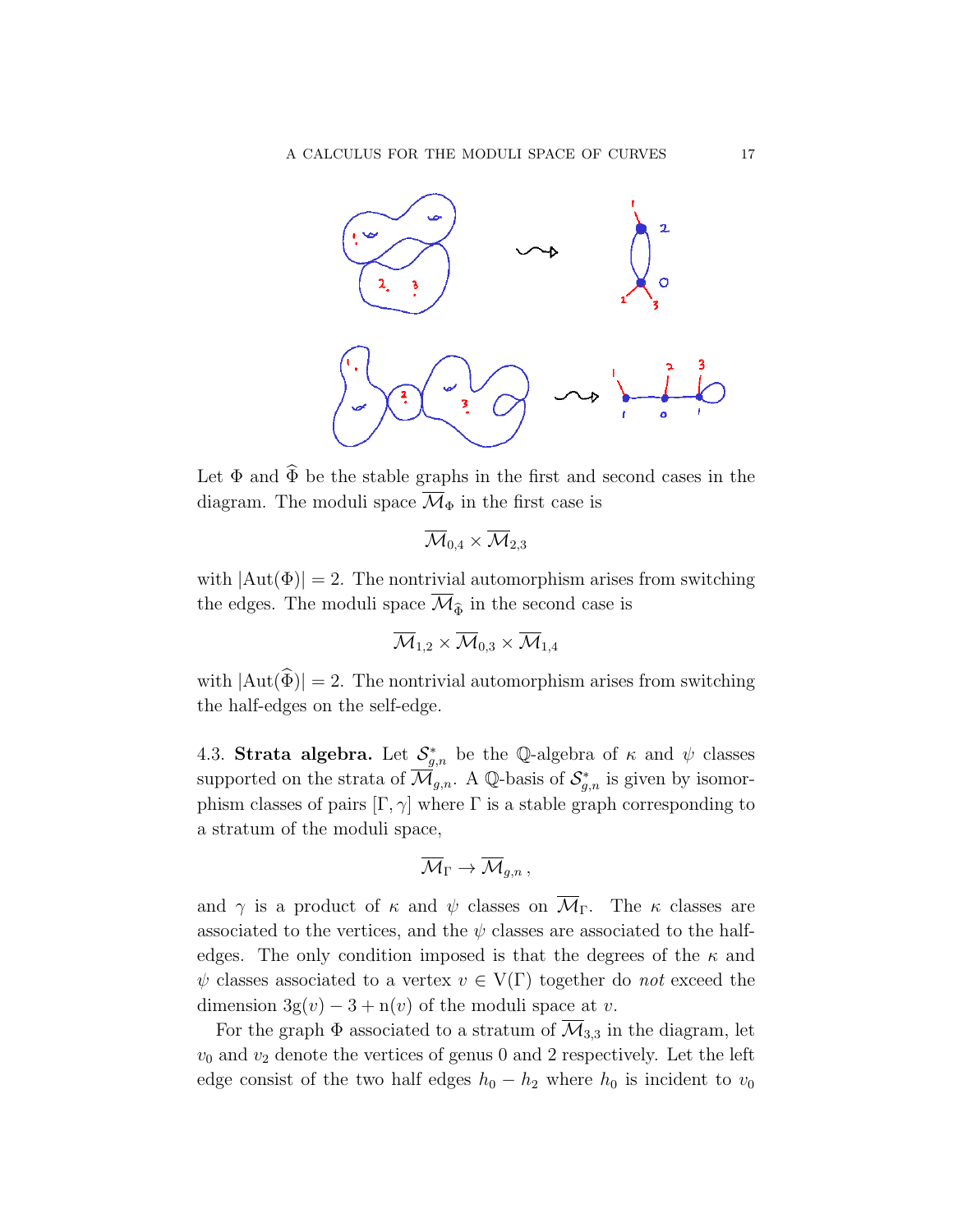and  $h_2$  is incident to  $v_2$ . Then,

(7) 
$$
\left[\Phi, \kappa_1[v_0]\kappa_2[v_2]\psi_{h_2}^2\psi_1\right]
$$

is an example of such a pair. The codimension of the pair (7) is

 $8 = 2 + 6$ ,

2 for the nodes of  $\Phi$  and 6 for the  $\kappa$  and  $\psi$  classes.

The strata algebra  $\mathcal{S}_{g,n}^*$  is graded by codimension

$$
\mathcal{S}_{g,n}^*=\bigoplus_{d=0}^{3g-3+n}\mathcal{S}_{g,n}^d
$$

and carries a product for which the natural push-forward map

$$
(8) \tS_{g,n}^* \to A^*(\overline{\mathcal{M}}_{g,n})
$$

is a ring homomorphism, see [72, Section 0.3] for a detailed discussion.

The image of  $(8)$  is, by definition, the *tautological ring*<sup>11</sup>

$$
R^*(\overline{\mathcal{M}}_{g,n}) \subset A^*(\overline{\mathcal{M}}_{g,n}) \ .
$$

Hence, we have a quotient

$$
\mathcal{S}_{g,n}^* \stackrel{q}{\longrightarrow} R^*(\overline{\mathcal{M}}_{g,n}) \longrightarrow 0 .
$$

The ideal of *tautological relations* is the kernel of q.

In the strata algebra, the basis elements  $[\Gamma, \gamma]$  are treated formally. In the case  $(g, n) = (0, 4)$ , we have

$$
\dim_\mathbb{Q} \mathcal{S}_{0,4}^0 = 1\,,\quad \dim_\mathbb{Q} \mathcal{S}_{0,4}^1 = 8\,.
$$

Let  $\Gamma_{\bullet}$  be the unique graph of genus 0 with 4 markings and a single vertex v. Then

$$
[\Gamma_{\bullet},1] \in \mathcal{S}_{0,4}^0
$$

is a basis. In codimension 1, the 5 possibilities for  $\gamma$  on  $\Gamma_{\bullet}$  yield the pairs

$$
[\Gamma_{\bullet}, \kappa_1[v]], [\Gamma_{\bullet}, \psi_1], [\Gamma_{\bullet}, \psi_2], [\Gamma_{\bullet}, \psi_3], [\Gamma_{\bullet}, \psi_4] \in \mathcal{S}^1_{0,4}.
$$

In addition, there are 3 pairs

$$
[\Gamma_{1,2|3,4},1] \,,\ [\Gamma_{1,3|2,4},1] \,,\ [\Gamma_{1,4|2,3},1] \,\in \mathcal{S}^1_{0,4}
$$

 $11$ Our definition here follows the Appendix of [33]. See [22, Section 1] for a more intrinsic approach.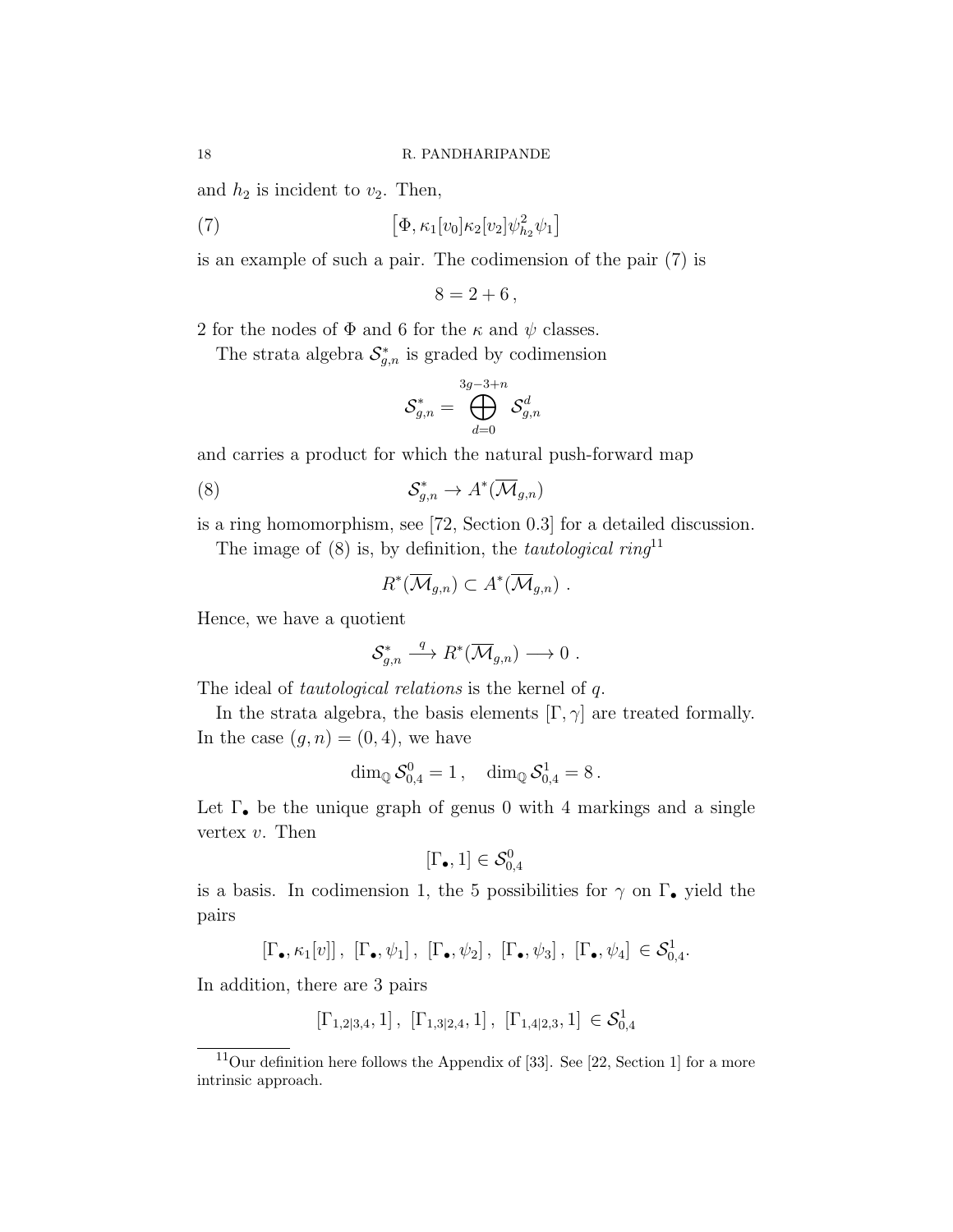where the underlying graphs have 2 vertices (and correspond to the usual boundary strata). The kernel

$$
\mathcal{S}_{0,4}^1 \stackrel{q}{\longrightarrow} R^1(\overline{\mathcal{M}}_{0,4})
$$

is 7 dimensional and contains the basic linear equivalence of the three boundary divisors of

$$
\overline{\mathcal{M}}_{0,4}\cong \mathbb{P}^1\,,
$$

see [47, 52] for a study of  $R^*(\overline{\mathcal{M}}_{0,n}).$ 

The first geometrically interesting relation<sup>12</sup> was found in genus 1 by Getzler [28] in 1996. Soon after, several low genus relations were determined. Below is a tautological relation<sup>13</sup> in codimension 2 on  $\overline{\mathcal{M}}_{2,3}$ found in [6] in 1998.

$$
-2\left[\frac{1}{2}\sum_{i=1}^{4}\left(-\frac{1}{2}\right)\right] + 2\left[\frac{1}{2}\sum_{i=1}^{4}\left(-\frac{1}{2}\right)\right] + 3\left[\frac{1}{2}\sum_{i=1}^{4}\left(-\frac{1}{2}\right)\right] - 3\left[\frac{1}{2}\sum_{i=1}^{4}\right]
$$
  
+ 
$$
\frac{2}{5}\left[\frac{1}{2}\sum_{i=1}^{4}\left(-\frac{1}{2}\right)\right] - \frac{6}{5}\left[\frac{1}{2}\sum_{i=1}^{4}\left(-\frac{1}{2}\right)\right] + \frac{12}{5}\left[\frac{1}{2}\sum_{i=1}^{4}\left(-\frac{1}{2}\right)\right] - \frac{18}{5}\left[\frac{1}{2}\sum_{i=1}^{4}\right] - \frac{6}{5}\left[\frac{1}{2}\sum_{i=1}^{4}\right] - \frac{1}{5}\left[\frac{1}{2}\sum_{i=1}^{4}\left(-\frac{1}{2}\right)\right] - \frac{1}{20}\left[\frac{1}{2}\sum_{i=1}^{4}\right] - \frac{1}{10}\left[\frac{1}{2}\sum_{i=1}^{4}\right] - \frac{1}{10}\left[\frac{1}{2}\sum_{i=1}^{4}\right] - \frac{1}{10}\left[\frac{1}{2}\sum_{i=1}^{4}\right] - \frac{1}{10}\left[\frac{1}{2}\sum_{i=1}^{4}\right] - \frac{1}{10}\left[\frac{1}{2}\sum_{i=1}^{4}\right] - \frac{1}{10}\left[\frac{1}{2}\sum_{i=1}^{4}\right] - \frac{1}{10}\left[\frac{1}{2}\sum_{i=1}^{4}\right] - \frac{1}{10}\left[\frac{1}{2}\sum_{i=1}^{4}\right] - \frac{1}{10}\left[\frac{1}{2}\sum_{i=1}^{4}\right] - \frac{1}{10}\left[\frac{1}{2}\sum_{i=1}^{4}\right] - \frac{1}{10}\left[\frac{1}{2}\sum_{i=1}^{4}\right] - \frac{1}{10}\left[\frac{1}{2}\sum_{i=1}^{4}\right] - \frac{1}{10}\left[\frac{1}{2}\sum_{i=1}^{4}\right] - \frac{1}{10}\left[\frac{1}{2}\sum_{i=1}^{4}\right
$$

Pixton's set puts order to the chaos of strata classes and coefficients which appear in the above relation (and in all the other relations<sup>14</sup> found in the period after Getzler's discovery).

4.4. Vertex, leg, and edge factors. Pixton's relations are determined by a set

$$
\mathcal{P}=\{\mathcal{R}^d_{g,A}\}
$$

of elements  $\mathcal{R}_{g,A}^d \in \mathcal{S}_{g,n}^d$  associated to the data

 $12_A$  proof of Getzler's relation in Chow was given later in [67].

<sup>&</sup>lt;sup>13</sup>The strata classes in the genus 2 relation of the diagram have been represented by their topological type instead of their associated dual graph. The genera of the components are underlined. The red marked points are unlabeled. Each picture represents the sum of the 6 possible labelings of the markings. The diagram (taken from [6]) was typeset by P. Belorousski.

 $14\overline{F}$ or example, see [30, 48, 49] for further relations in genus 2 and 3.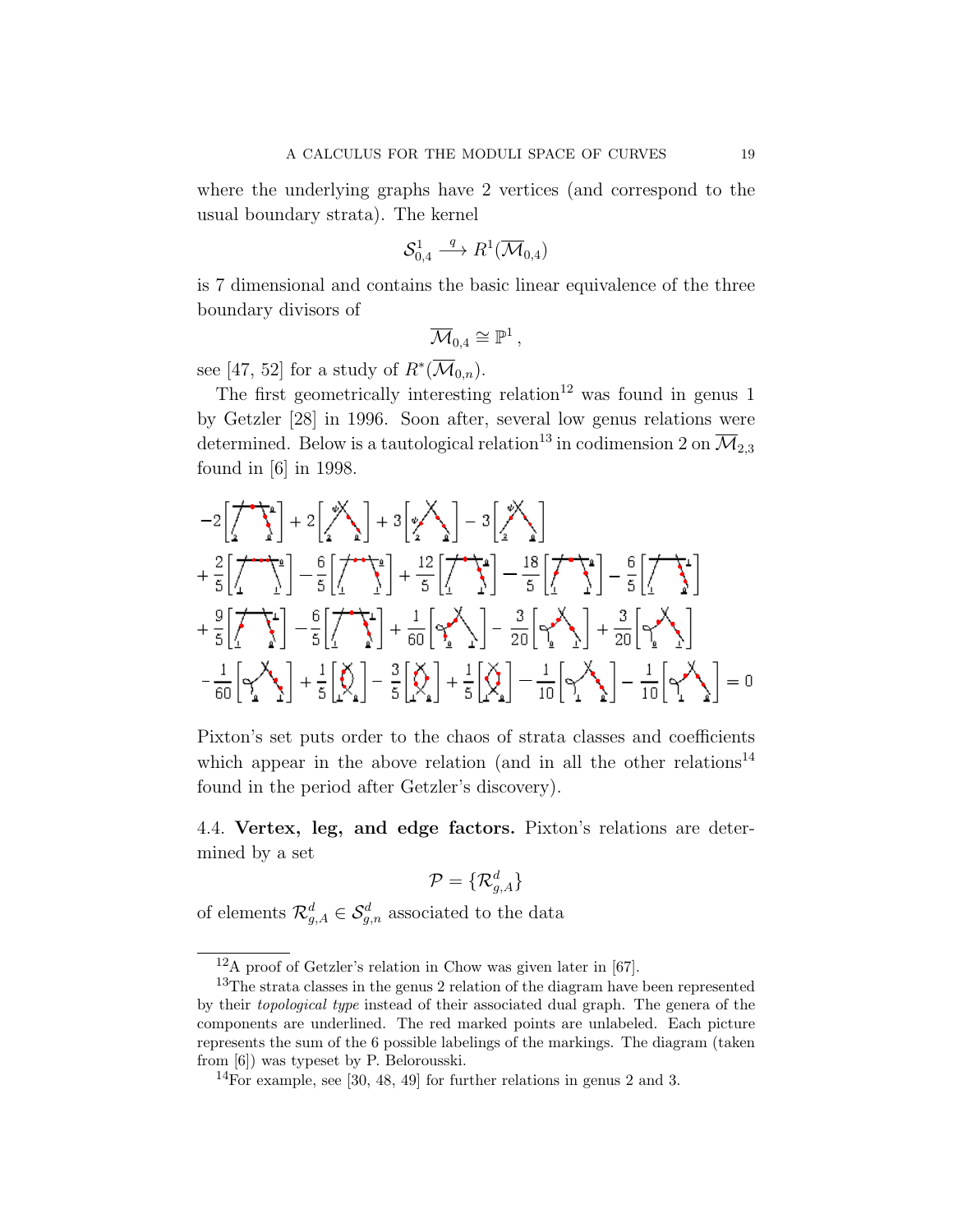•  $g, n \in \mathbb{Z}_{\geq 0}$  in the stable range  $2g - 2 + n > 0$ ,

• 
$$
A = (a_1, \ldots, a_n), \ a_i \in \{0, 1\},\
$$

• 
$$
d \in \mathbb{Z}_{\geq 0}
$$
 satisfying  $d > \frac{g-1+\sum_{i=1}^{n} a_i}{3}$ .

The elements  $\mathcal{R}_{g,A}^d$  are expressed as sums over stable graphs of genus g with *n* legs. Before writing the formula for  $\mathcal{R}^d_{g,A}$ , a few definitions are required.

**Definitions of H<sub>0</sub>** and H<sub>1</sub>. The hypergeometric series A and B of Section 2.4 enter Pixton's relations in following form:

$$
\mathsf{H}_0(T) = \mathsf{A}(-T) = \sum_{i=0}^{\infty} \frac{(6i)!}{(2i)!(3i)!} (-T)^i = 1 - 60T + 27720T^2 - \cdots,
$$
  

$$
\mathsf{H}_1(T) = -\mathsf{B}(-T) = -\sum_{i=0}^{\infty} \frac{(6i)!}{(2i)!(3i)!} \frac{6i+1}{6i-1} (-T)^i = 1 + 84T - 32760T^2 + \cdots.
$$

**Definition of**  $\kappa(f)$ . Let  $f(T)$  be a power series with vanishing constant and linear terms,

$$
f(T) \in T^2 \mathbb{Q}[[T]] .
$$

For each  $\overline{\mathcal{M}}_{q,n}$ , we define

$$
(9) \qquad \kappa(f) = \sum_{m\geq 0} \frac{1}{m!} p_{m*} \Big( f(\psi_{n+1}) \cdots f(\psi_{n+m}) \Big) \ \in A^*(\overline{\mathcal{M}}_{g,n})\,,
$$

where  $p_m$  is the forgetful map

$$
p_m: \overline{\mathcal{M}}_{g,n+m} \to \overline{\mathcal{M}}_{g,n}.
$$

By the vanishing in degrees 0 and 1 of  $f$ , the sum (9) is finite.

**Definitions of**  $\mathsf{G}_{g,n}$  **and**  $\zeta_v$ **.** Let  $\mathsf{G}_{g,n}$  be the (finite) set of stable graphs of genus g with n legs (up to isomorphism). Let  $\Gamma \in \mathsf{G}_{q,n}$ . For each vertex  $v \in V$ , we introduce an auxiliary variable  $\zeta_v$  and impose the conditions

$$
\zeta_v \zeta_{v'} = \zeta_{v'} \zeta_v , \quad \zeta_v^2 = 1 .
$$

The variables  $\zeta_v$  will be responsible for keeping track of a local parity condition at each vertex.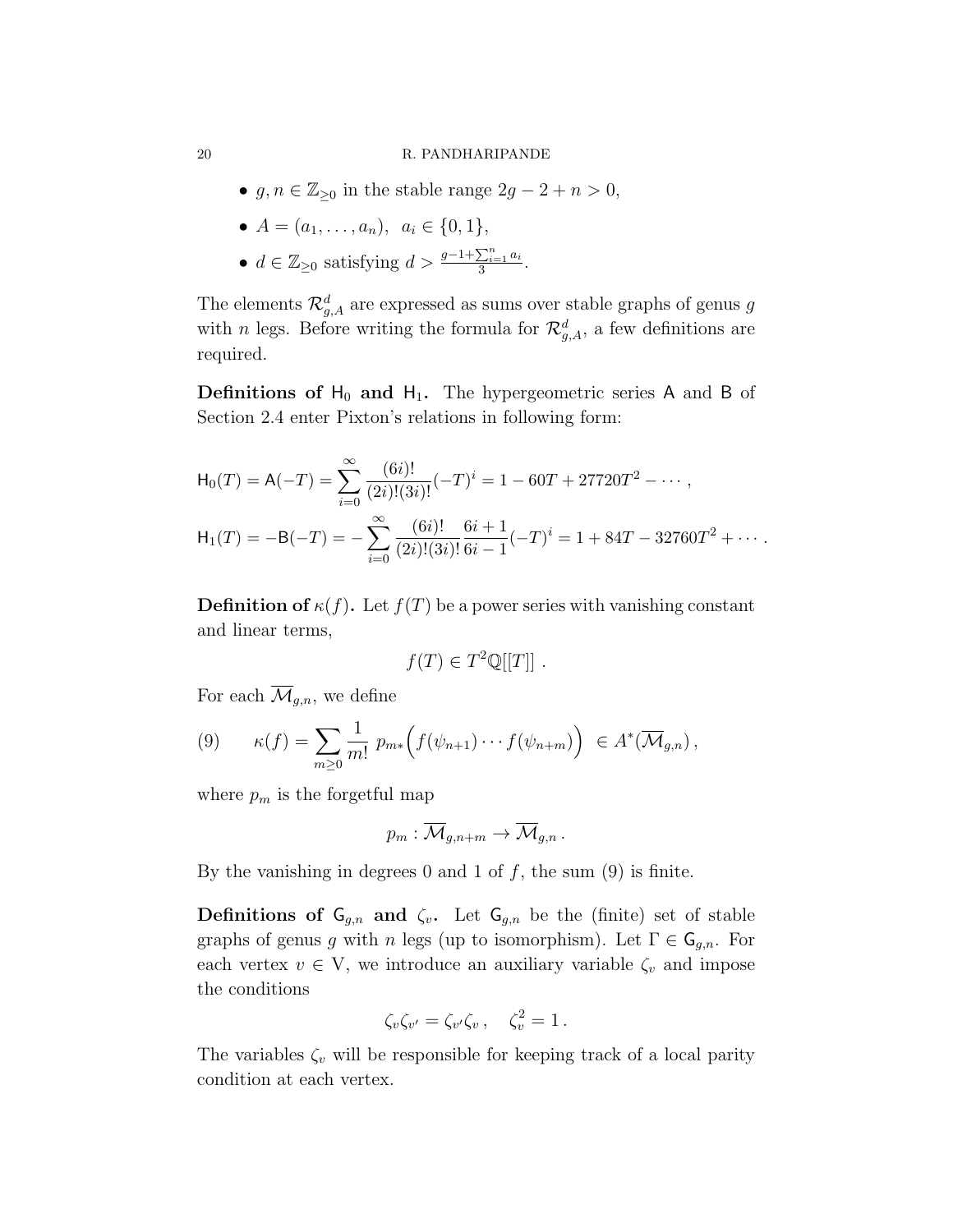The formula for  $\mathcal{R}_{g,A}^d$  is a sum over  $\mathsf{G}_{g,n}$ . The summand corresponding to  $\Gamma \in \mathsf{G}_{q,n}$  is a product of vertex, leg, and edge factors:

- For  $v \in V$ , let  $\kappa_v = \kappa (T TH_0(\zeta_v T))$ .
- For  $l \in L$ , let  $H_l = \zeta_{v(l)}^{a_l} H_{a_l}(\zeta_{v(l)} \psi_l)$ , where  $v(l) \in V$  is the vertex to which the leg is assigned.
- For  $e \in E$ , let

$$
\Delta_e = \frac{\zeta' + \zeta'' - H_0(\zeta'\psi')\zeta''H_1(\zeta''\psi'') - \zeta'H_1(\zeta'\psi')H_0(\zeta''\psi'')}{\psi' + \psi''}
$$
  
=  $(60\zeta'\zeta'' - 84) + [32760(\zeta'\psi' + \zeta''\psi'') - 27720(\zeta'\psi'' + \zeta''\psi')] + \cdots,$ 

where  $\zeta', \zeta''$  are the  $\zeta$ -variables assigned to the vertices adjacent to the edge e and  $\psi', \psi''$  are the  $\psi$ -classes corresponding to the half-edges.

The numerator of  $\Delta_e$  is divisible by the denominator due to the identity<sup>15</sup>

$$
H_0(T)H_1(-T) + H_0(-T)H_1(T) = 2.
$$

Certainly,  $\Delta_e$  is symmetric in the half-edges.

4.5. Pixton's relations  $P$ . Let  $A = (a_1, \ldots, a_n) \in \{0, 1\}^n$ . Let

$$
\mathcal{R}^d_{g,A}\in\mathcal{S}^d_{g,n}
$$

be the degree d component of the strata algebra class

$$
\sum_{\Gamma \in \mathsf{G}_{g,n}} \frac{1}{|\mathrm{Aut}(\Gamma)|} \frac{1}{2^{h^1(\Gamma)}} \left[ \Gamma, \left[ \prod \kappa_v \prod \mathsf{H}_l \prod \Delta_e \right]_{\prod_v \zeta_v^{\mathrm{g}(v)-1}} \right] \in \mathcal{S}_{g,n}^*,
$$

where the products are taken over all vertices, all legs, and all edges of the graph Γ. The subscript  $\prod_{v} \zeta_v^{\mathsf{g}(v)-1}$  indicates the coefficient of the monomial  $\prod_{v} \zeta_v^{\mathsf{g}(v)-1}$  after the product inside the brackets is expanded. In fact,

$$
\mathcal{R}^d_{g,A}=0\in\mathcal{S}^d_{g,n}
$$

unless the parity constraint

$$
g \equiv d + 1 + \sum_{i=1}^{n} a_i \mod 2
$$

holds.

<sup>&</sup>lt;sup>15</sup>The identity is equivalent to  $(3)$ .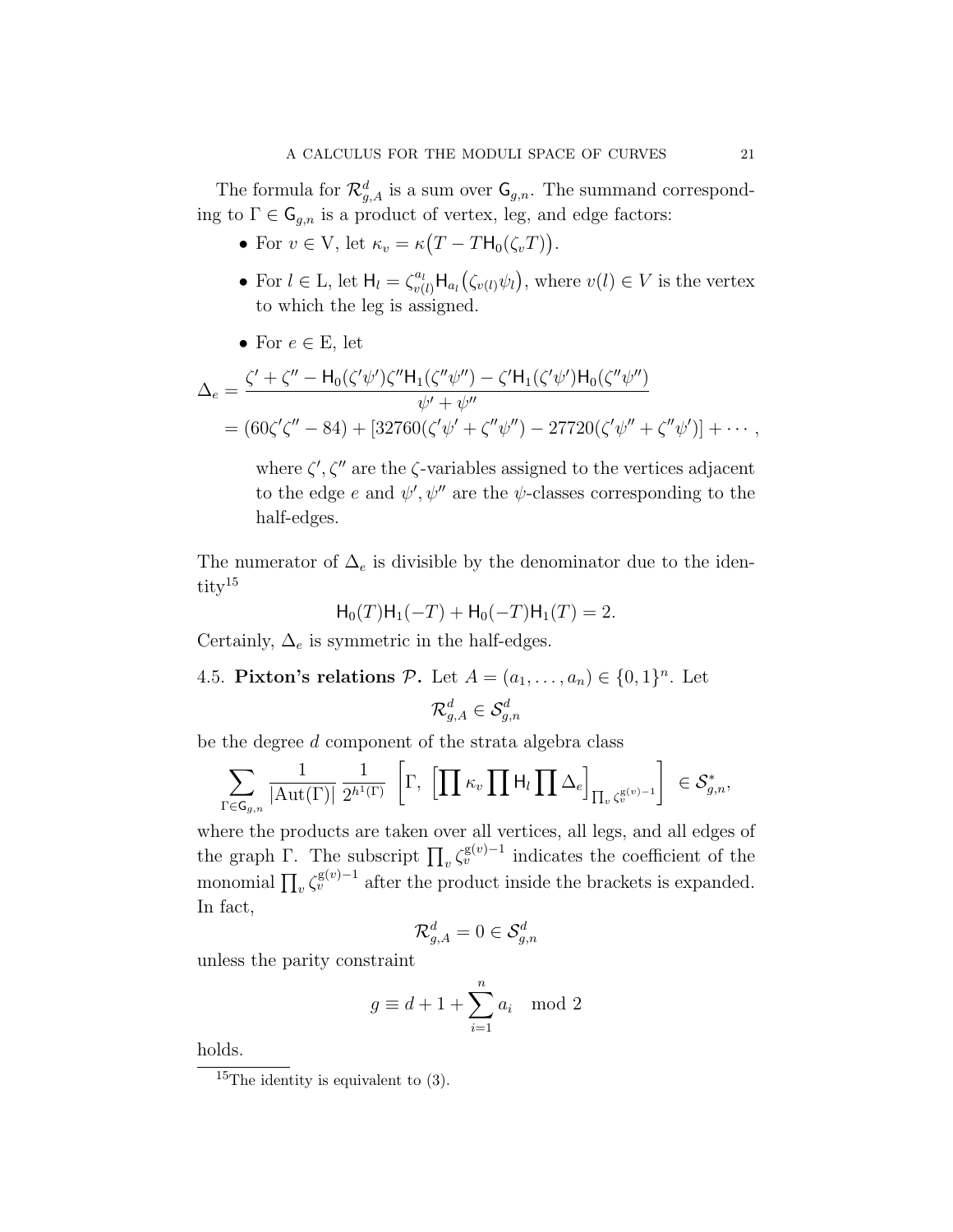We denote by  $P$  the set of classes  $\mathcal{R}^d_{g,A}$  where

$$
d > \frac{g - 1 + \sum_{i=1}^{n} a_i}{3}.
$$

By the following result, Pixton's set  $P$  consists of tautological relations.

**Theorem 5** (Janda 2013). Every element  $\mathcal{R}_{g,A}^d \in \mathcal{P}$  lies in the kernel of the homomorphism

$$
q: \mathcal{S}_{g,n}^* \to A^*(\overline{\mathcal{M}}_{g,n}).
$$

4.6. Pixton's relations  $\overline{\mathcal{P}}$ . The set  $\mathcal P$  is extended to a larger set

$$
\mathcal{P}\subset\overline{\mathcal{P}}
$$

of tautological relations by the following construction.

The first step is to define a tautological relation  $\mathcal{R}_{g,A,\sigma}^d \in \mathcal{S}_{g,n}^d$  associated to the data

- $g, n \in \mathbb{Z}_{\geq 0}$  in the stable range  $2g 2 + n > 0$ ,
- $A = (a_1, ..., a_n), \ a_i \in \mathbb{Z}_{\geq 0}, \ a_i \equiv 0 \text{ or } 1 \mod 3,$
- $\sigma$  is a partition of size  $|\sigma|$  with parts  $\sigma_i \equiv 0$  or 1 mod 3,
- $d \in \mathbb{Z}_{\geq 0}$  satisfying  $d > \frac{g-1+\sum_{i=1}^n a_i+|\sigma|}{3}$  $rac{i=1}{3} \frac{a_i + |\sigma|}{n}$ .

Let  $B = (b_1, \ldots, b_n, b_{n+1}, \ldots, b_{n+\ell})$  be the unique vector satisfying

$$
b_j \in \{0, 1\}
$$
 and  $\begin{cases} b_j \equiv a_j \mod 3 & 1 \leq j \leq n \\ b_j \equiv \sigma_{j-n} \mod 3 & n+1 \leq j \leq n+\ell \end{cases}$ 

where  $\ell$  is the length of  $\sigma$ . Let

$$
\widehat{d} = d - \sum_{j=1}^{n} \frac{a_j - b_j}{3} - \sum_{j=n+1}^{n+\ell} \frac{\sigma_{j-n} - b_j}{3} > \frac{g - 1 + \sum_{j=1}^{n+\ell} b_j}{3}.
$$

Pixton's definition<sup>16</sup> of  $\mathcal{R}^d_{g,A,\sigma} \in \mathcal{S}^d_{g,n}$  is

$$
\mathcal{R}_{g,A,\sigma} = p_{\ell*} \left( \mathcal{R}_{g,B}^{\widehat{d}} \cdot \prod_{j=1}^n \psi_j^{\frac{a_j-b_j}{3}} \prod_{j=n+1}^{n+\ell} \psi_j^{1+\frac{\sigma_{j-n}-b_j}{3}} \right),
$$

 $^{16}$ Our conventions here differ from [79] by a global sign.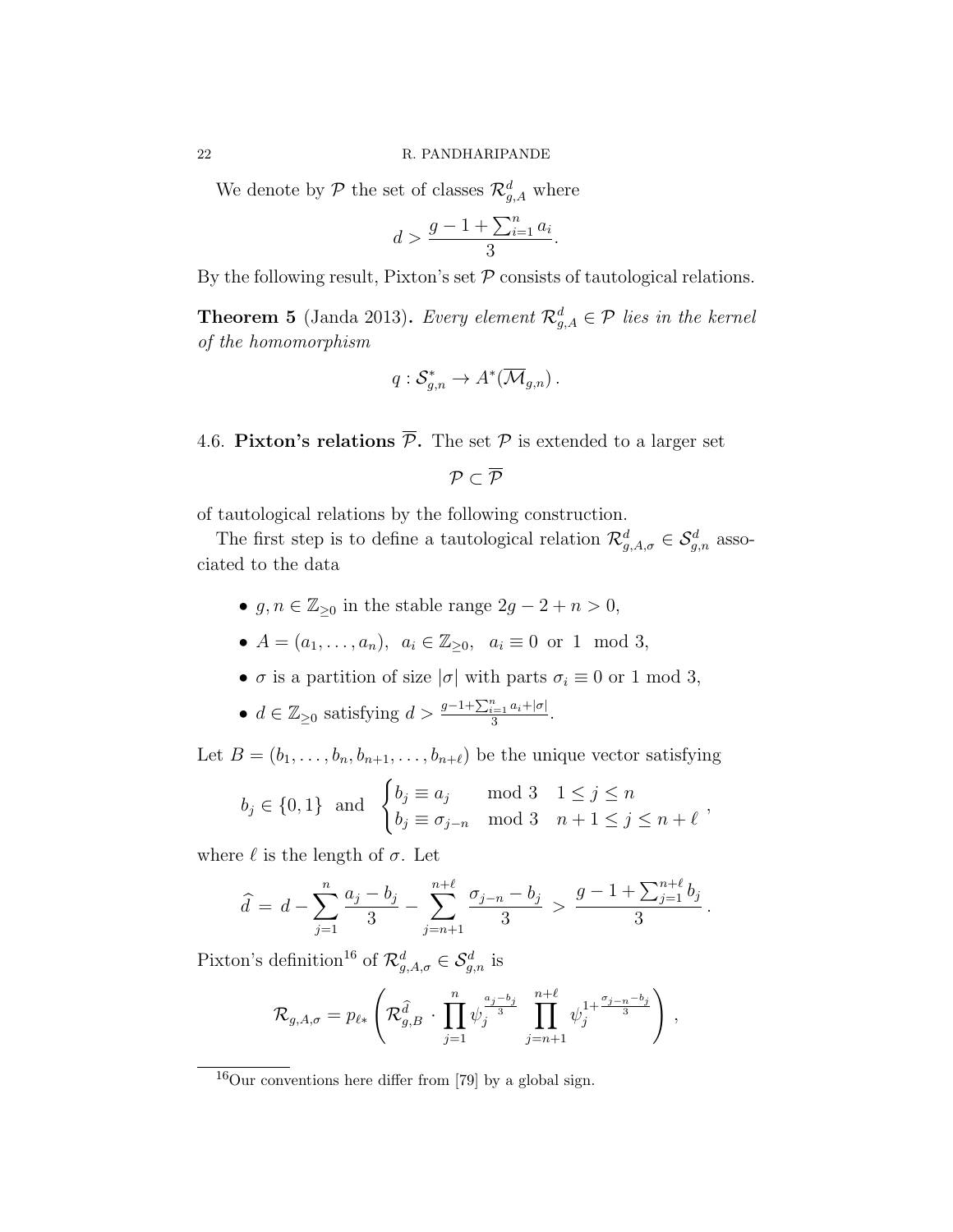where  $\mathcal{R}_{g,B}^d \in \mathcal{S}_{g,n+\ell}^d$  is in the set P and  $p_{\ell *}$  is push-forward by the map forgetting the last  $\ell$  markings,

$$
p_{\ell*}: \mathcal{S}_{g,n+\ell}^* \to \mathcal{S}_{g,n}^*.
$$

By Theorem 5,  $\mathcal{R}_{g,B}^d$  is a tautological relation. Therefore,  $\mathcal{R}_{g,A,\sigma}^d$  is also a tautological relation.

When  $A = \emptyset$ , the relations  $\mathcal{R}^d_{g,\sigma} \in \mathcal{S}^d_{g,0}$  yield, after restriction to

$$
\mathcal{M}_g \subset \overline{\mathcal{M}}_g,
$$

the Faber-Zagier relations of Theorem 1.<sup>17</sup>

Pixton's set  $\overline{P}$  is obtained by taking the closure of the extended set of classes

(10) 
$$
\left\{ \mathcal{R}_{g,A,\sigma}^{d} \in \mathcal{S}_{g,n}^{d} \middle| d > \frac{g-1+\sum_{i=1}^{n} a_i + |\sigma|}{3} \right\}
$$

under push-forward by all boundary maps: add to the set (10) all classes in  $S_{g,n}^*$  which are obtained from a stable graph

$$
\Gamma\in\mathsf{G}_{g,n}
$$

with a class  $\mathcal{R}_{a(v)}^{d(v)}$  $g_{(v),A(v),\sigma(v)}^{(u)}$  placed on a single vertex  $v \in V(\Gamma)$  and any product of tautological classes placed on the other vertices of Γ. By Theorem 5, every class in  $\overline{P}$  determines a tautological relation.

The subset  $\overline{P}$  lying in a fixed  $\mathcal{S}_{g,n}^d$  is effectively computable. By the dimension restriction

$$
d > \frac{g - 1 + \sum_{i=1}^{n} a_i + |\sigma|}{3},
$$

only finitely many  $\mathcal{R}^d_{g,A,\sigma}$  lie in  $\overline{\mathcal{P}}$ . The closure process by boundary push-forward is again finite because of the dimension restriction. Hence, the Q-linear span of  $\overline{P}$  in  $\mathcal{S}_{g,n}^d$  is generated by a finite list of explicit classes.

Why stop at  $\overline{\mathcal{P}}$ ? Why not consider the closure with respect to further push-forwards and pull-backs via the standard boundary and forgetful

$$
g \equiv d + |\sigma| + 1 + \sum_{i=1}^{n} a_i \mod 2
$$

holds.

<sup>&</sup>lt;sup>17</sup>The relation  $\mathcal{R}_{g,\sigma,A}^d$  is trivial unless the parity condition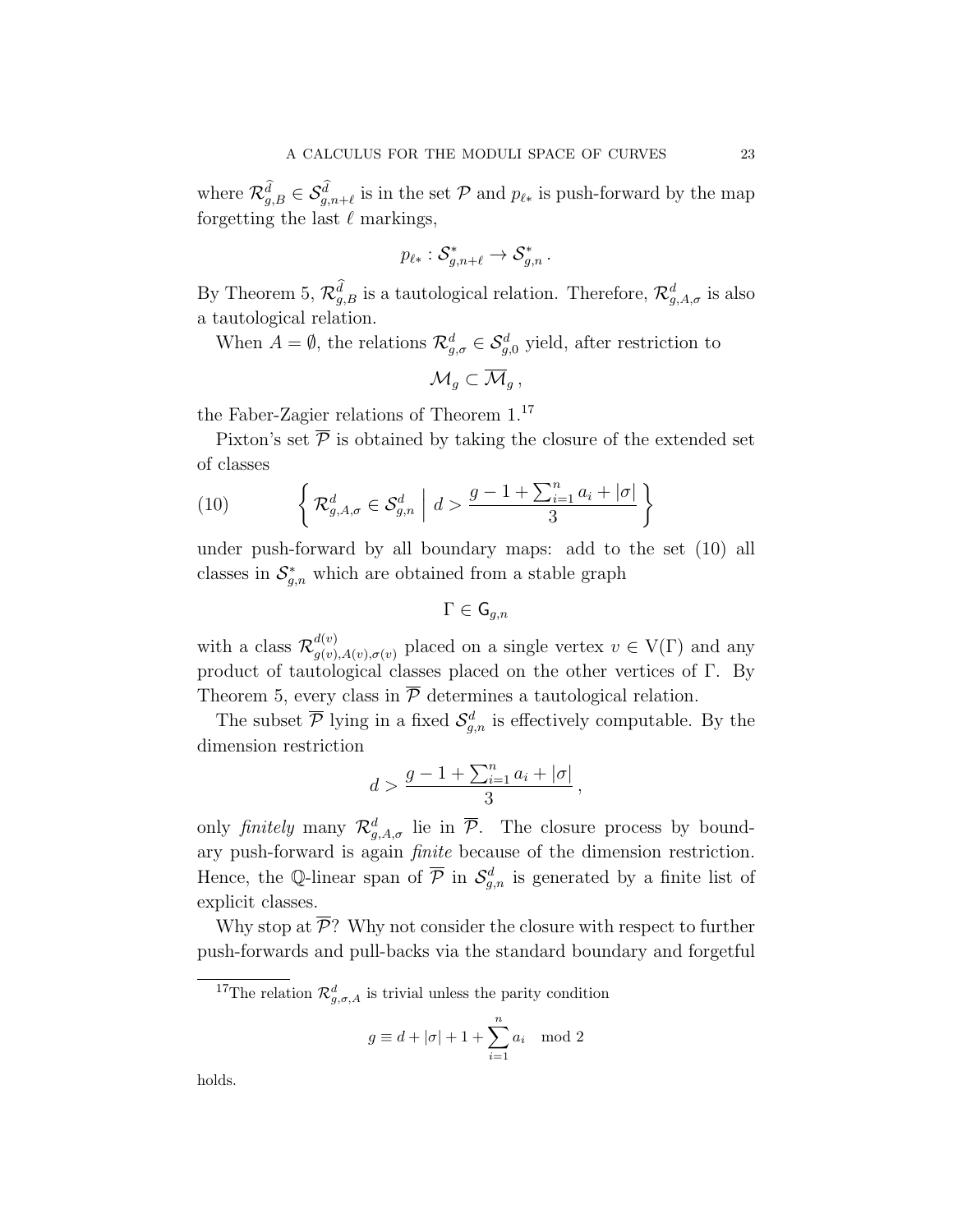maps? Pixton [79, 80] has proven the set  $\overline{P}$  is *closed* under all these further operations.<sup>18</sup>

**Q6.** Do Pixton's relations  $\overline{P}$  span the ideal of relations among the tautological classes in  $R^*(\overline{\mathcal{M}}_{g,n})$  for all g and  $n$ ?

4.7. Pixton's conjecture. Pixton has conjectured an affirmative answer to question Q6. The evidence for Pixton's conjecture is (at least) the following:

(i) All the previously found relations occur in  $\overline{P}$ . The theory in genus 0 is straightforward (and explained in [72, Section 3.6]). Modulo simpler relations, Getzler's genus 1 relation is

$$
\mathcal{R}_{1,(1,1,1,1)}^2 \in \mathcal{S}_{1,4}^2 \, .
$$

Pixton's conjecture is true<sup>19</sup> for  $q \in \{0, 1\}$  and all n. The genus 2 relation displayed in Section 4.3 is

$$
\mathcal{R}_{2,(1,1,1)}^2\in\mathcal{S}_{2,3}^2
$$

modulo simpler relations.

- (ii) Computer calculations of Pixton's relations for low  $(q, n)$  often yield Gorenstein rings (forbidding further relations). However, just as in the Faber-Zagier case, Pixton's relations do not always yield Gorenstein rings.
- (iii) Janda [41] has proven that a wide class of semisimple Cohomological Field Theories (including higher projective spaces and r-spin curves) will not yield relations outside of  $\overline{\mathcal{P}}$ .

Question Q6 has not been investigated as extensively as question Q2 for the Faber-Zagier relations since the moduli spaces of stable curves are computationally more difficult to handle. However, the failure to

$$
\{\,\mathcal{I}_{g,n}\subset\mathcal{S}_{g,n}^*\,\}
$$

which contains  $P$  and is closed under the natural boundary and forgetful operations.

$$
R^*(\overline{\mathcal{M}}_{0,n}) \cong H^*(\overline{\mathcal{M}}_{0,n})
$$

and is proven in  $q = 1$  in [75].

<sup>&</sup>lt;sup>18</sup>From Pixton's results, the most efficient definition of the Q-linear span of  $\overline{P}$  is as the smallest set of ideals

<sup>&</sup>lt;sup>19</sup>The proof uses the Gorenstein property of the tautological rings  $R^*(\overline{\mathcal{M}}_{0,n})$  and  $R^*(\overline{\mathcal{M}}_{1,n})$ . The Gorenstein property is clear in  $g=0$  since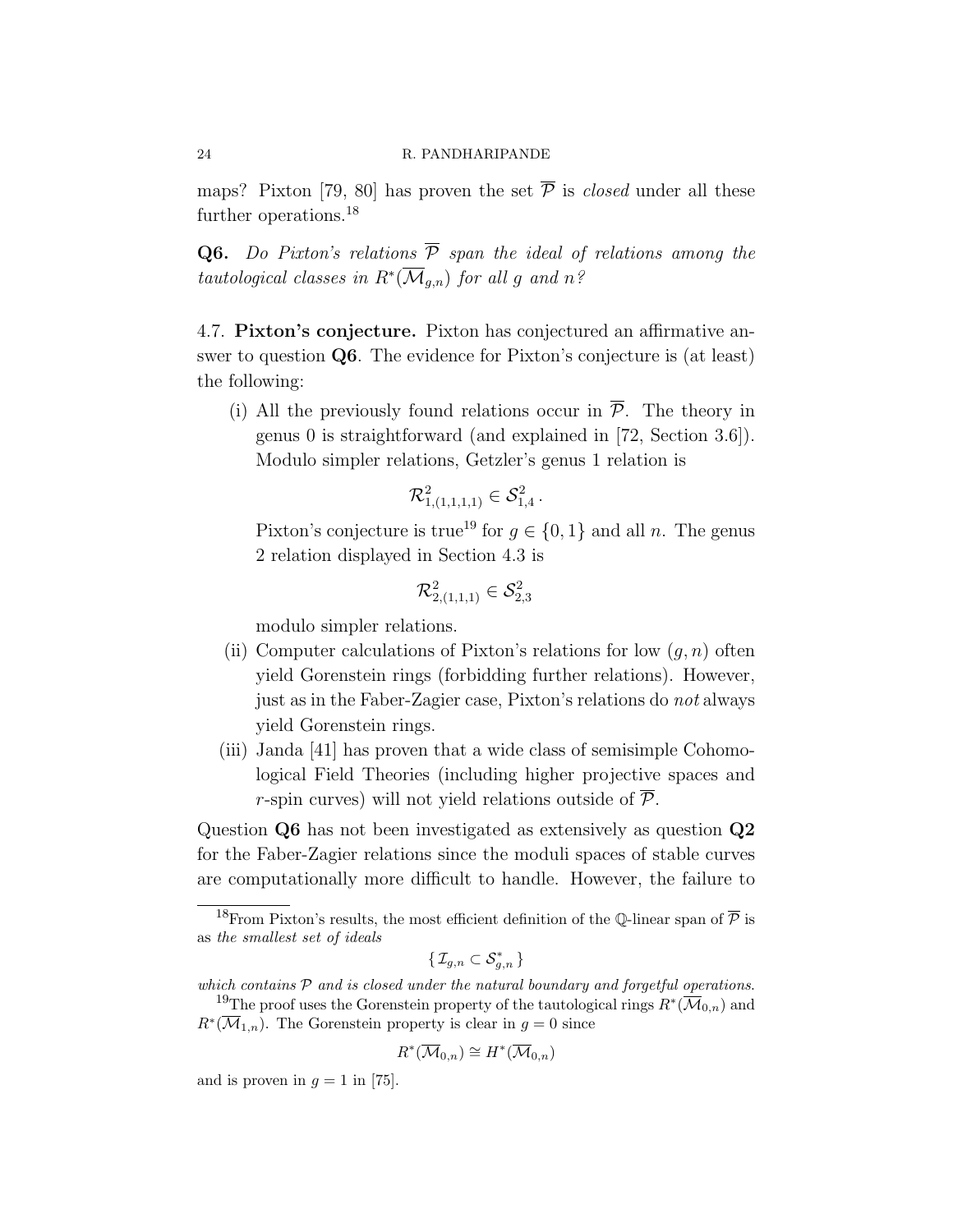find additional  $\kappa$  relations in  $R^*(\mathcal{M}_g)$  may also be viewed as supporting Q6 by the restriction property.

Pixton's proposal provides an effective calculus of tautological classes on the moduli spaces  $\mathcal{M}_{q,n}$  of stable curves. With an affirmative answer to Q6, Pixton's calculus provides a complete answer. Perhaps a reformulation of the set  $\bar{P}$  in a more directly algebraic setting will eventually be found. How the subject will develop depends very much on the answer to Q6.

Even a few years ago, a calculus for the moduli space of curves seemed far out of reach. Pixton's proposal has led to a striking change of outlook.

### 4.8. Nonsingular and compact type curves. The moduli spaces

(11) 
$$
\mathcal{M}_{g,n}, \ \mathcal{M}_{g,n}^{\mathsf{rt}}, \ \mathcal{M}_{g,n}^{\mathsf{ct}} \subset \overline{\mathcal{M}}_{g,n}
$$

are all open subsets. The algebras of tautological classes<sup>20</sup>

$$
R^*(\mathcal{M}_{g,n}) \subset A^*(\mathcal{M}_{g,n}), \ R^*(\mathcal{M}_{g,n}^{\mathsf{rt}}) \subset A^*(\mathcal{M}_{g,n}^{\mathsf{rt}}), \ R^*(\mathcal{M}_{g,n}^{\mathsf{ct}}) \subset A^*(\mathcal{M}_{g,n}^{\mathsf{ct}})
$$

are defined in each case as the image of the respective restriction of

$$
R^*(\overline{\mathcal{M}}_{g,n}) \subset A^*(\overline{\mathcal{M}}_{g,n}).
$$

A basic question here concerns the extension of tautological relations over the boundary.

**Q7.** Does every tautological relation in  $R^*(\mathcal{M}_{g,n})$ ,  $R^*(\mathcal{M}_{g,n}^{\text{rt}})$ , and  $R^*(\mathcal{M}_{g,n}^{\mathsf{ct}})$  arise from the restriction of a tautological relation in  $R^*(\overline{\mathcal{M}}_{g,n})$ ?

If the answers to  $Q6$  and  $Q7$  are both affirmative, then the Pixton calculus determines the tautological rings in all the nonsingular and compact type cases (11).

The  $n^{th}$  fiber product  $\mathcal{C}_g^n$  of the universal curve

$$
\pi:\mathcal{C}_g\rightarrow \mathcal{M}_g
$$

is *not* an open set of  $\overline{\mathcal{M}}_{g,n}$ . However, there is a proper surjection

$$
{\mathcal{M}}_{g,n}^{\mathsf{rt}} \stackrel{\epsilon}{\longrightarrow} \mathcal{C}_g^n\,.
$$

 $20$ See [9, 10, 37, 44, 84, 85] for various directions in the study of these tautological rings.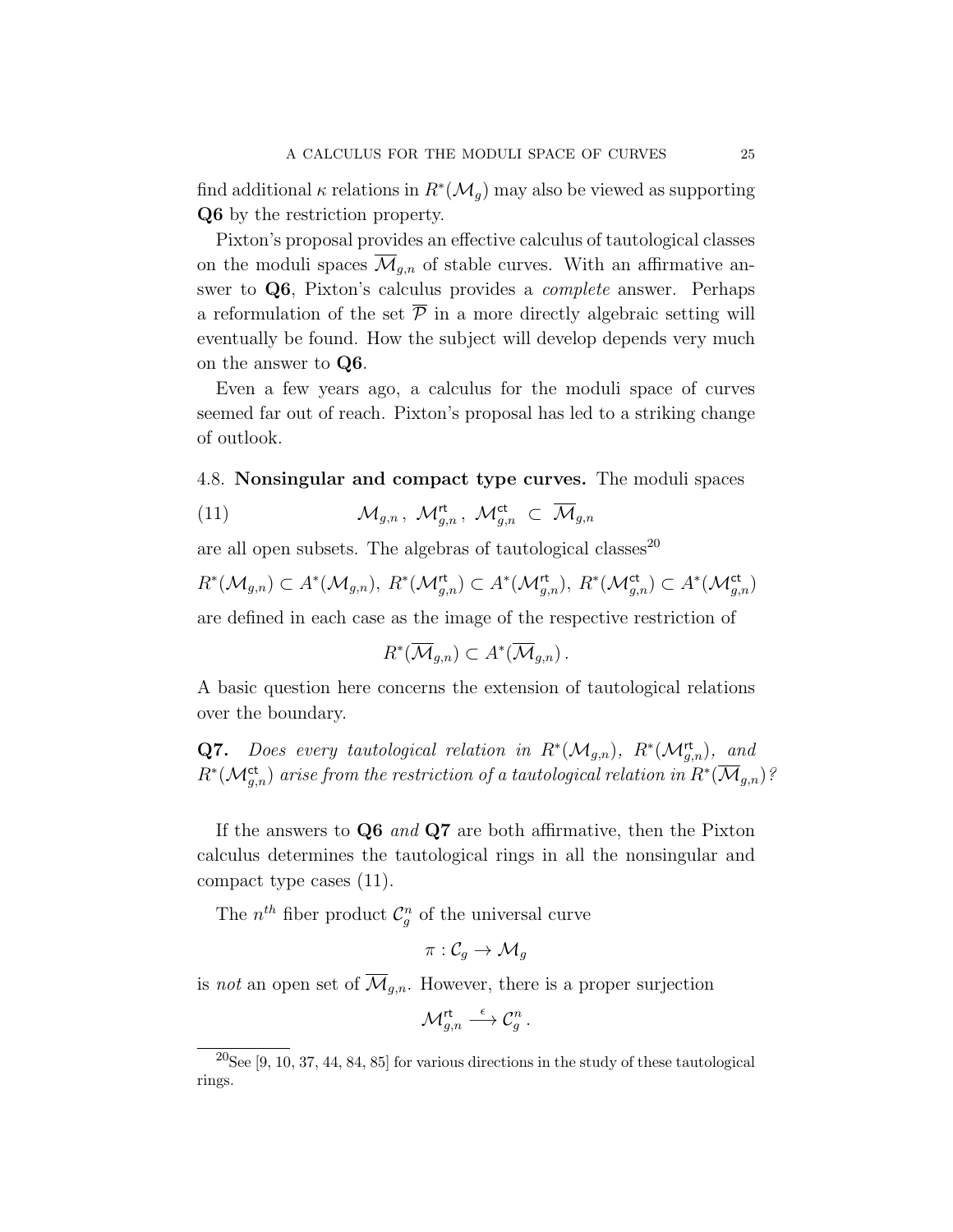The tautological ring  $R^*(\mathcal{C}_g^n)$  is defined<sup>21</sup> as the image of  $R^*(\mathcal{M}_{g,n}^{\mathsf{rt}})$ under  $\epsilon_{\ast}$ . If the answers to Q6 and Q7 are both affirmative, then Pixton's calculus also determines  $R^*(\mathcal{C}_g^n)$ .

#### 4.9. Further directions.

4.9.1. Symmetries. The symmetric group  $\Sigma_n$  acts naturally on  $\overline{\mathcal{M}}_{q,n}$ by permuting the *n* markings. Since both  $\mathcal{S}_{g,n}^*$  and  $R^*(\overline{\mathcal{M}}_{g,n})$  carry induced  $\Sigma_n$ -representations and

$$
q: \mathcal{S}_{g,n}^* \to R^*(\overline{\mathcal{M}}_{g,n})
$$

is a morphism of  $\Sigma_n$ -representations, the ideal of tautological relations also carries an induced  $\Sigma_n$ -representation.

Pixton's relations interact in interesting ways with the  $\Sigma_n$ -action. For  $g > 0$ , Pixton proves [79, Proposition 2] that the new relations<sup>22</sup> in  $\overline{\mathcal{P}}_{g,n}^d$  are generated by  $\Sigma_n$ -invariant tautological relations. For example, both Getzler's relation and the genus 2 relation displayed in Section 4.3 are new and invariant.

The symmetric group acts on the entire cohomology  $H^*(\overline{\mathcal{M}}_{g,n})$ . For  $g \leq 2$ , the symmetric group representations are well understood [4, 23, 24, 27, 29, 76], and there is significant progress [5] in genus 3. Constraints on the  $\Sigma_n$ -action on  $R^*(\overline{\mathcal{M}}_{g,n})$  are proven in [22, Section 4] and show certain cohomology classes can not be tautological.

4.9.2. Push-forward relations. A tautological relation in  $\mathcal{S}_{g,n}^*$  yields a universal equation for the genus  $\leq g$  Gromov-Witten theory of every target variety  $X$  [51]. However, in genus 1, such tautological relations do not appear to be enough to prove the Virasoro constraints [17] for arbitrary targets [56]. Can any further universal equations in Gromov-Witten theory be found in the geometry of the moduli spaces of curves?

An idea to find further universal equations in Gromov-Witten theory using push-forwards is the following. Consider the gluing map,

$$
\delta:\overline{\mathcal{M}}_{g,2}\to\overline{\mathcal{M}}_{g+1},
$$

<sup>&</sup>lt;sup>21</sup>For another definition of  $R^*(\mathcal{C}_g^n)$  and further study of the relationship with  $R^*(\mathcal{M}_{g,n}^{\mathsf{rt}})$ , see [77].

 ${}^{22}$ The new relations are those which do not lie in the Q-span of relations coming from lower genus, lower marking number, or lower codimension.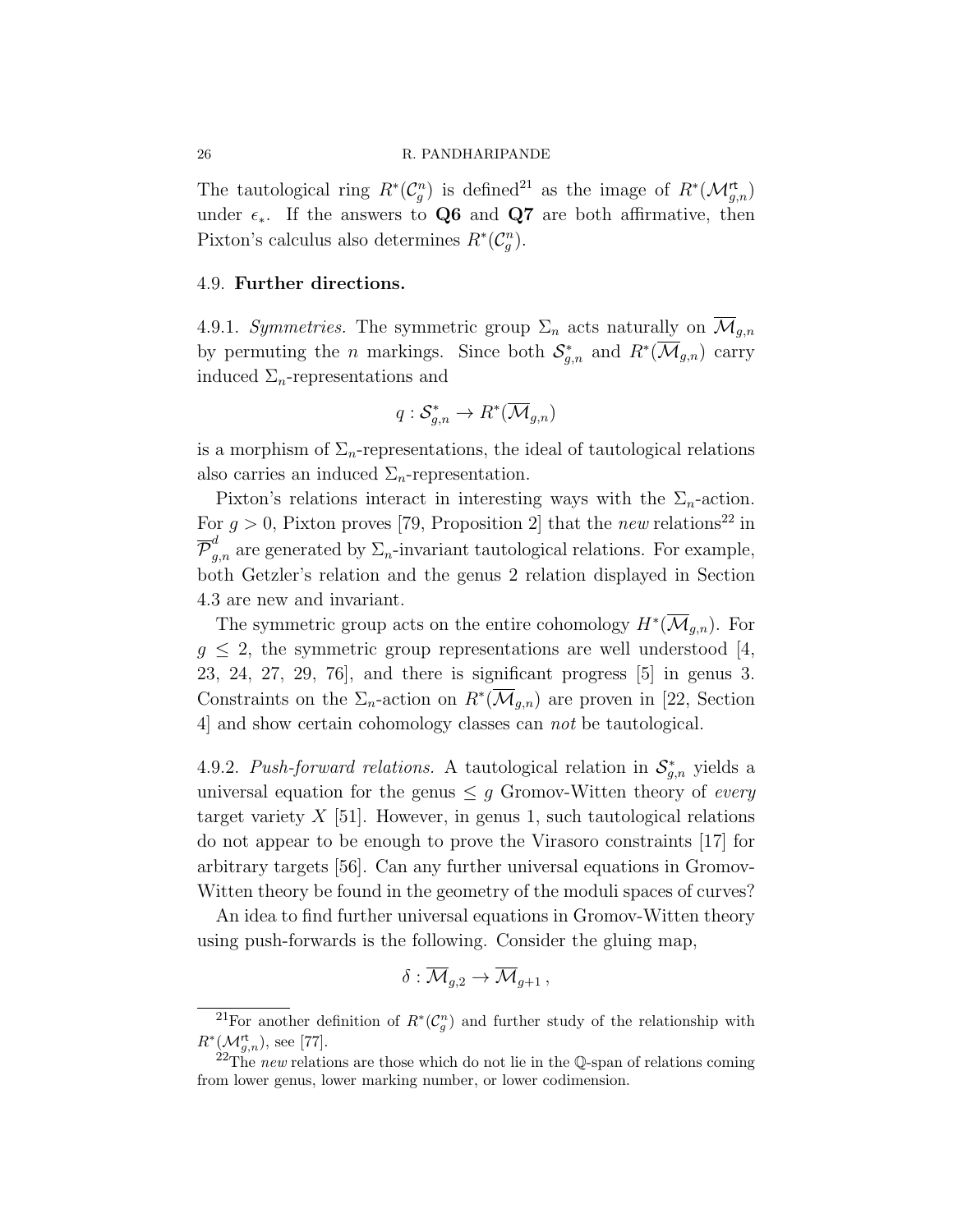with image equal to the divisor  $\Delta_0 \subset \overline{\mathcal{M}}_g$  of curves with a nonseparating node. Elements of the kernel

$$
\delta_*: R^*(\overline{\mathcal{M}}_{g,2}) \to R^{*+1}(\overline{\mathcal{M}}_{g+1})
$$

yield universal equations for the genus  $\leq g+1$  Gromov-Witten theory of targets X with no genus  $g + 1$  terms. Hence, elements of ker( $\delta_*$ ) yields universal equations for genus  $\leq g$  Gromov-Witten theory.

To formalize the notion of a push-forward relation, consider the composition

$$
\mathcal{S}_{g,2}^* \xrightarrow{q} R^*(\overline{\mathcal{M}}_{g,2}) \xrightarrow{\delta_*} R^{*+1}(\overline{\mathcal{M}}_{g+1}).
$$

We have ker(q) ⊂ ker( $\delta_* \circ q$ ). The gluing map  $\delta$  lifts to

$$
\widetilde{\delta}: \mathcal{S}_{g,2}^* \to \mathcal{S}_{g+1}^{*+1}\,,
$$

and we also have  $\ker(\widetilde{\delta}) \subset \ker(\delta_* \circ q)$ . The subspace

$$
\ker(q) + \ker(\tilde{\delta}) \subset \ker(\delta_* \circ q)
$$

yields relations in Gromov-Witten theory already captured before considering  $\delta$ .

A push-forward relation is a nonzero element of

$$
\frac{\ker(\delta_* \circ q)}{\ker(q) + \ker(\widetilde{\delta})}.
$$

Push-forward relations yield universal contraints in Gromov-Witten theory which appear to go beyond the contraints obtained from tautological relations in  $\mathcal{S}_{g,n}^*$ .

Are there any push-forward relations? Possible candidates were found in [57]. Let r be even and satisfy  $2 \le r \le g - 1$ . Define

$$
\chi_{g,r} = \sum_{a+b=2g+r} (-1)^a [\Gamma_{\bullet}, \psi_1^a \psi_2^b] \in \mathcal{S}_{g,2}^{2g+r}.
$$

Here,  $\Gamma_{\bullet}$  is the unique graph with no edges. By [57, Theorem 2],

$$
\delta_* q(\chi_{g,r}) = 0.
$$

Moreover, the results of [57] show

 $\chi_{g,r} \notin \ker(q)$  and  $\chi_{g,r} \notin \ker(\widetilde{\delta}),$ 

but whether  $\chi_{g,r}$  ever avoids the sum  $\ker(q) + \ker(\widetilde{\delta})$  is open.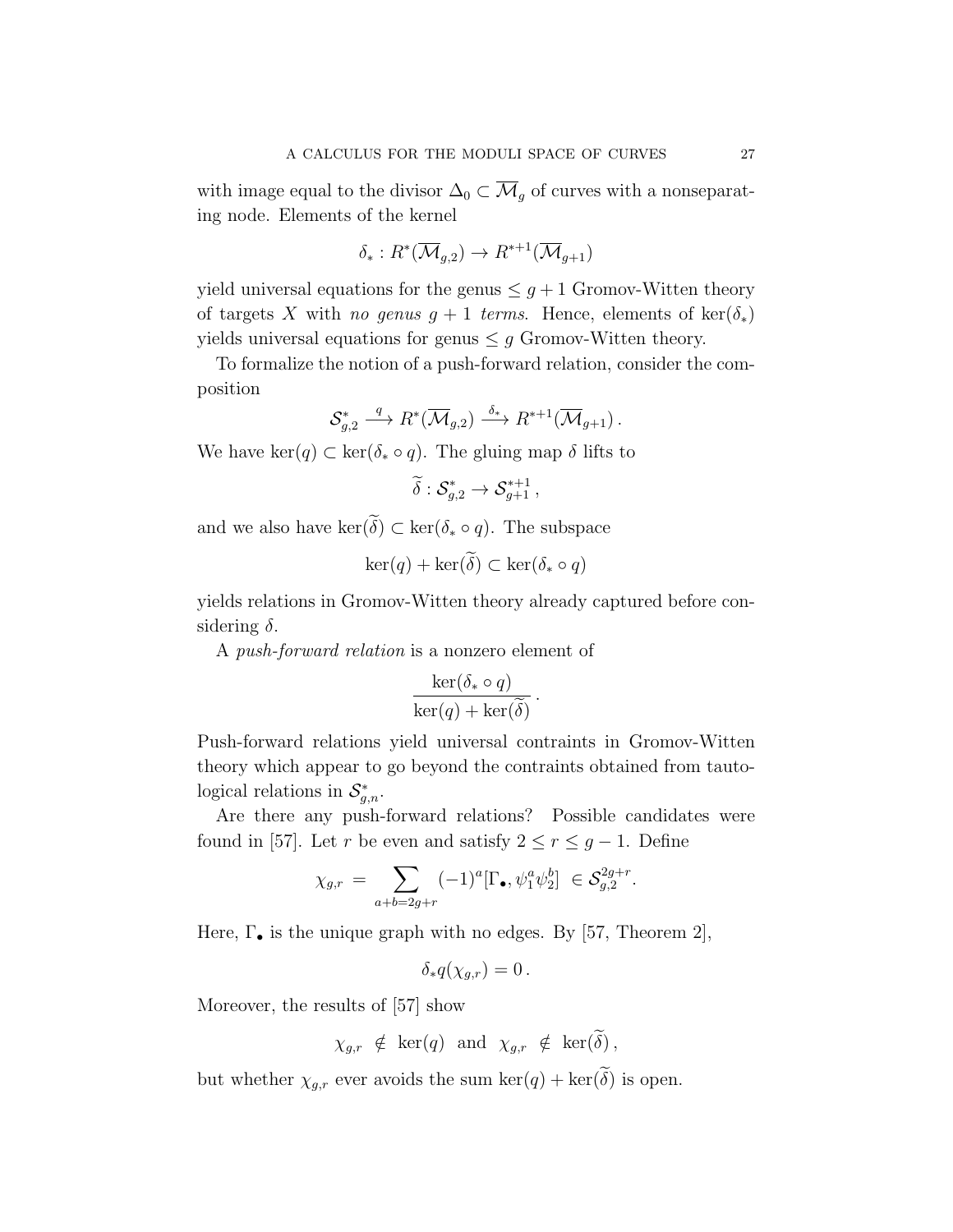Pixton's relations can be used to search for push-forward relations (via several related constructions) which have the possibility of producing new universal Gromov-Witten equations. What role such relations will play in Gromov-Witten theory is not yet known.

### 5. Double ramification cycles

5.1. Overview. Curves of genus g which admit a map to  $\mathbb{P}^1$  with specified ramification profile  $\mu$  over  $0 \in \mathbb{P}^1$  and  $\nu$  over  $\infty \in \mathbb{P}^1$  define a double ramification cycle  $DR_{q}(\mu, \nu)$  on the moduli space of curves. The restriction of the double ramification cycle to the moduli space of nonsingular curves is a classical topic related to the linear equivalence of divisors.

The cycle  $\text{DR}_q(\mu, \nu)$  on the moduli space of stable curves is defined via the virtual fundamental class of the moduli space of stable maps to rubber. An explicit formula for  $\text{DR}_q(\mu, \nu)$  in the tautological ring, conjectured by Pixton [81] in 2014 and proven in [43] in 2015, is presented here. Pixton's double ramification formula expresses the cycle as a sum over stable graphs (corresponding to strata classes) with summands given by a product of leg and edge factors. The result shows how the calculus of tautological classes works in practice.

5.2. Moduli of relative stable maps. Let  $\mu = (\mu_1, \dots, \mu_{\ell(\mu)})$  and  $\nu = (\nu_1, \ldots, \nu_{\ell(\nu)})$  be partitions of equal size,

$$
\sum_{i=1}^{\ell(\mu)} \mu_i = \sum_{j=1}^{\ell(\nu)} \nu_j.
$$

Let  $C$  be a genus  $g$  curve. We consider maps

$$
f:C\to \mathbb{P}^1
$$

with ramification profiles  $\mu$  over  $0 \in \mathbb{P}^1$  and and  $\nu$  over  $\infty \in \mathbb{P}^1$ . Two such maps

$$
C \stackrel{f}{\longrightarrow} \mathbb{P}^1\,, \quad C \stackrel{f}{\longrightarrow} \mathbb{P}^1
$$

are declared equivalent if f and  $\hat{f}$  differ by a reparameterization of the target which keeps both 0 and  $\infty \in \mathbb{P}^1$  fixed.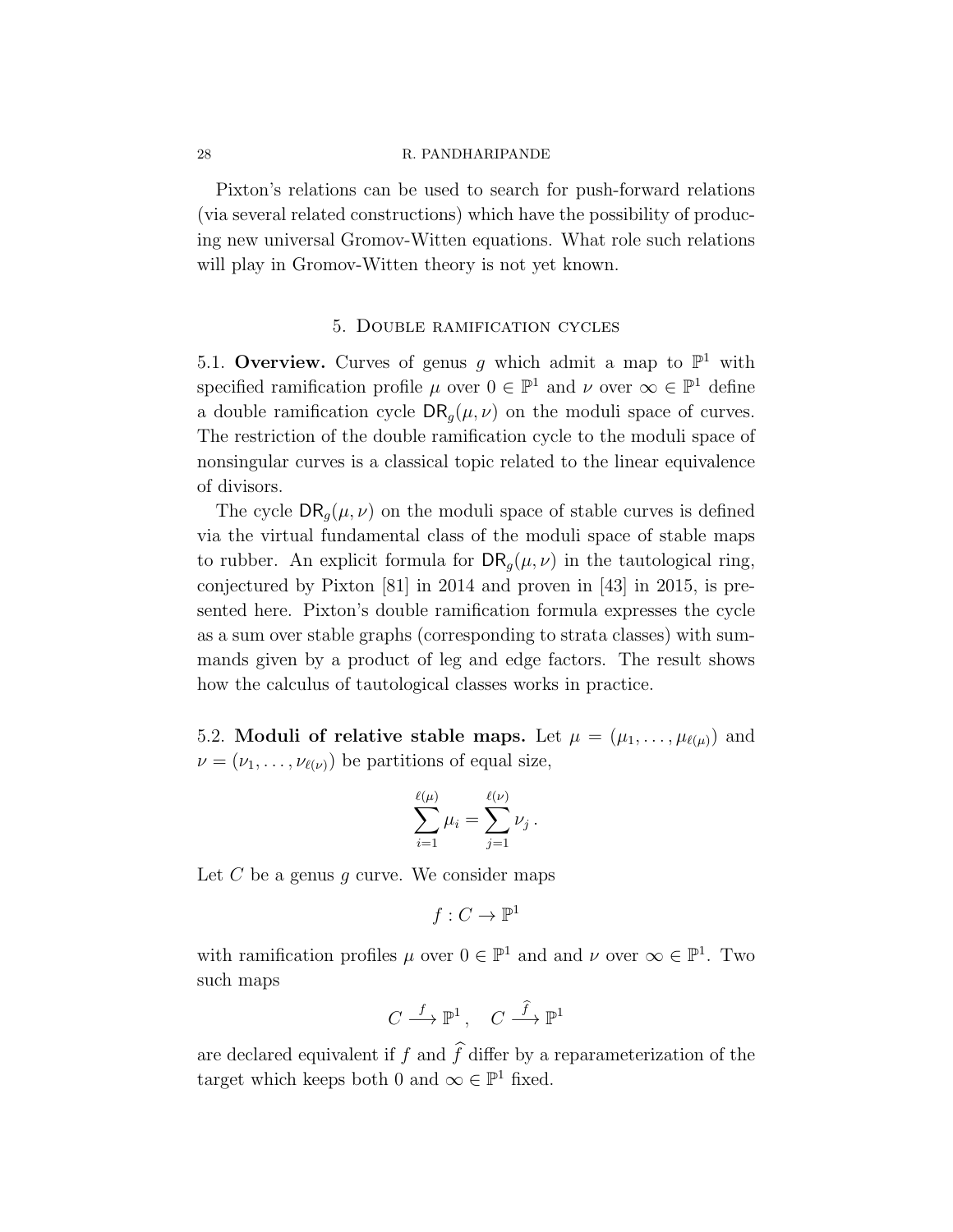

A natural compact moduli space of such maps f arises in Gromov-Witten theory. Let

$$
\overline{\mathcal{M}}_g({\mathbb{P}}^1,\mu,\nu)^\sim
$$

be the moduli space of *stable relative maps* to rubber with ramification profiles  $\mu$  and  $\nu$ . In the moduli of relative stable maps, f may degenerate in several ways: the domain  $C$  may acquire nodes,  $f$  may be constant on irreducible components of C, and the target  $\mathbb{P}^1$  may degenerate. The first two phenomena are illustrated in the following diagram.



We refer the reader to [53, 54, 55] for the basic definitions of relative Gromov-Witten theory and the foundational development.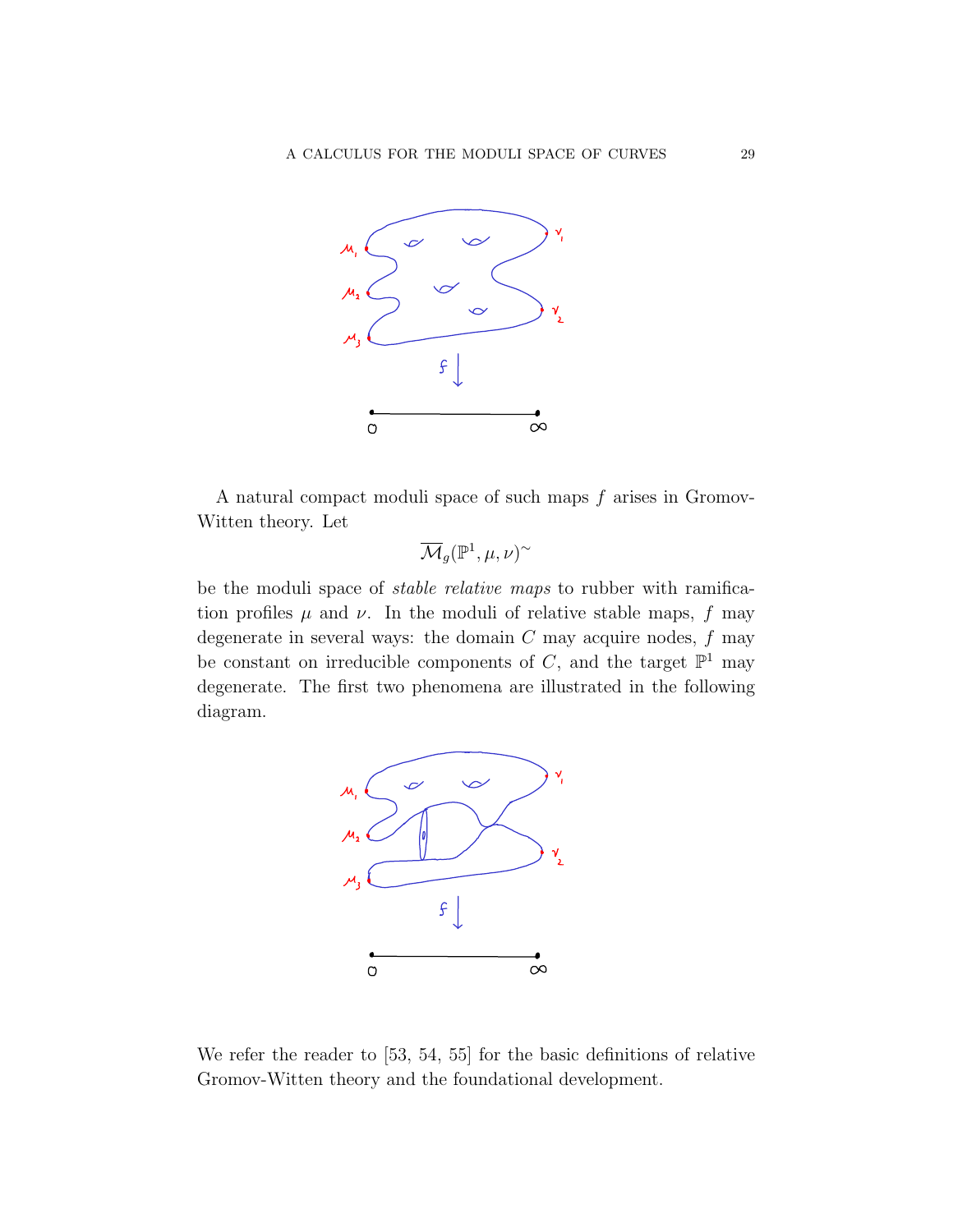5.3. Double ramification cycles. There is a natural morphism

$$
\rho: \overline{\mathcal{M}}_g(\mathbb{P}^1, \mu, \nu)^\sim \to \overline{\mathcal{M}}_{g, \ell(\mu) + \ell(\nu)}
$$

forgetting everything except the marked domain curve. The double *ramification cycle* is the push-forward of the virtual fundamental class<sup>23</sup>

$$
DR_g(\mu,\nu) = \rho_* \Big[\overline{\mathcal{M}}_g(\mathbb{P}^1,\mu,\nu)^\sim\Big]^{vir} \in A^g(\overline{\mathcal{M}}_{g,\ell(\mu)+\ell(\nu)}) .
$$

Eliashberg asked in 2001: what is the formula for  $\text{DR}_q(\mu, \nu)$ ? As a first step, the double ramification cycle was proven to lie in the tautological ring in [21] in 2005,

$$
DR_g(\mu, \nu) \in R^g(\overline{\mathcal{M}}_{g, \ell(\mu) + \ell(\nu)}).
$$

The restriction of  $\text{DR}_g(\mu, \nu)$  to the moduli space  $\mathcal{M}^{\text{ct}}_{g, \ell(\mu) + \ell(\nu)}$  of curves of compact type can be calculated via the geometry of the universal Jacobian.<sup>24</sup> The result is Hain's formula [35, 36].

<sup>&</sup>lt;sup>23</sup>The expected dimension of  $\overline{\mathcal{M}}_g(\mathbb{P}^1, \mu, \nu)$ <sup>~</sup> is  $3g - 3 + \ell(\mu) + \ell(\nu) - g$  where g is the dimension of the Jacobian of the domain curve.

 $^{24}\mathrm{The}$  matching on the moduli space of curves of compact type of the definitions of the double ramification cycle via the virtual class and the Jacobian geometry is not trivial and is proven in [11, 62].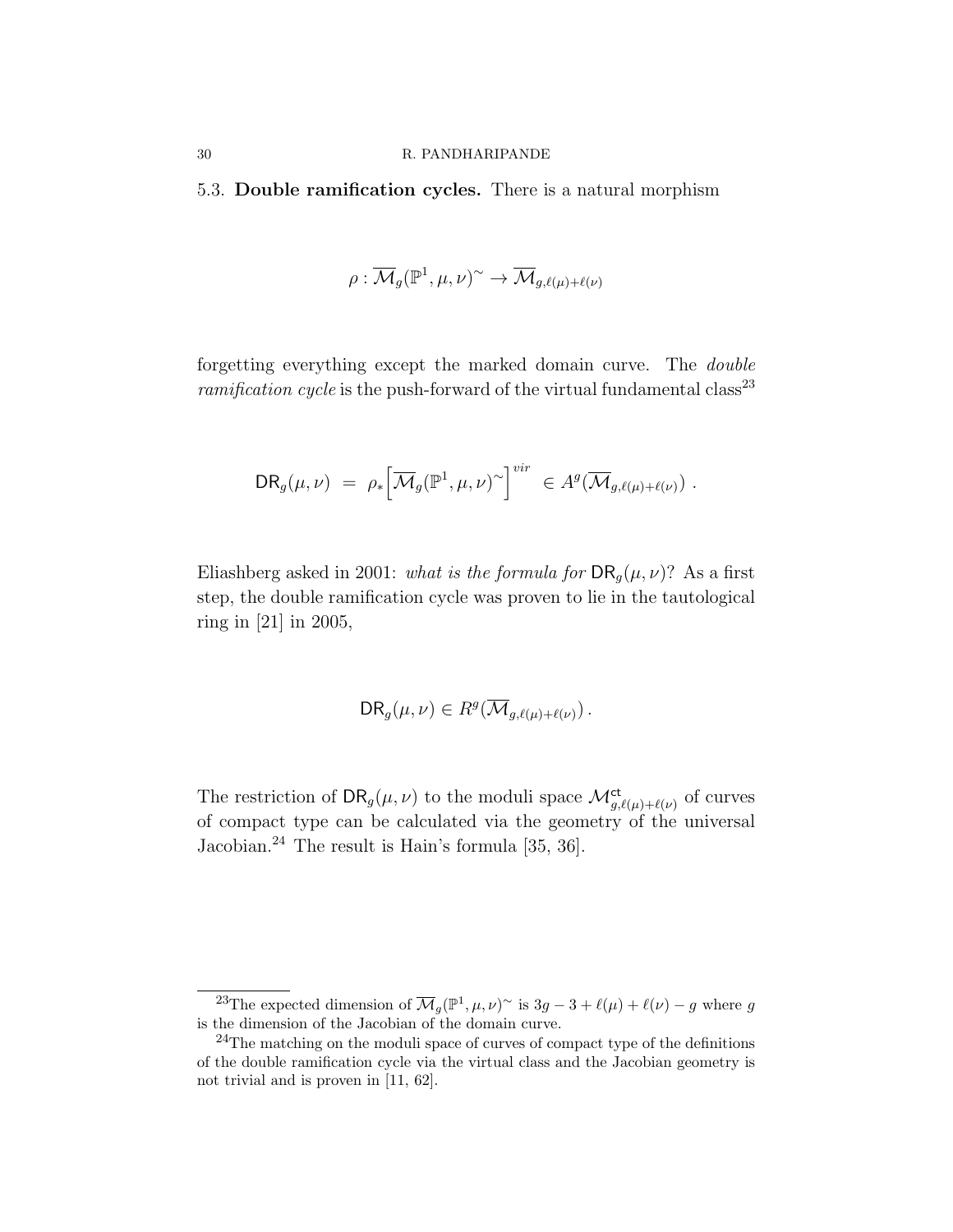## 5.4. Pixton's formula.

5.4.1. Ramification vector. We place the ramification data in a vector

$$
(\mu_1,\ldots,\mu_{\ell(\mu)},-\nu_1,\ldots,-\nu_{\ell(\nu)}).
$$

For any vector  $S = (s_1, \ldots, s_n)$  with  $\sum_i s_i = 0$ , we have

$$
\mathsf{DR}_{g,S} \in R^g(\overline{\mathcal{M}}_{g,n}) \ .
$$

The positive parts of S specify ramification over  $0 \in \mathbb{P}^1$  and the negative parts specify ramification over  $\infty \in \mathbb{P}^1$ . Free points corresponding to part of S equal to 0 are also permitted.

Pixton [81] conjectured a beautiful formula for  $\text{DR}_{g,S} \in R^g(\overline{\mathcal{M}}_{g,n})$ which involves a sum over admissible weightings of stable graphs.

5.4.2. Admissible weightings. Let  $S = (s_1, \ldots, s_n)$  be double ramification data. Let  $\Gamma \in \mathsf{G}_{g,n}$  be a stable graph of genus g with n legs. An admissible weighting is a function on the set of half-edges,

$$
w: H(\Gamma) \to \mathbb{Z},
$$

which satisfies:

(i) 
$$
\forall h_i \in L(\Gamma), w(h_i) = s_i
$$

(ii)  $\forall e \in E(\Gamma)$  consisting of the half-edges  $h(e), h'(e) \in H(\Gamma)$ ,

,

$$
w(h) + w(h') = 0,
$$

(iii) 
$$
\forall v \in V(\Gamma), \sum_{v(h)=v} w(h) = 0.
$$

A stable graph  $\Gamma$ , however, may have *infinitely* many admissible weightings w.

In order to regularize the sum over admissible weightings, Pixton introduced a regularization parameter

$$
r\in\mathbb{Z}_{>0}.
$$

An *admissible weighting mod r* of  $\Gamma$  is a function,

$$
w: H(\Gamma) \to \{0, \ldots, r-1\},\
$$

which satisfies<sup>25</sup> the conditions of (i-iii) above mod r. Let  $W_{\Gamma,r}$  be the set of admissible weightings mod r of Γ. The set  $W_{\Gamma,r}$  is *finite* and can be summed over.

<sup>&</sup>lt;sup>25</sup>For example, for (i), we require  $w(h_i) \equiv s_i \mod r$ .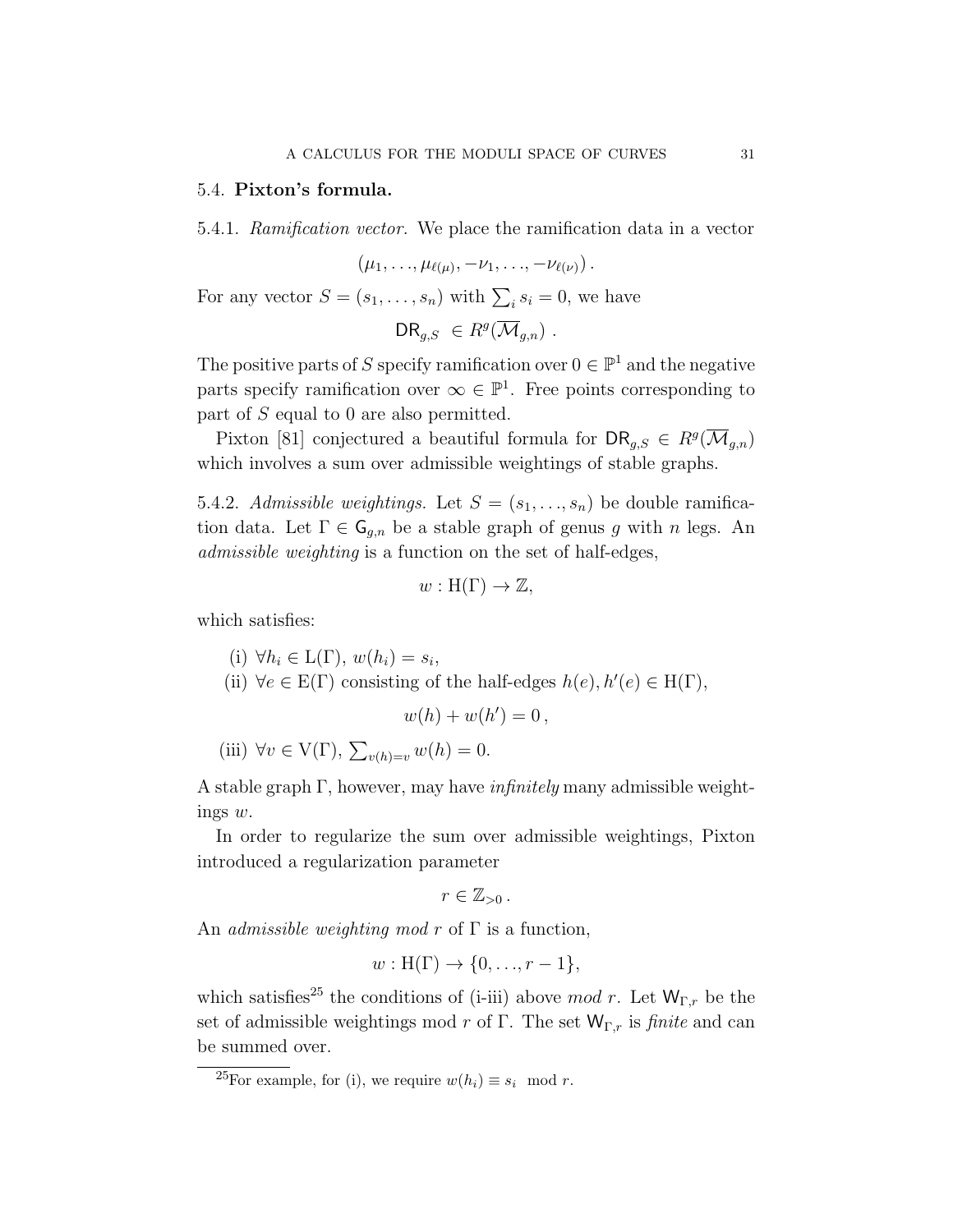5.4.3. Formula. Let  $r$  be a positive integer. We denote by

$$
\mathsf{Q}_{g,S}^{d,r} \in R^d(\overline{\mathcal{M}}_{g,n})
$$

the degree d component of the class

$$
\sum_{\Gamma \in \mathsf{G}_{g,n}} \sum_{w \in \mathsf{W}_{\Gamma,r}} \frac{1}{|\mathrm{Aut}(\Gamma)|} \frac{1}{r^{h^1(\Gamma)}} \, \xi_{\Gamma*} \Bigg[ \prod_{i=1}^n \exp(s_i^2 \psi_{h_i}) \cdot \prod_{e=(h,h') \in \mathrm{V}(\Gamma)} \frac{1 - \exp(-w(h)w(h')(\psi_h + \psi_{h'}))}{\psi_h + \psi_{h'}} \Bigg].
$$

For fixed g, S, and d, the class  $\mathsf{Q}_{g,S}^{d,r} \in R^d(\overline{\mathcal{M}}_{g,n})$  is polynomial in r for sufficiently large r, see [43, Appendix]. We denote by  $P_{g,S}^d$  the value at  $r=0,$ 

$$
\mathsf{P}^d_{g,S} \, = \, \mathsf{Q}^{d,r}_{g,S}\big|_{r=0} \, .
$$

Hence,  $P_{g,S}^d$  is the *constant* term.

**Theorem 6** (Janda-P.-Pixton-Zvonkine 2015). For all  $g \geq 0$  and double ramification data S,

$$
\mathsf{DR}_{g,S} = 2^{-g} \mathsf{P}^g_{g,S} \in R^g(\overline{\mathcal{M}}_{g,n}).
$$

When restricted to  $\mathcal{M}_{g,n}^{\mathrm{ct}}$ , Theorem 6 recovers Hain's formula.

The proof of Theorem 6 uses the equivariant Gromov-Witten theory of  $\mathbb{P}^1$  with:

- an orbifold  $B\mathbb{Z}_r$ -point at  $0 \in \mathbb{P}^1$ ,
- a relative point at  $\infty \in \mathbb{P}^1$ .

Hence, orbifold GW theory [1, 12], relative GW theory [53, 54, 55], and the virtual localization formula [32] all play a role. Over  $B\mathbb{Z}_r$ , Hurwitz-Hodge integrals arise exactly in the form of [45] and are analysed via Chiodo's formula [13]. The double ramification cycle arises over the relative point  $\infty \in \mathbb{P}^1$ .

In addition to conjecturing the formula of Theorem 6, Pixton [81] conjectured the following vanishing proven in [14].

**Theorem 7** (Clader-Janda 2015). For all  $g \geq 0$ , double ramification data S, and  $d > g$ ,

$$
\mathsf{P}_{g,S}^d = 0 \in R^d(\overline{\mathcal{M}}_{g,n}).
$$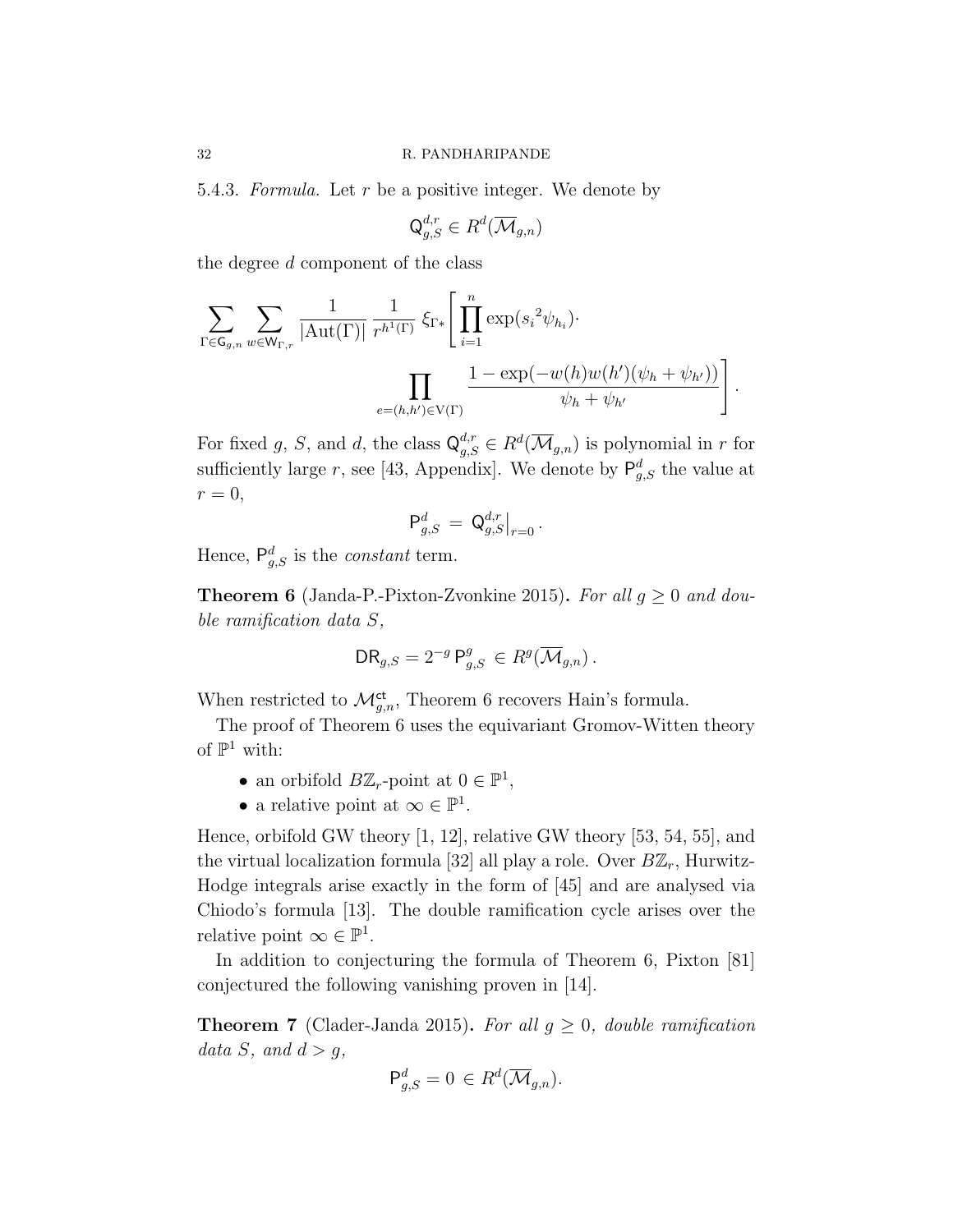Clader and Janda further prove that the tautological relations obtained from Theorem 7 are a consequence of Pixton's set  $\overline{P}$  discussed in Section 4.6. For  $d < g$ , the classes  $\mathsf{P}^d_{g,S}$  do not yet have a geometric interpretation.

5.5. The Hodge bundle. Let  $g \ge 2$  and  $S = \emptyset$ , so  $\mu = \nu = \emptyset$ . Then, the morphism  $\rho$  from the moduli of stable maps to the moduli of curves is an isomorphism,

$$
\rho: \overline{\mathcal{M}}_g(\mathbb{P}^1, \emptyset, \emptyset)^{\sim} \stackrel{\sim}{\longrightarrow} \overline{\mathcal{M}}_g.
$$

By a study of the obstruction theory,

$$
DR_{g,\emptyset} = (-1)^g \lambda_g \ \in R^g(\overline{\mathcal{M}}_g) \,,
$$

where  $\lambda_g$  is the top Chern class of the Hodge bundle

$$
\mathbb{E} \to \overline{\mathcal{M}}_g.
$$

Pixton's formula in the  $S = \emptyset$  case therefore yields an expression for  $\lambda_q$ . By the analysis of [43, Section 0.5.3], the result is a new and very special formula for  $\lambda_q$ : all the strata which appear are supported on

$$
\Delta_0\subset \overline{\mathcal{M}}_g\,,
$$

the divisor with a nonseparating node.<sup>26</sup>

In the diagrams<sup>27</sup> below, each labeled graph  $\Gamma$  describes a moduli space  $\overline{\mathcal{M}}_{\Gamma}$ , a tautological class  $\gamma$ , and a natural map

$$
\xi_\Gamma: \overline{\mathcal{M}}_\Gamma \to \overline{\mathcal{M}}_g\,.
$$

The convention in the diagrams is that the labeled graph represents the cycle class

$$
\xi_{\Gamma*}(\gamma) = q([\Gamma, \gamma]) ,
$$

see Section 4.3.

$$
\lambda_g^2 = 0 \in R^*(\overline{\mathcal{M}}_g)
$$

is an immediate consequence since  $\lambda_g|_{\Delta_0} = 0$ .

<sup>26</sup>In particular, the vanishing

 $27$ The diagrams (taken from [43]) are computed using code written by A. Pixton. The artistic display is due to F. Janda.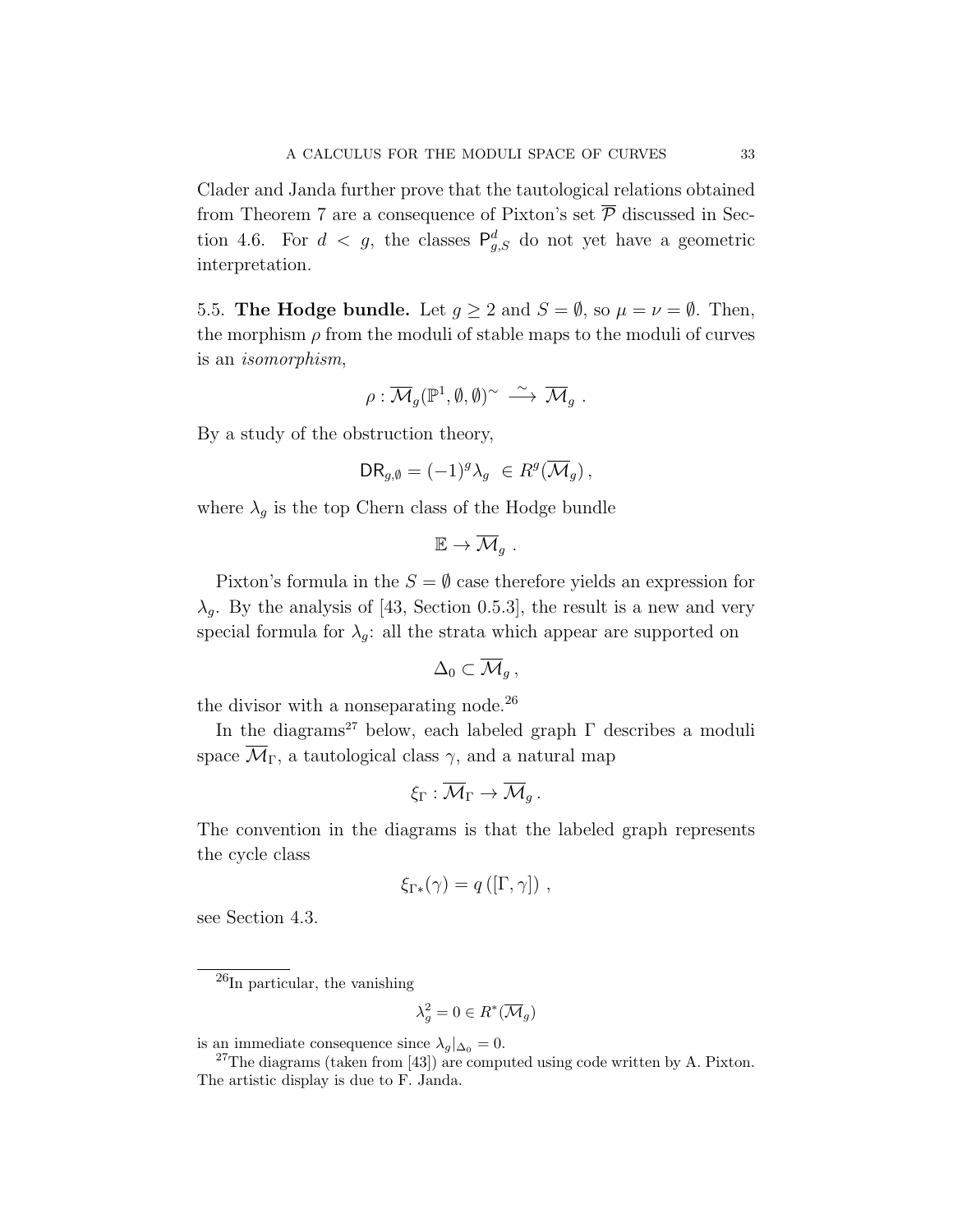The formulas for  $\lambda_2 \in R^2(\overline{\mathcal{M}}_2)$  and  $\lambda_3 \in R^3(\overline{\mathcal{M}}_3)$  are:

$$
\lambda_2 = \frac{1}{240}\widehat{\mathbf{v}}_0 + \frac{1}{1152}\widehat{\mathbf{v}}_0,
$$

$$
\lambda_3 = \frac{1}{2016} \sqrt[6]{2} + \frac{1}{2016} \sqrt[6]{2} - \frac{1}{672} \sqrt[6]{2} + \frac{1}{5760} \sqrt[6]{2} - \frac{13}{30240} \sqrt[6]{2} - \frac{1}{5760} \sqrt[6]{2} - \frac{1}{5760} \sqrt[6]{2} - \frac{1}{5760} \sqrt[6]{2} - \frac{1}{5760} \sqrt[6]{2} - \frac{1}{5760} \sqrt[6]{2} - \frac{1}{5760} \sqrt[6]{2} - \frac{1}{5760} \sqrt[6]{2} - \frac{1}{5760} \sqrt[6]{2} - \frac{1}{5760} \sqrt[6]{2} - \frac{1}{5760} \sqrt[6]{2} - \frac{1}{5760} \sqrt[6]{2} - \frac{1}{5760} \sqrt[6]{2} - \frac{1}{5760} \sqrt[6]{2} - \frac{1}{5760} \sqrt[6]{2} - \frac{1}{5760} \sqrt[6]{2} - \frac{1}{5760} \sqrt[6]{2} - \frac{1}{5760} \sqrt[6]{2} - \frac{1}{5760} \sqrt[6]{2} - \frac{1}{5760} \sqrt[6]{2} - \frac{1}{5760} \sqrt[6]{2} - \frac{1}{5760} \sqrt[6]{2} - \frac{1}{5760} \sqrt[6]{2} - \frac{1}{5760} \sqrt[6]{2} - \frac{1}{5760} \sqrt[6]{2} - \frac{1}{5760} \sqrt[6]{2} - \frac{1}{5760} \sqrt[6]{2} - \frac{1}{5760} \sqrt[6]{2} - \frac{1}{5760} \sqrt[6]{2} - \frac{1}{5760} \sqrt[6]{2} - \frac{1}{5760} \sqrt[6]{2} - \frac{1}{5760} \sqrt[6]{2} - \frac{1}{5760} \sqrt[6]{2} - \frac{1}{5760} \sqrt[6]{2} - \frac{1}{5760} \sqrt[6]{2} - \frac{1}{5760} \sqrt[6]{2} - \frac{1}{5760} \sqrt[6]{2} - \frac{1}{5760} \sqrt[6]{2
$$

More interesting is the formula for  $\lambda_4 \in R^4(\overline{\mathcal{M}}_4)$ :

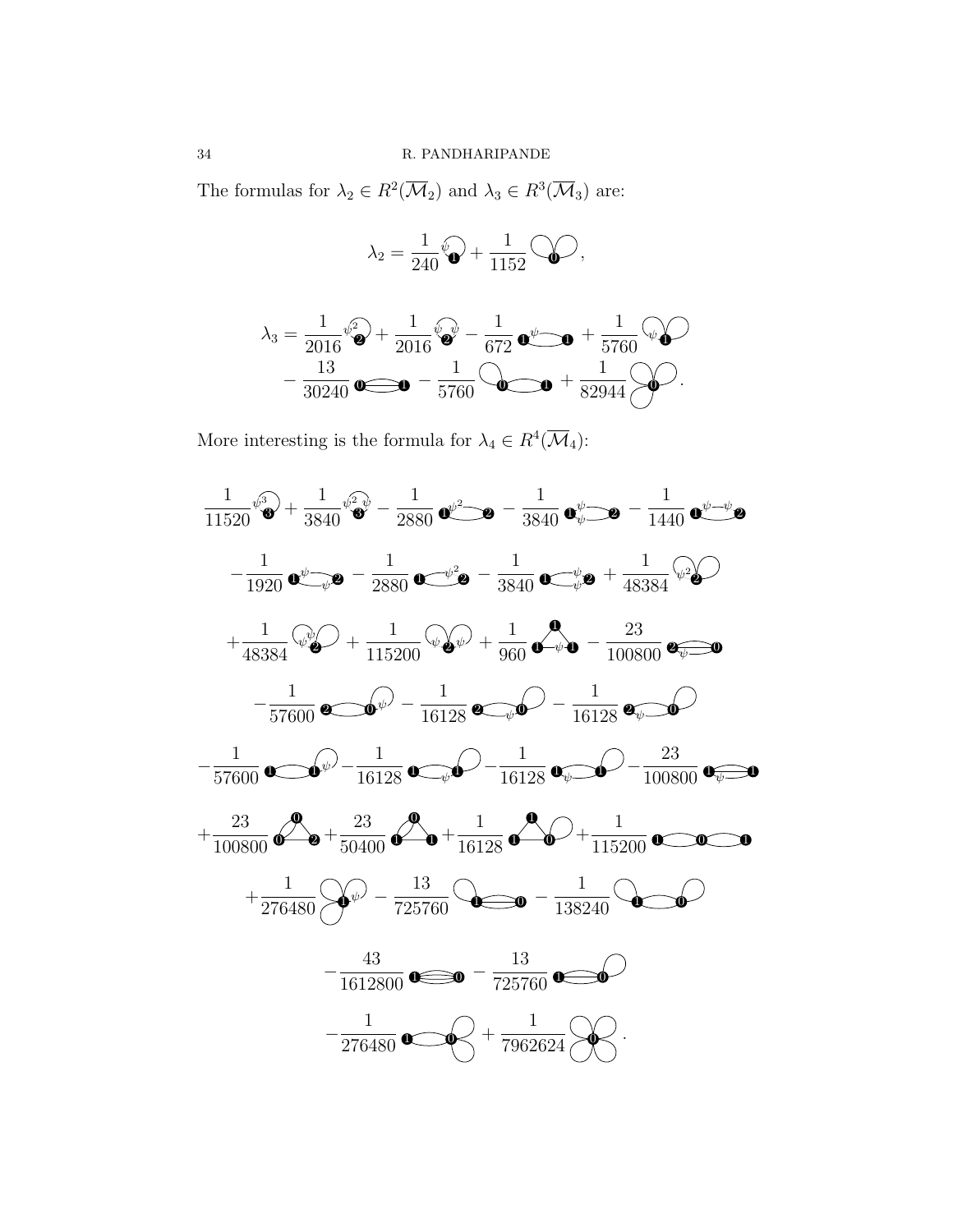5.6. Further formulas. Pixton's formula for the double ramification cycle was presented here as an example. Several other formulas have been recently studied (the Chern character of the Verlinde bundle [61], the cycle class of the loci of holomorphic/meromorphic differentials [25, Appendix]). The form of a summation over stable graphs  $\mathsf{G}_{q,n}$ with summands given by a product over vertex, leg, and edge factors is ubiquitous (and reminiscent of Feynman expansions of integrals in quantum field theory).

#### **REFERENCES**

- [1] D. Abramovich, T. Graber, and A. Vistoli, Gromov-Witten theory for Deligne-Mumford stacks, Amer. J. Math. 130 (2008), 1337–1398.
- [2] K. Behrend, Gromov-Witten invariants in algebraic geometry, Invent. Math. 127 (1997), 601–617.
- [3] K. Behrend and B. Fantechi, The intrinsic normal cone, Invent. Math. 128 (1997), 45–88.
- [4] J. Bergström, C. Faber, and G. van der Geer, Siegel modular forms of genus 2 and level 2: cohomological computations and conjectures, IMRN 100 (2008).
- [5] J. Bergström, C. Faber, and G. van der Geer, Siegel modular forms of degree 3 and the cohomology of local systems, Selecta Mathematica, 20 (2014), 83–124.
- [6] P. Belorousski and R. Pandharipande, A descendent relation in genus 2, Ann. Scuola Norm. Sup. Pisa Cl. Sci. 29 (2000), 171–191.
- [7] S. Boldsen, Improved homological stability for the mapping class group with integral or twisted coefficients, Math. Z. 270 (2012), 297–329.
- [8] A. Buryak, F. Janda, and R. Pandharipande, The hypergeometric functions of the Faber-Zagier and Pixton relations, PAMQ 11 (2015), 591–631.
- [9] A. Buryak, S. Shadrin, and D. Zvonkine, Top tautological group of  $\mathcal{M}_{q,n}$ , JEMS 18 (2016), 2925–2951.
- [10] R. Cavalieri and S. Yang, *Tautological pairings on moduli spaces of curves*, Proc. Amer. Math. Soc. 139 (2011), 51–62.
- [11] R. Cavalieri, S. Marcus, and J. Wise, Polynomial families of tautological classes on  $\mathcal{M}_{g,n}^{\text{rt}}$ , J. Pure and Applied Algebra 216 (2012), 950–981.
- [12] W. Chen and Y. Ruan, Orbifold Gromov-Witten theory in Orbifolds in mathematics and physics (Madison, WI, 2001), 25–85, Contemp. Math. 310 (2002).
- [13] A. Chiodo, Stable twisted curves and their r-spin structures, Ann. Inst. Fourier 58 (2008), 1635–1689.
- [14] E. Clader and F. Janda, Pixton's double ramification cycle relations, Geom. Topol. (to appear), arXiv:1601.02871.
- [15] E. Eftekhary and I. Setayesh, On the structure of the  $\kappa$  ring, arXiv:1207.2380.
- [16] E. Eftekhary and I. Setayesh, On the  $\kappa$  ring of  $\overline{\mathcal{M}}_{q,n}$ , Adv. Math. 298 (2016), 89–121.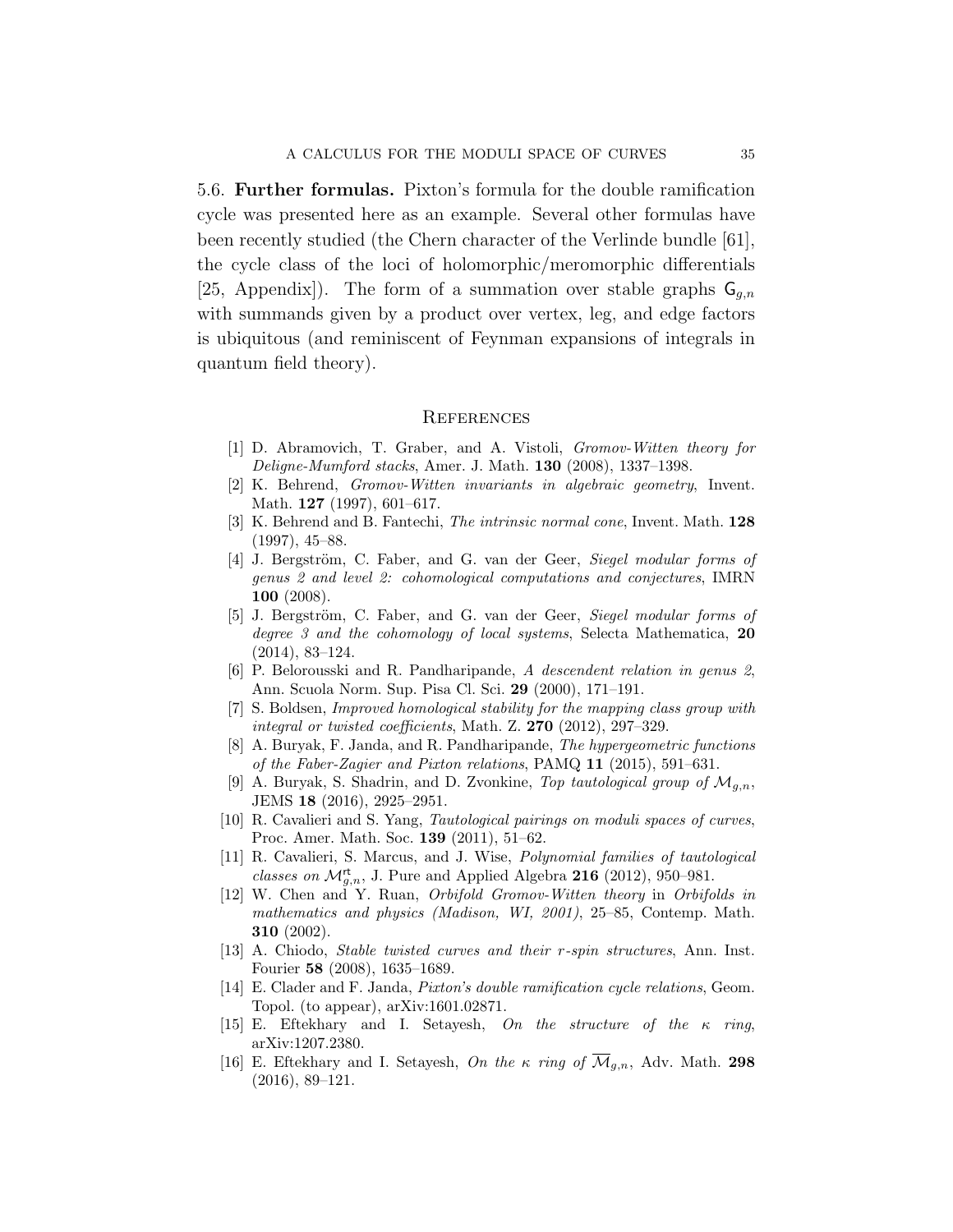- [17] T. Eguchi, K. Hori, and C.-S. Xiong, *Quantum cohomology and Virasoro* algebra, Phys. Lett. B402 (1997), 71–80.
- [18] C. Faber, A conjectural description of the tautological ring of the moduli space of curves, Moduli of curves and abelian varieties, 109–129, Aspects Math., Vieweg, Braunschweig, 1999.
- [19] C. Faber and R. Pandharipande (with an appendix by D. Zagier), Logarithmic series and Hodge integrals in the tautological ring, Michigan Math. J. 48 (2000), 215–252.
- [20] C. Faber and R. Pandharipande, Hodge integrals, partition matrices, and the  $\lambda_q$  conjecture, Ann. of Math. 157 (2003), 97–124.
- [21] C. Faber and R. Pandharipande, Relative maps and tautological classes, JEMS 7 (2005), 13–49.
- [22] C. Faber and R. Pandharipande, Tautological and non-tautological cohomology of the moduli space of curves in Handbook of moduli. Vol. I, 293–330, Adv. Lect. Math. 24, Int. Press: Somerville, MA, 2013.
- [23] C. Faber and G. van der Geer, Sur la cohomologie des systèmes locaux sur les espaces des modules des courbes de genre 2 et des surfaces abéliennes I C. R. Acad. Sci. Paris, 338, 381–384.
- [24] C. Faber and G. van der Geer, Sur la cohomologie des systèmes locaux sur les espaces des modules des courbes de genre  $2$  et des surfaces abéliennes II C. R. Acad. Sci. Paris, 338, 467–470.
- [25] G. Farkas and R. Pandharipande, The moduli space of twisted canonical divisors, J. Institute Math. Jussieu (to appear).
- [26] W. Fulton, *Intersection theory*, Springer-Verlag: Berlin, 1984.
- [27] E. Getzler, Operads and moduli spaces of genus 0 Riemann surfaces in The moduli space of curves, 199–230, R. Dijkgraaf, C. Faber, and G. van der Geer, eds., Birkhäuser: Basel, 1995.
- [28] E. Getzler, Intersection theory on  $\overline{\mathcal{M}}_{1,4}$  and elliptic Gromov-Witten invariants, J. Amer. Math. Soc. 10 (1997), 973–998.
- [29] E. Getzler, The semi-classical approximation for modular operads, Comm. Math. Phys. 194 (1998), 481–492.
- [30] E. Getzler, Topological recursion relations in genus 2 in Integrable systems and algebraic geometry (Kobe/Kyoto 1997), 73–106, World Scientific Publishing: River Edge, NJ, 1998.
- [31] E. Getzler and R. Pandharipande, Virasoro constraints and the Chern classes of the Hodge bundle, Nuclear Phys. B 530 (1998), 701–714.
- [32] T. Graber and R. Pandharipande, Localization of virtual classes, Invent. Math. **135** (1999), 487-518.
- [33] T. Graber and R. Pandharipande, Constructions of nontautological classes on moduli spaces of curves, Michigan Math. J. 51 (2003), 93–109.
- [34] T. Graber and R. Vakil, Relative virtual localization and vanishing of tautological classes on moduli spaces of curves, Duke Math. J. 130 (2005), 1–37.
- [35] S. Grushevsky and D. Zakharov, The double ramification cycle and the theta divisor, Proc. Amer. Math. Soc. 142 (2014), 4053–4064.
- [36] R. Hain, Normal functions and the geometry of moduli spaces of curves in Handbook of moduli. Vol. I, 527–578, Adv. Lect. Math. 24, Int. Press: Somerville, MA, 2013.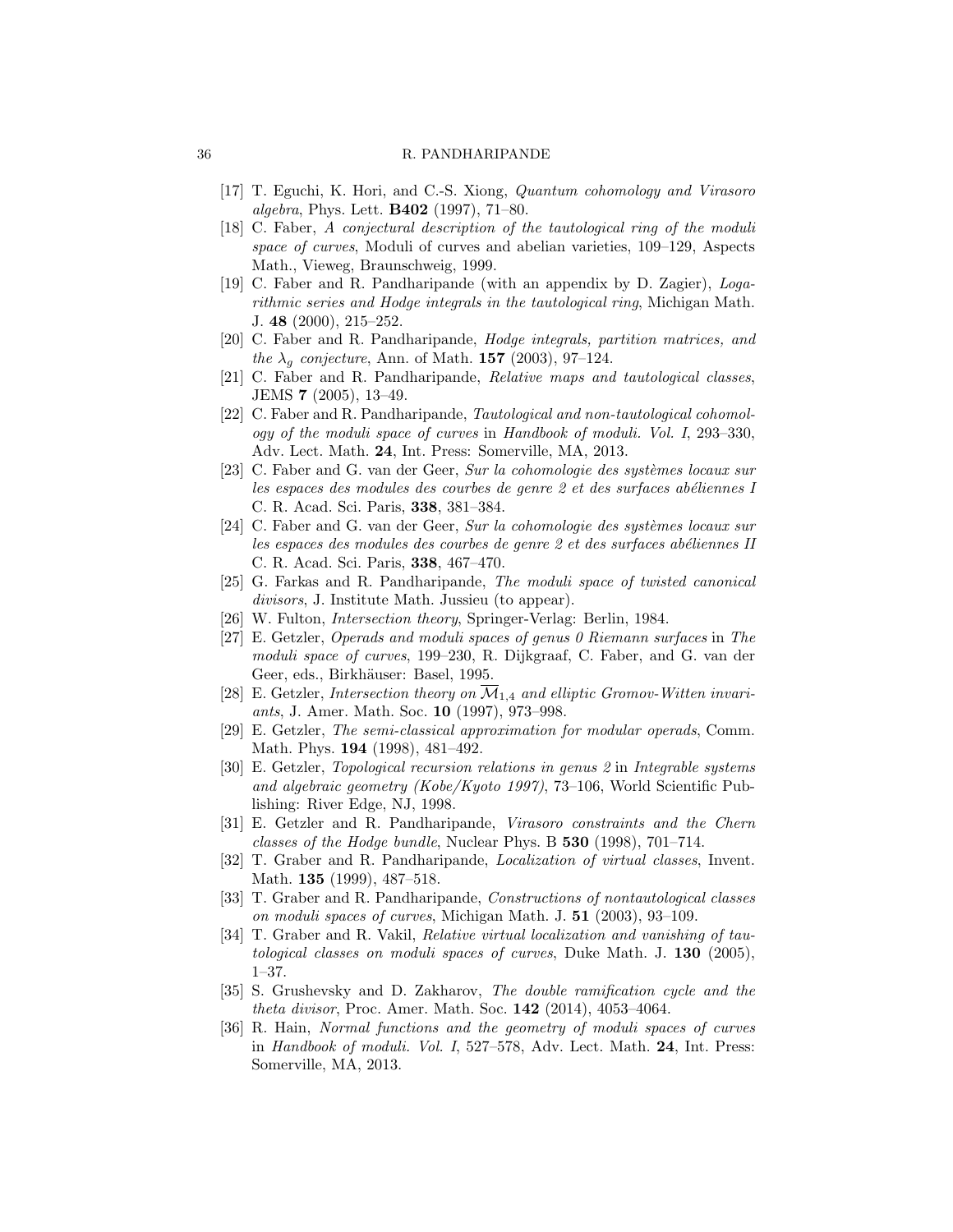- [37] E. Ionel, Topological recursive relations in  $H^{2g}(\mathcal{M}_{g,n})$ , Invent. Math. 148 (2002), 627–658.
- [38] E. Ionel, Relations in the tautological ring of  $\mathcal{M}_q$ , Duke Math. J. 129 (2005), 157–186.
- [39] F. Janda, Tautological relations in moduli spaces of weighted pointed curves, arXiv:1306.6580.
- [40] F. Janda, Comparing tautological relations from the equivariant Gromov-Witten theory of projective spaces and spin structures, arXiv:1407.4778.
- [41] F. Janda, Relations in the tautological rings and Frobenius manifolds near the discriminant, arXiv:1505.03419.
- [42] F. Janda, Relations on  $\overline{\mathcal{M}}_{g,n}$  via equivariant Gromov-Witten theory of  $\mathbb{P}^1$ , Algebraic Geometry (to appear).
- [43] F. Janda, R. Pandharipande, A. Pixton, and D. Zvonkine, Double ramification cycles on moduli spaces of curves, Pub. IHES 125 (2017), 221–266.
- [44] F. Janda and A. Pixton, Socle pairings on tautological rings, arXiv:1304.0026.
- [45] P. Johnson, R. Pandharipande, and H.-H. Tseng, Abelian Hurwitz-Hodge integrals, Michigan Math. J. 60 (2011), 171–198.
- [46] M. E. Kazarian and S. K. Lando, An algebro-geometric proof of Witten's conjecture, J. Amer. Math. Soc. 20 (2007), 1079-1089.
- [47] S. Keel, Intersection theory of moduli space of stable n-pointed curves of genus zero, Trans. Amer. Math. Soc. 330 (1992), 545–574.
- [48] T. Kimura and X. Liu, A genus 3 topological recursion relation, Comm. Math. Phys. **262** (2006), 645–661.
- [49] T. Kimura and X. Liu, Topological recursion relations on  $\overline{\mathcal{M}}_{3,2}$ , Science China Mathematics 58 (2015), 1909–1922.
- [50] M. Kontsevich, Intersection theory on the moduli space of curves and the matrix Airy function, Comm. Math. Phys.  $147$  (1992), 1–23.
- [51] M. Kontsevich and Yu. Manin, Gromov-Witten classes, quantum cohomology, and enumerative geometry, Comm. Math. Phys.  $164$  (1994), 525–562.
- [52] M. Kontsevich and Yu. Manin, Quantum cohomology of a product with an appendix by R. Kaufmann, Invent. Math. 124 (1996), 313–339.
- [53] A.-M. Li and Y. Ruan, Symplectic surgery and Gromov-Witten invariants of Calabi-Yau 3-folds, Invent. Math. 145 (2001), 151–218.
- [54] J. Li, Stable morphisms to singular schemes and relative stable morphisms, J. Differential Geom. 57 (2001), 509–578.
- [55] J. Li, Lecture notes on relative GW-invariants, http://users.ictp.it/∼ pub off/lectures/lns019/Jun Li/Jun Li.pdf
- [56] X. Liu, Elliptic Gromov-Witten invariants and Virasoro conjecture, Comm. Math. Phys. 216 (2001), 705–728.
- [57] X. Liu and R. Pandharipande, New topological recursion relations, J. Algebraic Geom. 20 (2011), 479–494.
- [58] E. Looijenga, On the tautological ring of  $M<sub>g</sub>$ . Invent. Math. **121** (1995), 411–419.
- [59] I. Madsen and M. Weiss, The stable moduli space of Riemann surfaces: Mumford's conjecture, Ann. of Math. 165 (2007), 843–941.
- [60] A. Marian, D. Oprea, and R. Pandharipande, The moduli space of stable quotients, Geom. Topol. 15 (2011), 1651–1706.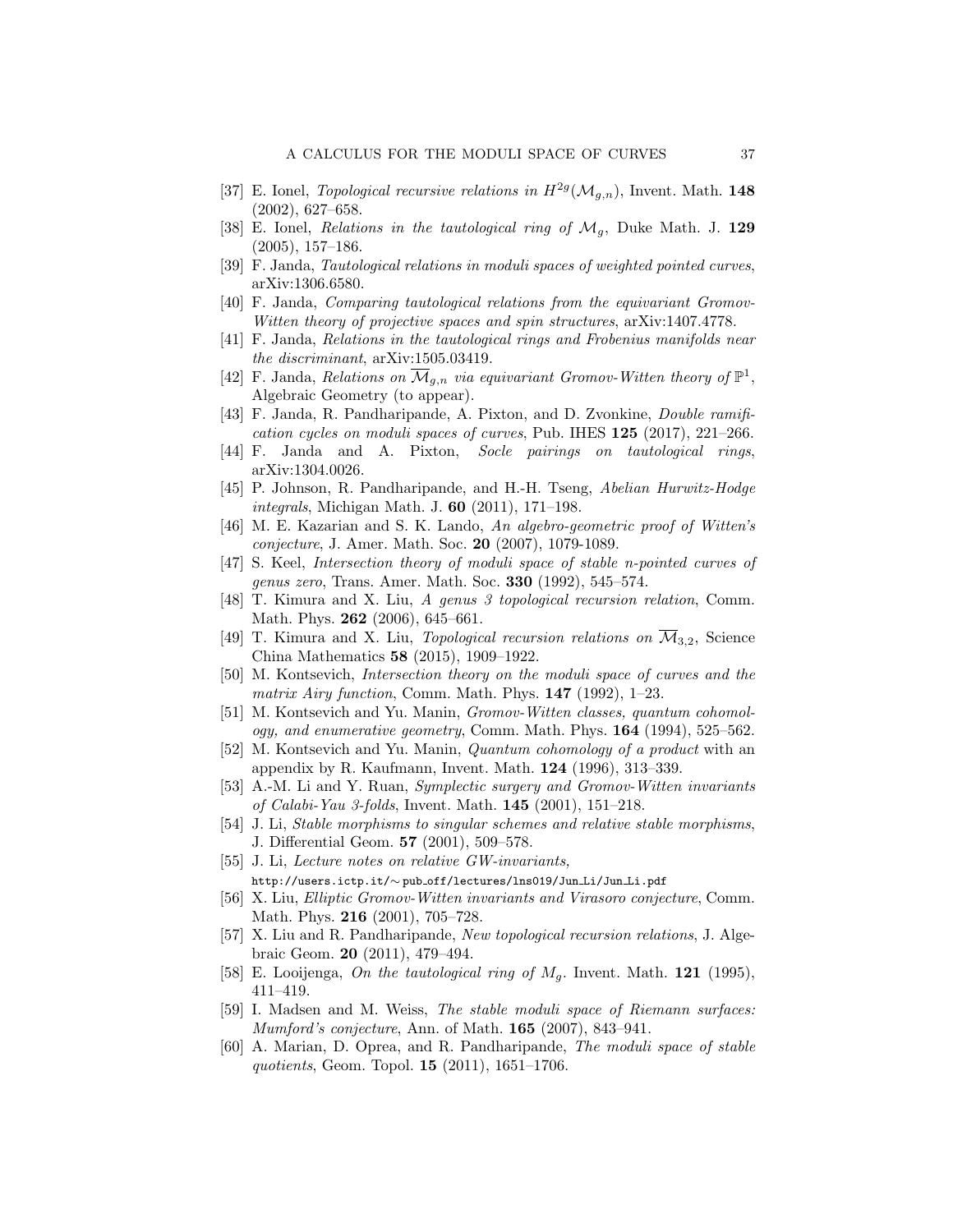- [61] A. Marian, D. Oprea, R. Pandharipande, A. Pixton, and D. Zvonkine, The Chern character of the Verlinde bundle over the moduli space of curves, J. Reine Angew. Math. (to appear).
- [62] S. Marcus and J. Wise, Stable maps to rational curves and the relative Jacobian, arXiv:1310.5981.
- [63] M. Mirzakhani, Weil-Petersson volumes and intersection theory on the moduli space of curves, J. Amer. Math. Soc.  $20$  (2007), 1–23.
- [64] S. Morita, Generators for the tautological algebra of the moduli space of curves, Topology 42 (2003), 787–819.
- [65] D. Mumford, Towards an enumerative geometry of the moduli space of curves in Arithmetic and Geometry, 271–328, M. Artin and J. Tate, eds., Part II, Birkhäuser: Berlin, 1983.
- [66] A. Okounkov and R. Pandharipande, Gromov-Witten theory, Hurwitz numbers, and matrix models. Algebraic geometry, Seattle 2005. Proc. Sympos. Pure Math., 80, Part 1, 325–414.
- [67] R. Pandharipande, A geometric construction of Getzler's elliptic relation, Math. Ann. 313 (1999), 715–729.
- [68] R. Pandharipande, The  $\kappa$  classes on the moduli spaces of curves, arXiv:1108.5984.
- [69] R. Pandharipande, The  $\kappa$  ring of the moduli of curves of compact type, Acta Math. 208 (2012), 335–388.
- [70] R. Pandharipande and A. Pixton, Relations in the tautological ring, arXiv:1101.2236.
- [71] R. Pandharipande and A. Pixton, Relations in the tautological ring of the moduli space of curves,  $arXiv:1301.4561$ .
- [72] R. Pandharipande, A. Pixton, and D. Zvonkine, Relations on  $\overline{\mathcal{M}}_{a,n}$  via 3-spin structures, J. Amer. Math. Soc. 28 (2015), 279–309.
- [73] R. Pandharipande, A. Pixton, and D. Zvonkine, Tautological relations via r-spin structures, 1607.00978.
- [74] D. Petersen, The tautological ring of the space of pointed genus two curves of compact type, Comp. Math. 152 (2016), 1398–1420.
- [75] D. Petersen, The structure of the tautological ring in genus one, Duke Math. J. 163 (2014), 777–793.
- [76] D. Petersen, Cohomology of local systems on the moduli of principally polarized abelian surfaces, Pacific J. Math. 275 (2015), 39–61.
- [77] D. Petersen, *Poincaré duality of wonderful compactifications and tautolog*ical rings, IMRN 296 (2015).
- [78] D. Petersen and O. Tommasi, The Gorenstein conjecture fails for the tautological ring of  $\overline{\mathcal{M}}_{2,n}$ , Invent. Math. 196 (2014), 139-161.
- [79] A. Pixton, *Conjectural relations in the tautological ring of*  $\overline{\mathcal{M}}_{q,n}$ , arXiv:1207.1918.
- [80] A. Pixton, The tautological ring of the moduli space of curves, Princeton Ph.D 2013.
- [81] A. Pixton, *Double ramification cycles and tautological relations on*  $\overline{\mathcal{M}}_{q,n}$ , unpublished notes 2014.
- [82] O. Randal-Williams, Relations among tautological classes revisited, Adv. Math. 231 (2012), 1773–1785.